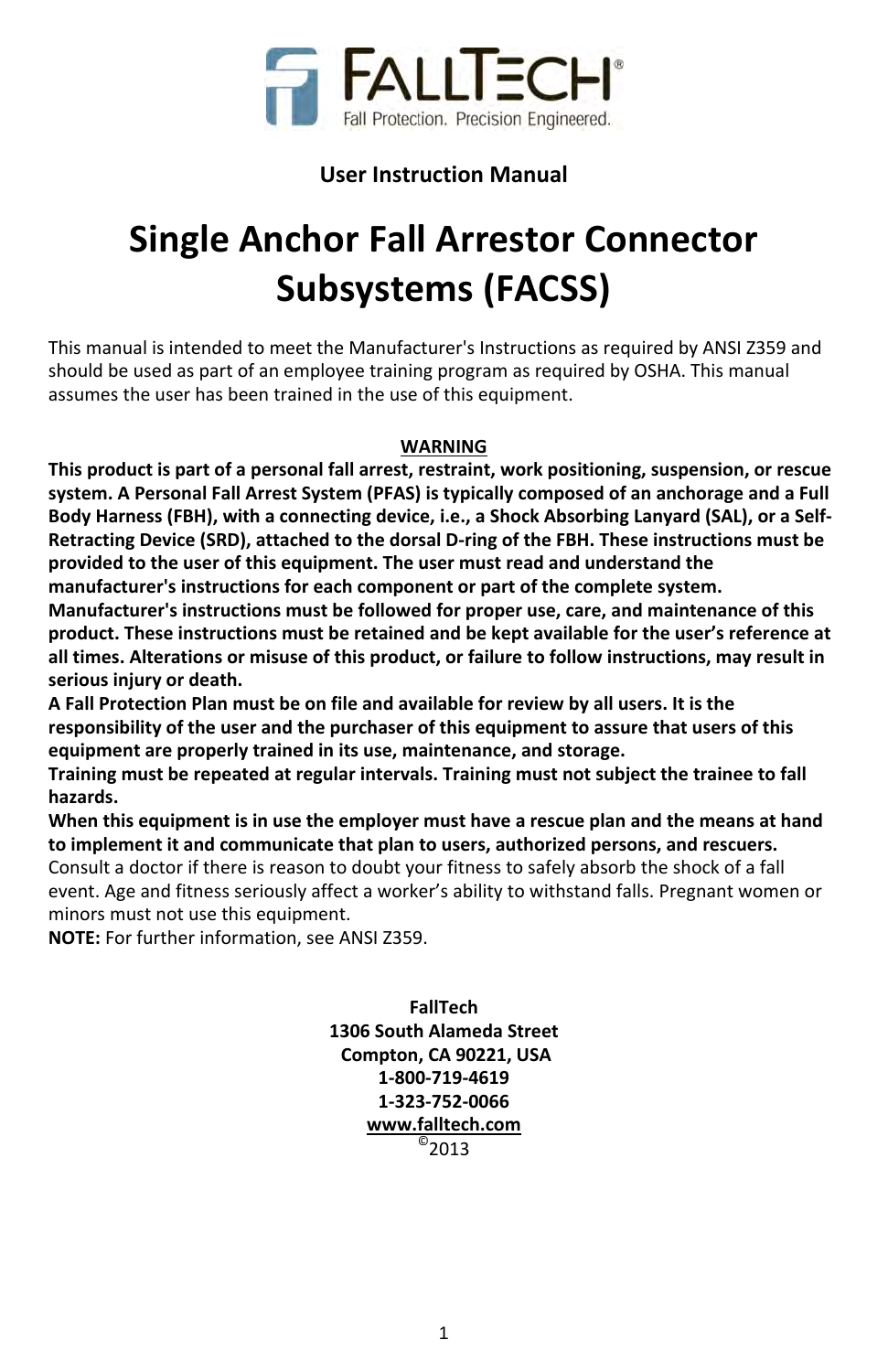## **1. DESCRIPTION**

1.1 Vertical Lifelines (VLL) 1.2 Rope Grabs and Rope Grab Lanyard Sets (RGLS) **2. APPLICATION**

### 2.1 Purpose

- 2.2 Personal Fall Arrest System
- 2.3 Fall Restraint
- 2.4 Rescue, Positioning, Riding, Climbing
- 2.5 Application Limits

## **3. SYSTEM REQUIREMENTS**

- 3.1 Capacity
- 3.2 Compatibility of Connectors
- 3.3 Compatibility of Components
- 3.4 Making Connections
- 3.5 Personal Fall Arrest System 3.5.1 PFAS Anchorage Strength
- 3.6 Restraint System
	- 3.6.1 Restraint Anchorage Strength
- 3.7 Rescue
- 3.8 Definitions

### **4. INSTALLATION AND OPERATION** 4.1 Anchorage Location 4.2 Fall Clearance Distance 4.3 Swing Fall 4.4 Installation and Use of VLL, Rope Grabs and RGLS 4.4.1 VLL Type  $A - F$ 4.4.2 Rope Grabs Type G – H, and RGLS, Type J – N **5. SPECIFICATIONS 6. MAINTENANCE AND STORAGE** 6.1 Cleaning 6.2 User Equipment 6.3 Storage 6.4 Remove from Service **7. INSPECTION** 7.1 Inspection Procedure **8. LABELS APPENDIX A Table 1, List of Acronyms, Figures 1‐10, Inspection Record**

## **1. DESCRIPTION**

FallTech® single‐anchor Vertical Lifelines (VLL) are typically composed of a rope of various materials, lengths and end terminations. When a VLL is combined with connectors, a Shock Absorbing Lanyard (SAL), fall arrestors, (rope grabs) and a counter weight, it becomes a Fall Arrestor Connector Subsystem (FACSS). See Figure 1.

A FACSS, combined with an anchorage and a Full Body Harness (FBH), form a Personal Fall Arrest System (PFAS). A PFAS is an assembly of components and subsystems used to arrest a person during a fall event. See Figure 2.

For the purposes of this manual, the system may be referred to as the equipment, the unit or the device. All systems discussed in this manual are ANSI Z359.1‐2007 compliant and meet all OSHA regulations for fall protection.

**1.1 Vertical Lifelines (VLL):** VLLs are the vertical rope lifeline portion of a fall arrest or restraint system. VLL are available in many configurations, lengths and materials. All VLLs are 0.625 in. synthetic rope. VLLs are designated as Types, depending on construction, material and end configuration. When so equipped, VLL anchorage snap hooks are pre‐installed in plated steel thimbles.

See Table 1 in Appendix A (all table and figure references are hereafter to Appendix A). A list of acronyms used in fall protection and fall arrest is provided in Appendix A.

- Type A is polyester rope, with a snap hook and a braided end termination
- Type B is a copolymer rope, with a snap hook and braided end termination.
- Type C is a copolymer rope, with a snap hook and taped end termination.
- Type D is polyester rope, with a snap hook and a taped end termination.
- Type E is polyester rope with two snap hooks.
- Type F is polyester rope with a plated steel thimble for use of a carabiner, and a braided end termination.

**1.2 Rope Grabs and Rope Grab Lanyard Sets (RGLS):** Rope grabs are steel mechanisms designed to allow worker mobility along the lifeline as the worker moves about. A spring‐loaded internal cam locks onto the VLL during a fall event, arresting the fall. Some grabs are sold separately.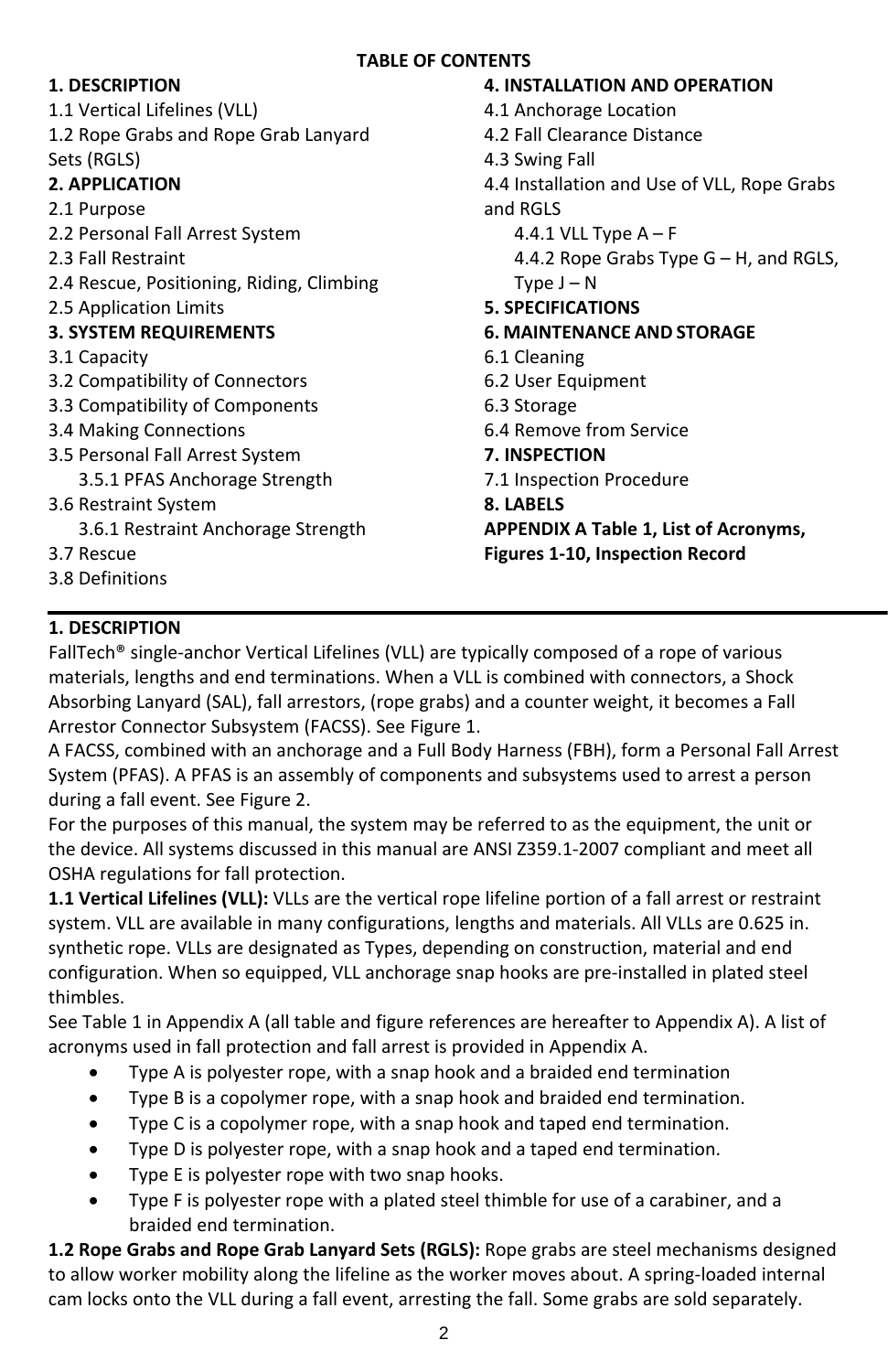RGLS are composed of a rope grab attached to a SAL, which is permanently attached to a snap hook, configured to connect to an FBH. See Table 1. Rope grabs and RGLS are designated as Types.

- Type G is a hinged grab without a lanyard. The grab consists of a large steel ring for attachment of a SAL, designed to function with a FallTech VLL. The Type G grab is a trailing type, (the grab will travel up and down the VLL hands‐free) and features a secondary safety latch.
- Type H is a trailing grab without a lanyard. The grab has a large steel ring, with a hinged closure for a FallTech VLL, a secondary safety latch, a line guide and an anti‐ panic locking cam.
- Type J is an RGLS, comprised of a SAL, permanently attached to a trailing rope grab with safety lock, parking function and a two-step hinged closure for a FallTech VLL.
- Type K is an RGLS, comprised of a SAL permanently attached to a trailing rope grab with a safety lock, and a hinged closure for a FallTech VLL.
- Type L is an RGLS, comprised of a SAL permanently attached to a non‐opening trailing rope grab.
- Type M is an RGLSs, comprised of a SAL, permanently attached to a non‐opening, non‐ trailing (manual) grab.
- Type N is an RGLSs, comprised of a SAL, permanently attached to an anti-panic trailing grab and a hinged closure for a FallTech VLL.

## **2. APPLICATION**

**2.1 Purpose:** The systems and equipment discussed in this manual are intended for use as part of a PFAS or restraint system.

**2.2 Personal Fall Arrest System:** A VLL, combined with a fall arrestor (grab), and a SAL, forms a Fall Arrestor Connector Subsystem (FACSS). The FACSS, combined with an anchorage and an FBH, forms a PFAS, used to arrest the user during a fall event. Maximum permissible free fall is six feet.

**2.3 Fall Restraint:** The VLL, when used with a non‐trailing (manual) grab and designed and installed by a Competent Person, may be configured as a restraint system used in fall restraint, to prevent the user from reaching a fall hazard. No free fall is permitted.

**2.4 Rescue, Positioning, Riding, Climbing:** The VLL is not suited for rescue, positioning, riding or climbing applications. See ANSI Z359.4‐2007.

**2.5 Application Limits:** Take action to avoid sharp edges, abrasive surfaces, and thermal, electrical and chemical hazards.

## **3. SYSTEM REQUIREMENTS**

**3.1 Capacity:** The rope grabs, connectors, VLLs, and SALs covered in this manual, which collectively comprise a PFAS, are ANSI Z359 compliant, with a listed total capacity, including clothing, tools, etc., of no more than 310 lbs., (140.6 kg), No more than one VLL may be connected to one anchorage device at one time.

**3.2 Compatibility of Connectors:** Connectors are considered to be compatible with connecting elements when they have been designed to work together in such a way that their sizes and shapes do not cause their gate mechanisms to inadvertently open regardless of how they become oriented. Contact FallTech if you have any questions about compatibility. Connectors must be compatible with the anchorage or other system components. Do not use equipment that is not compatible. Non‐compatible connectors may unintentionally disengage. Connectors must be compatible in size, shape, and strength. Self‐closing, self‐locking snap hooks and carabiners are specified by OSHA and ANSI.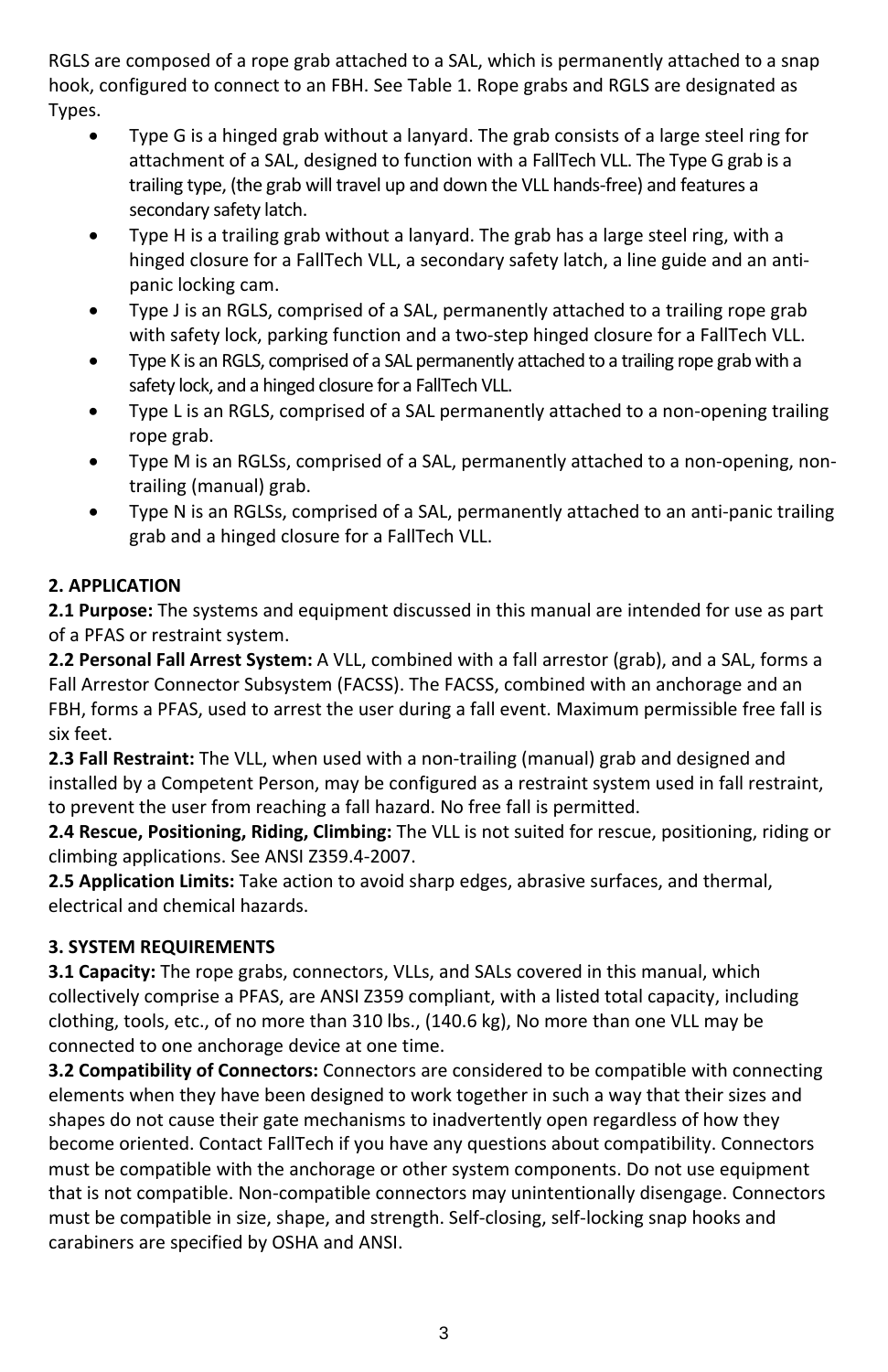**3.3 Compatibility of Components:** Equipment is designed for use with approved components and subsystems only. Substitutions or replacements made with non‐approved components or subsystems may jeopardize compatibility of equipment and may affect the safety and reliability of the complete system.

**3.4 Making Connections:** Only use self‐locking snap hooks and carabiners with this equipment. Only use connectors that are suitable to each application. Ensure all connections are compatible in size, shape and strength. Do not use equipment that is not compatible. Visually ensure all connectors are fully closed and locked. Connectors(snap hooks and carabiners) are designed to be used only as specified in this manual. See Figure 3.

## **DO NOT:**

- A. attach multiple snap hooks or carabiners to an anchorage.
- B. attach snap hooks or carabiners in a manner that may result in the gate being loaded.
- C. allow a false engagement, where features that protrude from the snap hook or carabiner catch on the anchor.
- D. attach snap hooks or carabiners to each other.
- E. attach snap hooks or carabiners to webbing or rope lanyard or tie‐back (unless the manufacturer's instructions for both the lanyard and connector specifically allows such a connection).
- F. attach snap hooks or carabiners to any object which is shaped or dimensioned such that the snap hook or carabiner will not close and lock, or that roll‐out could occur.

**3.5 Personal Fall Arrest System:** A PFAS is an assembly of components and subsystems used to arrest a person in a free fall. A PFAS is typically composed of an anchorage and an FBH, with a connecting device, i.e., a SAL, an SRD, or a FACSS attached to the dorsal D-ring of the FBH. PFAS components used with this equipment must meet applicable ANSI Z359 requirements and OSHA regulations. OSHA requires a personal fall arrest system be able to arrest the user's fall with a maximum arresting force of 1,800 lbs., and limit the free fall to 6 feet or less. If the maximum free fall distance must be exceeded, the employer must document, based on test data, that the maximum arresting force will not be exceeded, and the personal fall arrest system will function properly.

**3.5.1 PFAS Anchorage Strength:** An anchorage selected for PFAS must have a strength able to sustain a static load applied in the direction permitted by the PFAS of at least:

- a) Two times the maximum arrest force permitted when certification exists, or
- b) 5,000 lbs. (22.2 kN) in the absence of certification.

**3.6 Restraint System:** Restraint systems are typically utilized to prevent the user from reaching a fall hazard area, and must meet OSHA regulations and ANSI standards.

**3.6.1 Restraint Anchorage Strength:** Anchorages selected for restraint, and travel restraint systems, shall have a strength able to sustain static loads applied in the directions permitted by the system of at least:

- a) 3,000 lbs. (13.3 kN) for non‐certified anchorages, or
- b) two times the foreseeable force for certified anchorages.

**3.7 Rescue:** Rescue applications require specialized equipment and is beyond the scope of this manual. See ANSI Z359.4‐2007

**3.8 Definitions:** The following are definitions of terms.

**Authorized Person:** A person assigned by the employer to perform duties at a location where the person will be exposed to a fall hazard (otherwise referred to as "user" for the purpose of these instructions).

**Certified Anchorage:** An anchorage for fall arrest, positioning, restraint, or rescue systems that a Qualified Person certifies to be capable of supporting the potential fall forces that could be encountered during a fall or that meet the criteria for a certified anchorage prescribed in this standard.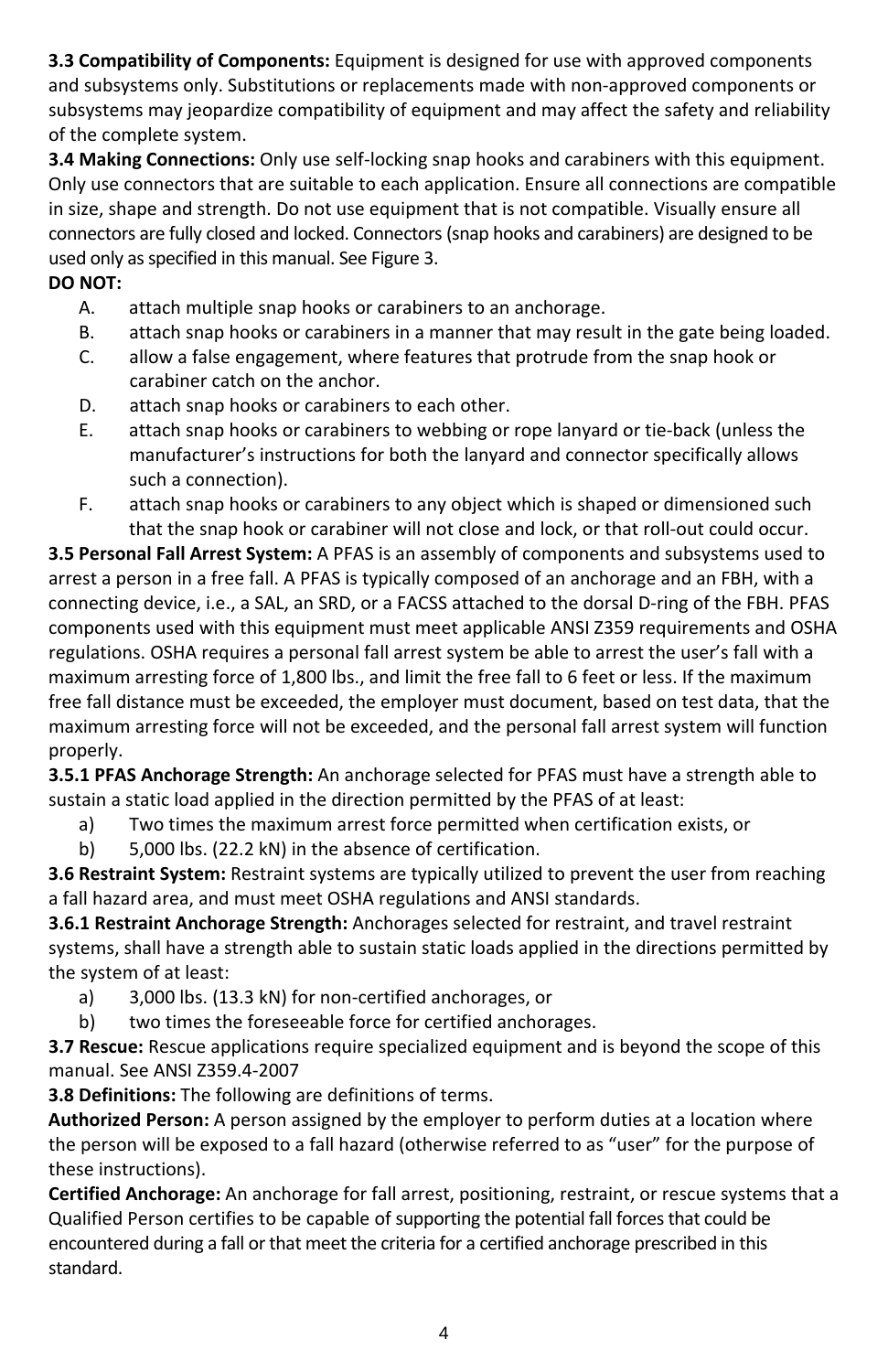**Competent Person:** One who is capable of identifying existing and predictable hazards in the surroundings or working conditions which are unsanitary, hazardous, or dangerous to employees, and who has authorization to take prompt corrective measures to eliminate them. **Qualified Person:** A person with a recognized degree or professional certificate and with extensive knowledge, training, and experience in the fall protection and rescue field who is capable of designing, analyzing, evaluating and specifying fall protection and rescue systems to the extent required by this standard.

**Rescuer:** Person or persons other than the rescue subject acting to perform an assisted rescue by operation of a rescue system.

### **4. INSTALLATION AND OPERATION**

Installation of this FACSS must be under the supervision of a Competent Person trained in its design and use.

**DO NOT** use any FACSS discussed in this manual until the system has been completely installed, inspected, and approved for use by a Competent Person.

**4.1 Anchorage Location:** Select a suitable anchorage point that will support the strength requirement and minimize free fall and swing hazards. Do not work above the anchorage point. **4.2 Fall Clearance Distance:** When working at heights and using a PFAS, it is important to consider the distance between the walking/working level and the next lower level, or obstruction, to ensure there is sufficient room for the PFAS to arrest a fall. Fall Clearance Distance is the distance that is required to safely arrest the fall of a user. The Distance may be calculated by adding together the Length of the Lanyard, the Deceleration Distance, the Height

of the Worker, plus a Safety Factor of 1 1/2'.

Synthetic rope is subject to elongation, or stretch. As the distance between the anchorage and the grab increases, the portion of the VLL that is subjected to loads increases, thereby increasing the effects of elongation. Elongation can be as much as ten percent for rope in wet conditions. Consideration of elongation must be considered when estimating fall clearance distances. See Figure 4.

**4.3 Swing Fall:** Swing falls occur when the anchorage point is not directly above the point where a fall occurs. The force of striking an object in a swing fall may cause serious injury. In a swing fall, the total vertical fall distance will be greater than if the user had fallen directly below the anchorage point, thus increasing the total free fall distance and the area required to safely arrest the user. Minimize swing falls by working as directly below the anchorage point as possible. Move the anchorage as required. Never permit a swing fall if injury could occur. If a swing fall situation exists in your application consult a Competent Person before proceeding. See Figure 5.

**4.4 Installation and Use of VLL, Rope Grabs and RGLS.** This manual assumes the anchorage and the FBH is in compliance and has been previously installed and inspected by a Competent Person. VLLs, rope grabs and RGLS' are components in a FACSS, but installation and use will be discussed separately.

**4.4.1 VLL Type A – F:** All VLLs are similar, but materials and end terminations will vary. The basic function is to provide a length of lifeline for the rope grab to travel on and grip to arrest fall events.

All VLLs have a self‐closing and self‐locking snap hook pre‐installed in a thimbled eye at the anchorage end, with one exception, the Type F, which is without a snap hook and is configured for a carabiner. Attach the self-closing self-locking snap hook or carabiner to the anchorage. Attach a minimum five‐pound counter weight to the non‐anchorage end to maintain a taut line. Let the non-anchorage end hang freely. If the rope passes over an edge of any kind, or any type of rough or uneven surface, provide abrasion protection. See Table 1.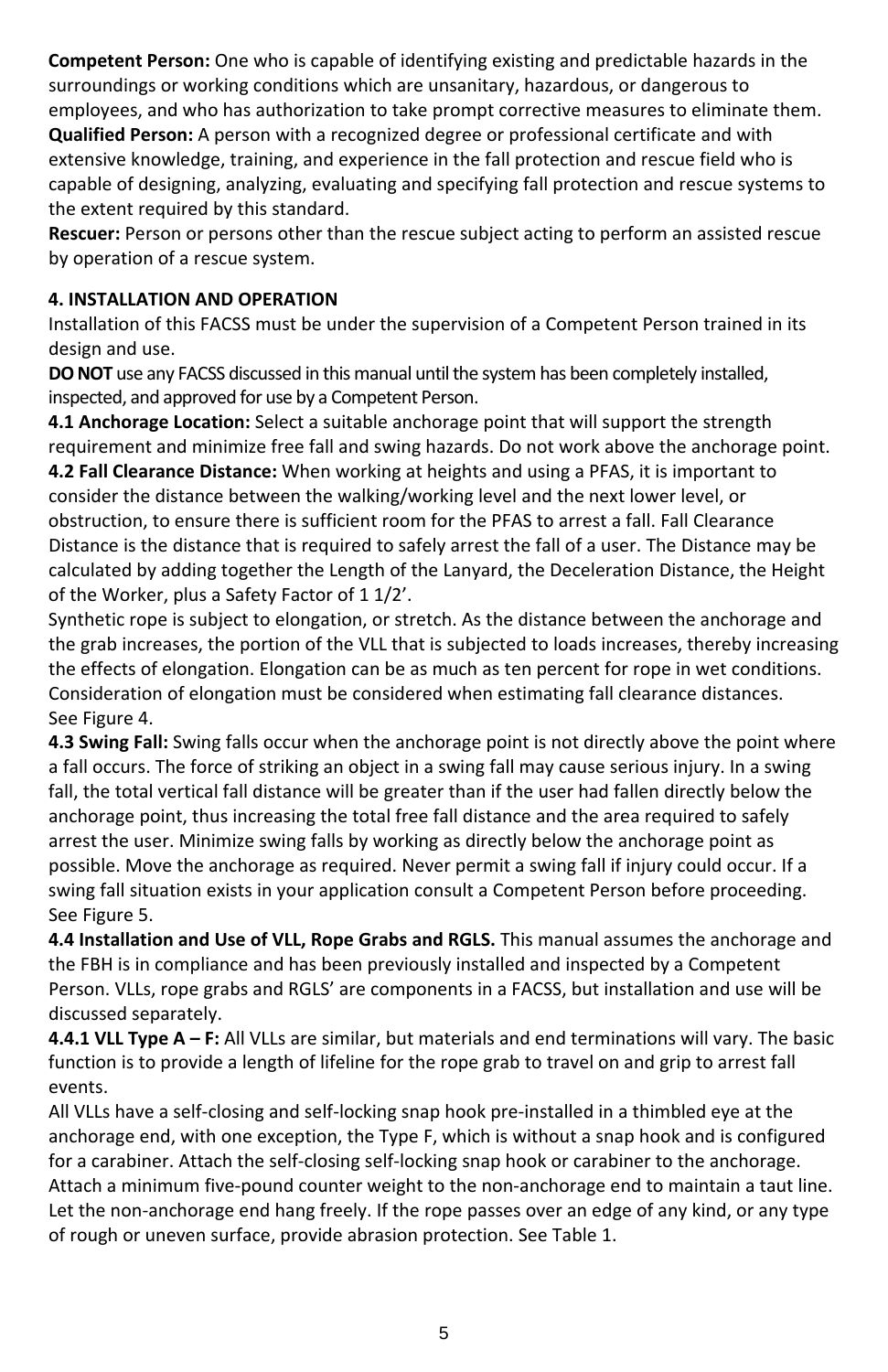## **4.4.2 Rope Grabs Type G – H, and RGLS, Type J – N**

**NOTE:** All rope grabs discussed herein have an UP arrow stamped in a prominent location.

When installing a grab onto a VLL, visually ensure the UP arrow is pointed at the anchor end of the VLL. The grab must be right‐side up to fully close.

Hinged opening grabs employ an anti-inversion cam to prevent closure if installed upside down, with one exception. The grab in RGLS Type J does NOT employ an anti-inversion device.

### **WARNING**

## **The grabs must be installed with the arrow pointing upward. If the grab is installed upside down it WILL NOT LOCK during a fall event, which could result in injury or death.**

## **Rope Grab Type G**

- 1. Locate the UP arrow indicator. See Figure 6.
- 2. To open the grab depress the safety latch and unscrew the knurled locking knob.
- 3. Lift the ring and cam assembly to retract the cam. Place the VLL in the channel, opposite the cam.
- 4. Close the grab.
- 5. Depress the safety latch and tighten the knurled locking knob.
- 6. Connect the shock-absorbing end of the lanyard to the FBH. Connect the non-shock absorbing end of the lanyard to the large ring of the grab.
- 7. Pull down on the ring and cam lever to ensure the grab locks onto the VLL. Rope Grab Type G is a trailing type. If a fall event occurs, the grab will lock onto the VLL and arrest the fall.

## **Rope Grab Type H**

- 1. Locate the UP arrow. See Figure 7.
- 2. Rotate the safety latch all the way up. Unscrew the knurled locking knob. Open the hinged gate.
- 3. Lift the ring to retract the cam assembly. Place the VLL in the rope channel. Close the gate. The grab utilizes an anti‐inversion cam in the hinge to prevent the grab from closing if incorrectly oriented. The grab must be right‐side up to close.
- 4. Screw the lock knob back in until tight. Rotate the safety latch all the way down.
- 5. Connect the non-shock absorbing end of a SAL to the grab, and the shock-absorbing end to the FBH. See Section 3.
- 6. Rope Grab Type H is trailing type. In case of a fall, the lever will be pulled down, the grab will lock onto the VLL, arresting the fall.

## **RGLS Type J**

The Type J provides extensive operational and safety features. See Figure 8.

Locate the Up Arrow, Cam Lever, Connector Stirrup, D-Ring, Rope Channel, Locking Bolt Actuator, and Safety Latch, and on the opposite side, the Parking Lever.

- 1. Ensure the Up Arrow is pointed up, toward the VLL anchorage.
- 2. To open the hinged grab, hold it in your left hand. Raise the Safety Latch.
- 3. Hold the cam lever up, and push in and down on the Locking Bolt Actuator. The Locking Bolt disengages from the bolt receiver. At the bottom of its travel, allow the actuator to rotate back slightly to engage the lock‐open tab in the lock‐open slot.
- 4. Place the VLL in the rope channel, close the hinge and press the bolt actuator in to release the lock‐open feature and allow the locking bolt to engage the lock receiver. Lower the safety latch.
- 5. The Type J grab is equipped with a parking feature. With the parking feature is engaged, the grab is prevented from traveling down the VLL rope but will still travel up toward the anchorage. When the parking feature is disengaged, the grab functions as a trailing grab. To engage the park feature, press the lever down and out. A spring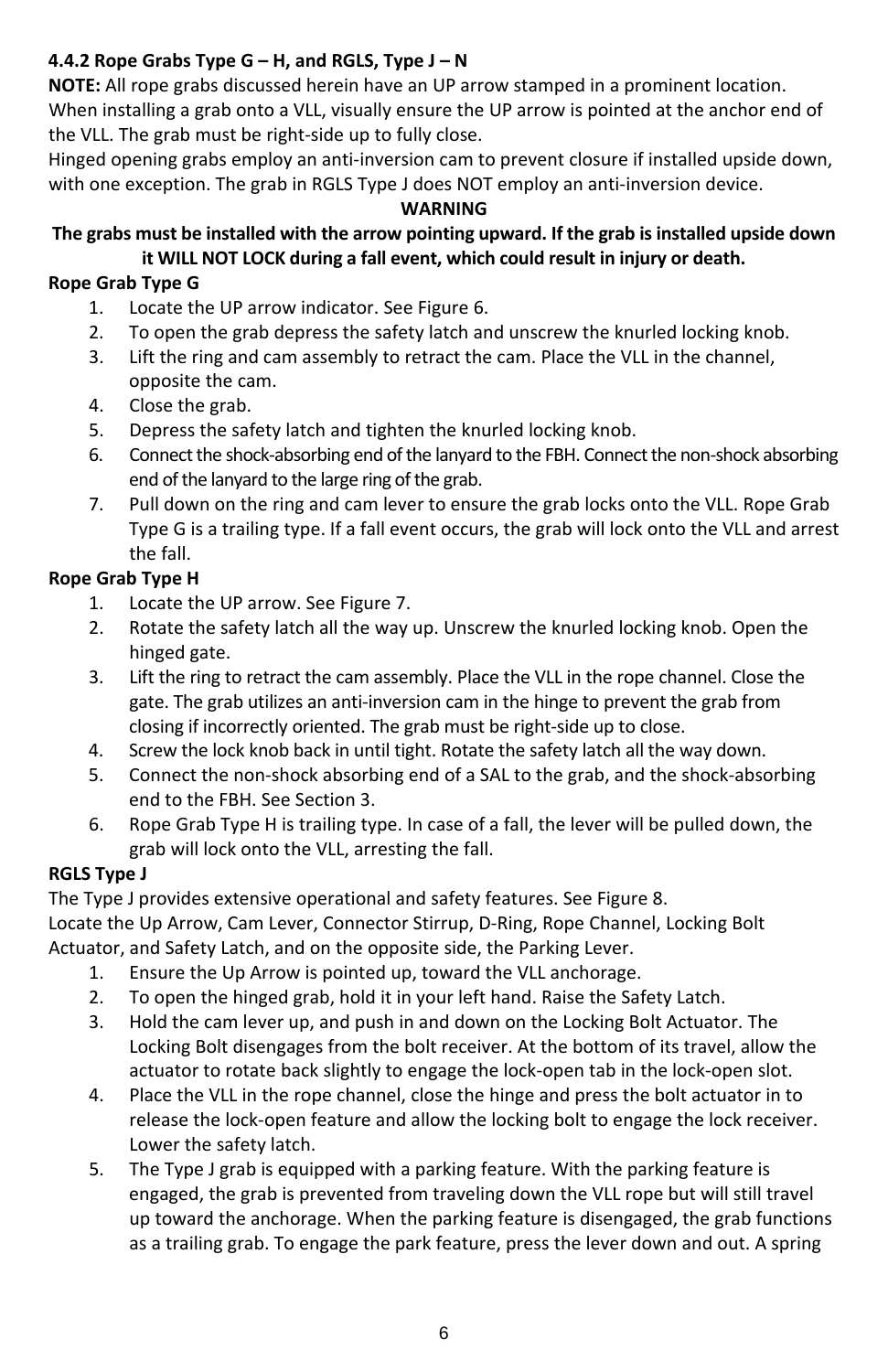will raise the lever, locking the grab. To release the park feature, push the lever down and out, then let the lever move inward to engage the tab in the slot.

6. The Type J is permanently connected to a SAL equipped with a self‐closing and self‐ locking snap hook. Attach the snap hook to the dorsal D-ring of the FBH. See Section 3.

## **RGLS TYPE K**

The Type K lanyard utilizes a Type G Rope Grab. Refer back to Type G Grab for user instructions. The lanyard is permanently attached to the grab. Attach the snap hook to the dorsal D‐ring of the FBH.

## **RGLS Type L**

- 1. Locate the UP arrow indicator on the grab. See Figure 9.
- 2. The grab in the RGLS Type L is not hinged and if not factory pre‐installed on a VLL, requires a Type C VLL with a taped end termination. Hold the rope channel and lift up on the ring and cam lever arm to open the cam.
- 3. Insert the taped end of the VLL into the channel from the top. Ensure the UP arrow is pointed up to the anchor. Release the ring and cam lever.
- 4. The grab is permanently attached to a SAL equipped with a snap hook. Attach the snap hook to the dorsal D-ring on the FBH. Slide the grab up the VLL to the work location. At the work location, release the cam lever.
- 5. The grab is trailing. In a fall event, the grab will lock onto the VLL and arrest the fall.

### **RGLS Type M**

- 1. Locate the UP arrow indicator at the top of the grab. See Figure 10.
- 2. The grab in the RGLS Type M is not hinged, and if not factory pre-installed on a VLL, will require a Type C lifeline with a taped end termination. Hold the rope channel and lift up on the ring and cam lever arm to open the cam.
- 3. Insert the taped end of the lifeline into the channel from the top. The RGLS Type M is non‐trailing. Continue to hold the cam open and slide the grab up the VLL to the work location. Mobility on the VLL requires holding the cam open. Release the ring and cam lever.
- 4. The grab is permanently attached to a SAL equipped with a snap hook. Attach the snap hook to the dorsal D‐ring of the FBH.
- 5. To move the grab up or down, lift the ring and cam lever. Move the grab up or down as required. At the work location, let the spring loaded ring and cam lever return to position. The grab will lock onto the VLL, and must be manually opened to move up or down the VLL. In a fall event, the grab will arrest the fall by locking onto the VLL.

### **RGLS Type N**

The RGLS Type N utilizes a Type H Rope Grab. Refer back to Type H Rope Grab for user instructions. The lanyard is permanently attached to the grab. Attach the snap hook to the dorsal D‐ring of the FBH.

### **5. SPECIFICATIONS**

See Table 1.

### **6. MAINTENANCE AND STORAGE**

**6.1 Cleaning:** Keep the grabs, lanyards, and VLLs free of dirt and debris. If necessary, clean with a water/detergent solution. Blow out with compressed air. Dry with a clean dry cloth. Do not use solvents or other caustic chemicals that could damage the system components.

**6.2 User Equipment:** Maintain, service, and store equipment in a clean, dry environment, out of direct sunlight. Do not expose the equipment to caustic vapors, chemicals, or corrosives.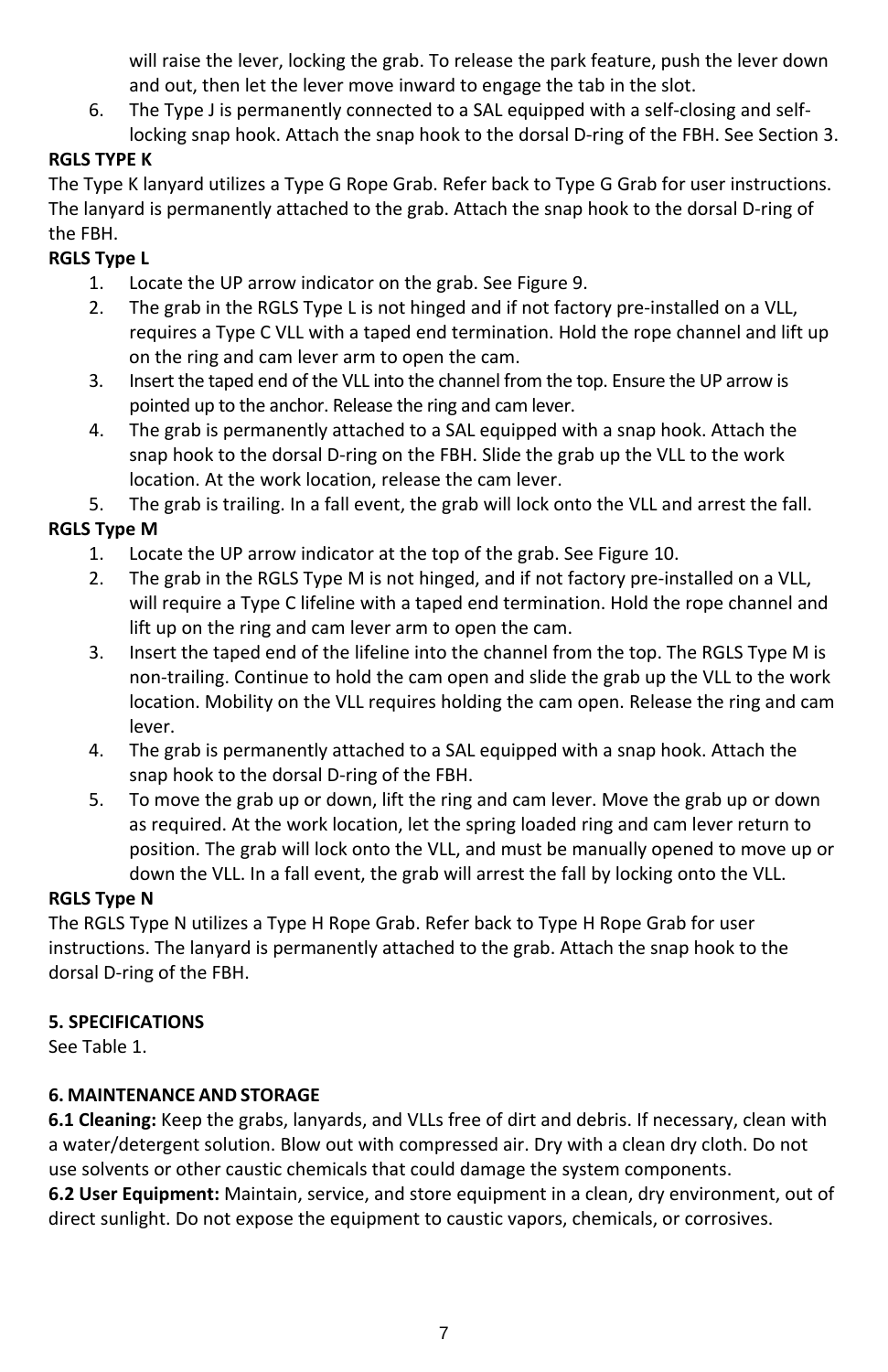**6.3 Storage:** Store in a clean, dry area. Avoid direct sunlight and contact with heat sources. Avoid exposure to environmental elements. Do not place other gear or objects on top of the equipment.

**6.4 Remove From Service**: Remove the equipment from service if it has been subjected to fall arrest forces or fails inspection.

### **7. INSPECTION**

Prior to each use, the user must inspect the system for any physical damage, wear, corrosion or missing parts.

**7.1 Inspection Procedure**: Check for the following:

- 1. Distortion of the rope, such as kinking, crushing, bird‐caging, strand displacement, etc.
- 2. Areas of weld strike or melting
- 3. General fraying
- 4. Reduction of the outer diameter of the rope due to wear or pinching
- 5. Evidence of any heat damage from any cause
- 6. Cut strands
- 7. Loosening of the tucks at the carabiner end splice

If routine inspection reveals damage to the equipment, i.e., distortion, cracks, fractures, bent or broken rings, levers, cut or frayed stitching or webbing, shows corrosion, or parts are missing, etc., discontinue use and remove it from service.

If the FACSS has been subjected to a fall arrest load, it must be removed from service until it is inspected by a Qualified Person who either replaces or repairs and re-certifies the components for use again.

Record inspection results on the Inspection Log.

### **8. LABELS**

Product labels must be present and legible.

| 5/8" Vertical Lifeline<br>Style (estilo)#: 8149<br>Date of Mfg: (fecha) 19-Jul-13<br><b>Material: Polyoster Rope</b><br>Size (tamano): 50' (15.2m)<br>Capacity: 130-425lbs<br>Max Arrest Force: 900lbs (4kN) | <b>IWARNING - USER MUST READ AND FOLLOW INSTRUCTIONS</b><br>SUPPLIED WITH THIS PRODUCT AT TIME OF SHIPMENT.<br>FAILURE TO DO SO MAY RESULT IN SERIOUS INJURY OR<br>DEATH. INSPECT BEFORE EACH USE. SEE INSTRUCTIONS.<br>FOR INSPECTION PROCEDURES. ELONGATION<br>CHARACTERISTICS. LOWER END TERMINATION AND FOR<br>RESTRICTIONS ON USE AND COMPATIBILITY. AVOID CONTACT | 2014<br>2017                      |      |              |  |  |              |
|--------------------------------------------------------------------------------------------------------------------------------------------------------------------------------------------------------------|-------------------------------------------------------------------------------------------------------------------------------------------------------------------------------------------------------------------------------------------------------------------------------------------------------------------------------------------------------------------------|-----------------------------------|------|--------------|--|--|--------------|
|                                                                                                                                                                                                              | Free Fall Limit: 5ft (1.8m)                                                                                                                                                                                                                                                                                                                                             | WITH SHARP AND ABRASIVE SURFACES. | 2013 | 2015<br>2016 |  |  | JFMAMJJASOND |

| <b>FallTech</b>       | 5/8" Vertical Lifeline                      | <b>IWARNING - USER MUST READ AND FOLLOW INSTRUCTIONS</b><br>SUPPLIED WITH THIS PRODUCT AT TIME OF SHIPMENT. |       |  |  | $J$ FMAMJJASOND |  |
|-----------------------|---------------------------------------------|-------------------------------------------------------------------------------------------------------------|-------|--|--|-----------------|--|
| Do Not Remove Label   | Style (estilo)#: 8150                       | FAILURE TO DO SO MAY RESULT IN SERIOUS INJURY OR                                                            | 2013  |  |  |                 |  |
| <b>OSHA 1926, 502</b> | $19 -$ Jul-13<br>Date of Mfg: (fecha)       | DEATH. INSPECT BEFORE EACH USE. SEE INSTRUCTIONS                                                            | 2014  |  |  |                 |  |
| ANSI 7359.1-2007      | <b>Material: Polyester Rope</b>             | FOR INSPECTION PROCEDURES, ELONGATION                                                                       | 2015  |  |  |                 |  |
| FallTech 800,719,4619 | Size (tamano): 50' (15.2m)<br>130-425lbs    | CHARACTERISTICS, LOWER END TERMINATION AND FOR                                                              | 2016  |  |  |                 |  |
| Made in USA           | Capacity:<br>Max Arrest Force: 900lbs (4kN) | RESTRICTIONS ON USE AND COMPATIBILITY. AVOID CONTACT                                                        | 12017 |  |  |                 |  |
| Serial #: 5           | Free Fall Limit: 6ft (1,8m)                 | WITH SHARP AND ABRASIVE SURFACES.                                                                           |       |  |  |                 |  |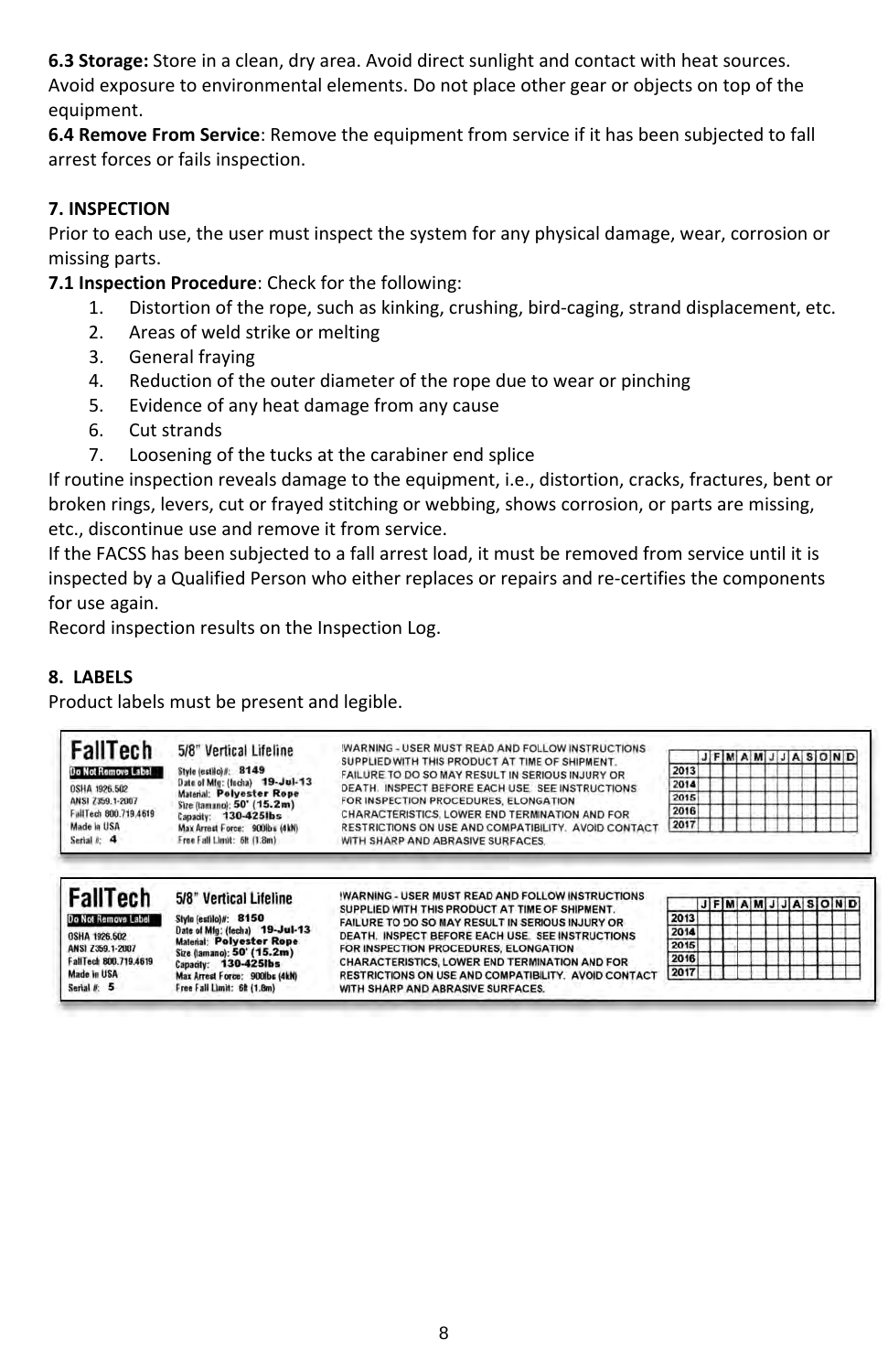

## **Manual de instrucciones para el usuario**

## **Subsistemas de conexión de detenedor de caídas con un anclaje (FACSS).**

Este manual está destinado a cumplir con las instrucciones del fabricante, según lo requerido por ANSI Z359 y debe utilizarse como parte de un programa de capacitación para empleados según se requiere por la OSHA. Este manual asume que el usuario ha sido capacitado en el uso de este equipo.

### **ADVERTENCIA**

**Este producto es parte de un sistema personal de detención de caídas, de restricción, posicionamiento del trabajo, suspensión o de rescate. Un Sistema personal de detención de caídas (PFAS, por sus siglas en inglés) por lo general está compuesto de un anclaje y un Arnés de cuerpo completo (FBH, por sus siglas en inglés), con un dispositivo de conexión, es decir, una Cuerda de salvamento con amortiguación (SAL, por sus siglas en inglés), o un Dispositivo autorretráctil (SRD, por sus siglas en inglés), conectado al anillo en "D" dorsal del FBH. Estas instrucciones se deben proporcionar al usuario de este equipo. El usuario debe leer y comprender las instrucciones del fabricante para cada componente o parte del sistema completo. Las instrucciones del fabricante deben seguirse para el uso, cuidado y mantenimiento correctos de este producto. Estas instrucciones deben conservarse y mantenerse disponibles para consulta del usuario en todo momento. Las alteraciones o el uso indebido de este producto o no seguir las instrucciones pueden causar lesiones graves o la muerte.**

**Un Plan de protección contra caídas debe estar archivado y disponible para su revisión por parte de todos los usuarios. El usuario y el comprador de este equipo tienen la responsabilidad de asegurarse de que los usuarios de este equipo están debidamente capacitados sobre su uso, mantenimiento y almacenamiento.**

**La capacitación se debe repetir a intervalos regulares. La capacitación no debe someter a los usuarios a peligros de caídas.**

Cuando este equipo está en uso, el empleador debe tener un plan de rescate y los medios a la **mano para implementarlo, y debe comunicar el plan a los usuarios, las personas autorizadas y al personal de rescate.**

Consulte a un médico si hay razones para dudar de su aptitud para absorber con seguridad el impacto de un evento de caída. La edad y el estado físico afectan gravemente a la capacidad de los trabajadores para soportar caídas. Las mujeres embarazadas y los menores de edad no deben utilizar este equipo.

**NOTA:** Para obtener más información, consulte ANSI Z359.

**FallTech 1306 South Alameda Street Compton, CA 90221, USA 1‐800‐719‐4619 1‐323‐752‐0066 www.falltech.com**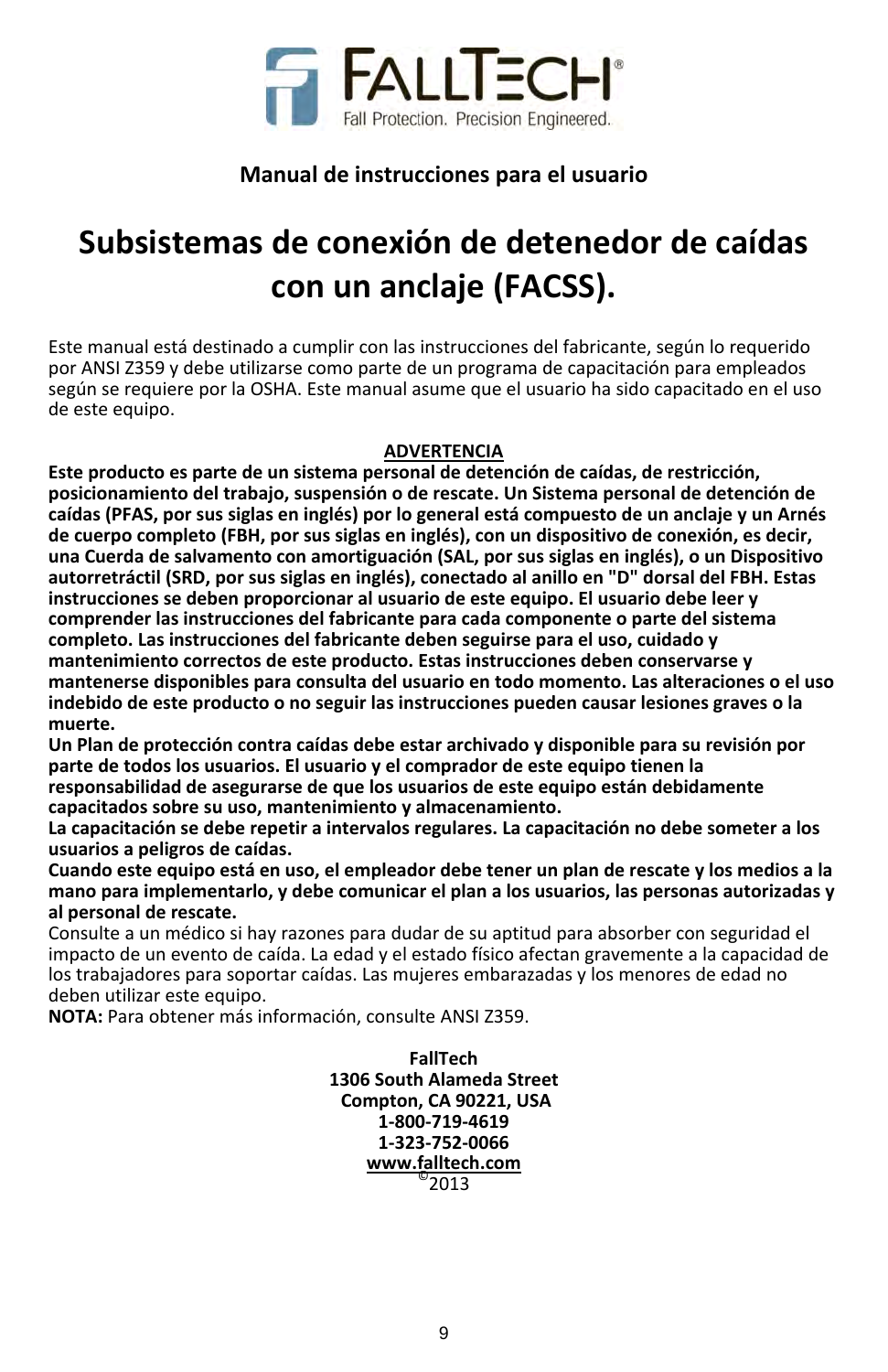## **1. DESCRIPCIÓN**

1.1 Cuerdas de salvamento verticales (VLL) 1.2 Agarres de cuerda y Equipo de agarre de cordón/cuerda (RGLS)

## **2. APLICACIÓN**

2.1 Objetivo

2.2 Sistema personal de detención de caídas

2.3 Restricción contra caídas

2.4 Rescate, posicionamiento, montaje, escalada

2.5 Límites de la aplicación

### **3. REQUISITOS DEL SISTEMA**

- 3.1 Capacidad
- 3.2 Compatibilidad de conectores
- 3.3 Compatibilidad de componentes
- 3.4 Realizar las conexiones
- 3.5 Sistema personal de detención de caídas
- 3.5.1 Resistencia del anclaje del PFAS
- 3.6 Sistema de restricción
- 3.6.1 Resistencia del anclaje de restricción
- 3.7 Rescate
- 3.8 Definiciones
- **4. INSTALACIÓN Y OPERACIÓN**
- 4.1 Ubicación del anclaje
- 4.2 Distancia de caída despejada
- 4.3 Caída con balanceo
- 4.4 Instalación y uso de VLL, agarres de cuerdas y RGLS
	- 4.4.1 VLL Tipo A ‐ F
	- 4.4.2 Agarres de cuerdas Tipo G ‐ H, y RGLS, Tipo J ‐ N
- **5. ESPECIFICACIONES**
- **6. MANTENIMIENTO Y ALMACENAMIENTO**
- 6.1 Limpieza
- 6.2 Equipos de usuarios
- 6.3 Almacenamiento
- 6.4 Retirar de servicio
- **7. INSPECCIÓN**
- 7.7 Procedimiento de inspección
- **8. ETIQUETAS**

**APÉNDICE A Tabla 1, Lista de siglas, Figuras 1‐10, Registro de inspección**

## **1. DESCRIPCIÓN**

Las Cuerdas de salvamento verticales (VLL) de un anclaje de FallTech® por lo general están compuestas por una cuerda de diversos materiales, longitudes y terminaciones finales. Cuando se combina una VLL con los conectores, una Cuerda de salvamento con amortiguación (SAL), detenedores de caídas, (agarres de cuerdas) y un contrapeso, se convierte en un Subsistemas de conexión de detenedor de caídas (FACSS, por sus siglas en inglés). Ver la Figura 1. Un FACSS, combinado con un anclaje y un arnés de cuerpo completo (FBH, por sus siglas en inglés), forman un Sistema personal de detención de caídas (PFAS, por sus siglas en inglés). El PFAS es un conjunto de componentes y subsistemas utilizados para detener a una persona durante un evento de caída. Ver la Figura 2.

Para los efectos de este manual, el sistema se puede denominar como el equipo, la unidad o el dispositivo. Todos los sistemas descritos en este manual son compatibles con ANSI Z359.1‐2007 y cumplen con todos los reglamentos sobre protección contra caídas de la OSHA.

**1.1 Cuerdas de salvamento verticales (VLL):** Las VLL son la parte de la cuerda de salvamento vertical de un sistema de detención de caídas o sistema de restricción. Las VLL están disponibles en muchas configuraciones, longitudes y materiales. Todas las VLL son una cuerda sintética de 0,625 pulgadas (1,6 cm). Las VLL están designadas por tipos, en función de la construcción, materiales y configuración de los extremos. Cuando están equipados con éstas, los ganchos de cierre instantáneo del anclaje de la VLL están pre‐instalados en guardacabos en acero chapado. Consulte la Tabla 1 en el Apéndice A (todas las referencias de figuras y tablas se encuentran en el Apéndice A). La lista de siglas utilizadas en protección contra caídas y detención de caídas se proporciona en el Apéndice A.

 El Tipo A es una cuerda de poliéster, con un gancho de cierre instantáneo y una terminación trenzada.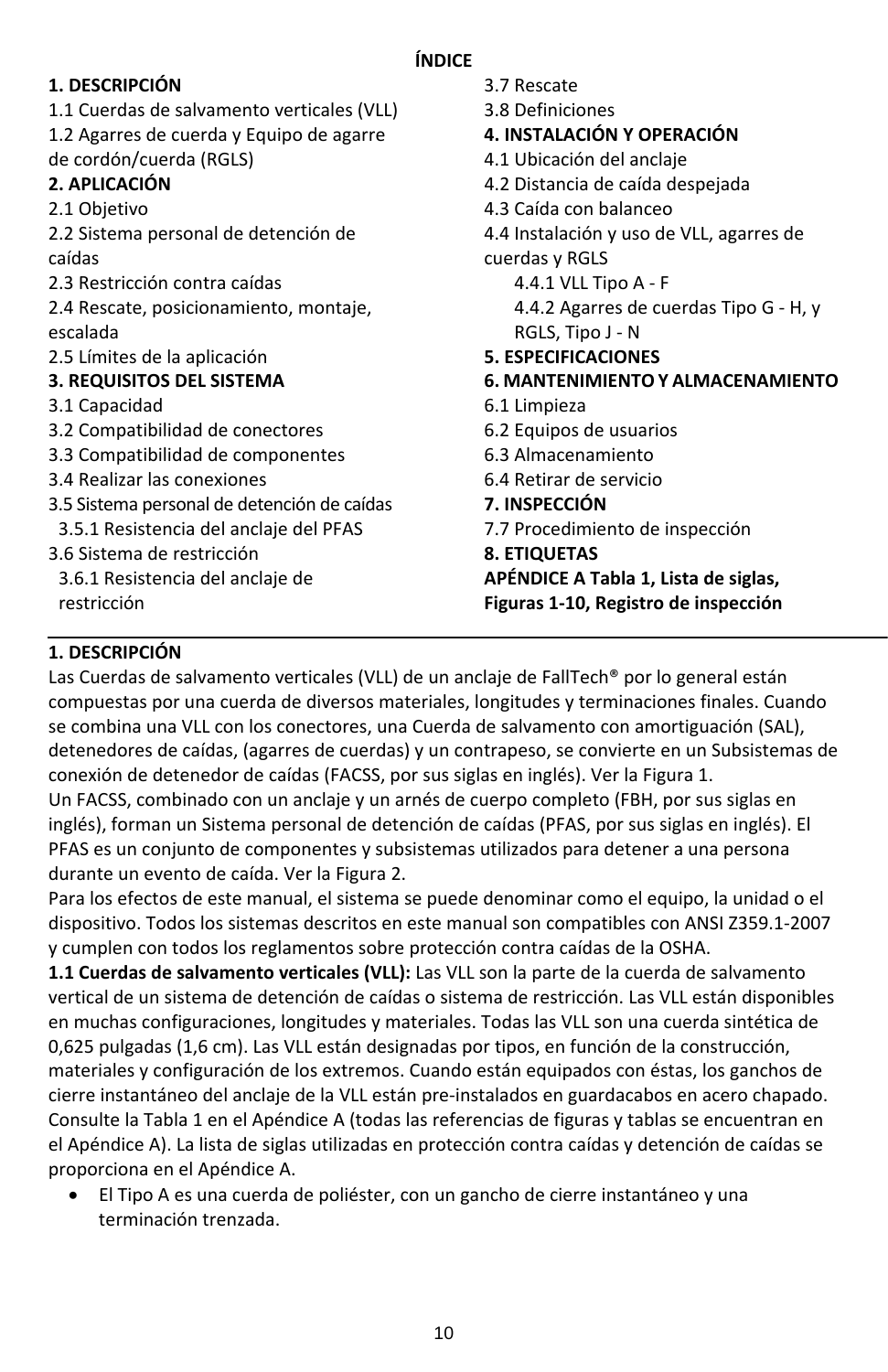- El Tipo B es una cuerda de copolímero, con un gancho de cierre instantáneo y una terminación trenzada.
- El Tipo C es una cuerda de copolímero, con un gancho de cierre instantáneo y una terminación con cinta.
- El Tipo D es una cuerda de poliéster, con un gancho de cierre instantáneo y una terminación con cinta.
- El Tipo E es cuerda de poliéster con dos ganchos de cierre instantáneo.
- El Tipo F es una cuerda de poliéster con un guardacabo en acero chapado para utilizar con un mosquetón, y una terminación trenzada.

**1.2 Agarres de cuerda y Equipo de agarre de cordón/cuerda (RGLS):** Los agarres de cuerdas son mecanismos de acero diseñados para permitir la movilidad del trabajador a lo largo de la cuerda a medida que el trabajador se mueve. Una palanca interna con resorte se bloquea en la VLL durante un evento de caída, con lo cual se detiene la caída. Algunos agarres se venden por separado.

El RGLS está compuesto por un agarre de cuerda conectado a una SAL, la cual está permanentemente conectada a un gancho de cierre instantáneo, configurado para conectarse a un FBH. Consultar la Tabla 1. Los agarres de cuerdas y los RGLS están designados por Tipos.

- El Tipo G es un agarre con bisagra sin una cuerda. El agarre consiste en un anillo de acero grande para la conexión de una SAL, diseñado para funcionar con una VLL de FallTech. El agarre de Tipo G es de tipo colgante (el agarre se desplazará hacia arriba y hacia abajo en la VLL con las manos libres) y tiene un pestillo de seguridad secundario.
- El Tipo H es un agarre colgante sin una cuerda. El agarre tiene un anillo grande de acero, con un cierre con bisagra para una VLL de FallTech, un pestillo de seguridad secundario, una línea guía y una palanca de bloqueo anti‐pánico.
- El Tipo J es un RGLS, el cual consta de una SAL, conectada permanentemente a un agarre de cuerda colgante con un bloqueador de seguridad, una función de detención y un cierre con bisagra de dos pasos para una VLL de FallTech.
- El Tipo K es un RGLS, el cual consta de una SAL, conectada permanentemente a un agarre de cuerda colgante con un bloqueador de seguridad y un cierre con bisagra para una VLL de FallTech.
- El Tipo L es un RGLS, compuesto de una SAL conectada permanentemente a un agarre de cuerda colgante sin apertura.
- El Tipo M es un RGLS, compuesto de una SAL conectada permanentemente a un agarre de cuerda no colgante sin apertura (manual).
- El Tipo N es un RGLS, el cual consta de una SAL, conectada permanentemente a un agarre colgante anti‐pánico y un cierre con bisagra para una VLL de FallTech.

## **2. APLICACIÓN**

**2.1 Objetivo:** Los sistemas y equipos mencionados en este manual están destinados a ser utilizados como parte de un PFAS o un sistema de restricción.

**2.2 Sistema personal de detención de caídas:** Una VLL, combinada con un detenedor de caídas (agarre), y una SAL, forman un Subsistema de conexión de detenedor de caídas (FACSS, por sus siglas en inglés). El FACSS, combinado con un anclaje y un FBH, forman un PFAS, utilizado para detener al usuario durante un evento de caída. La caída libre máxima permitida es de seis pies  $(1.8 \text{ m})$ .

**2.3 Restricción contra caídas:** La VLL, cuando se utiliza con un agarre no colgante (manual) y cuando es diseñada e instalada por una persona competente, puede ser configurada como un sistema de restricción contra caídas, para evitar que el usuario llegue a un peligro de caída. No se permite la caída libre.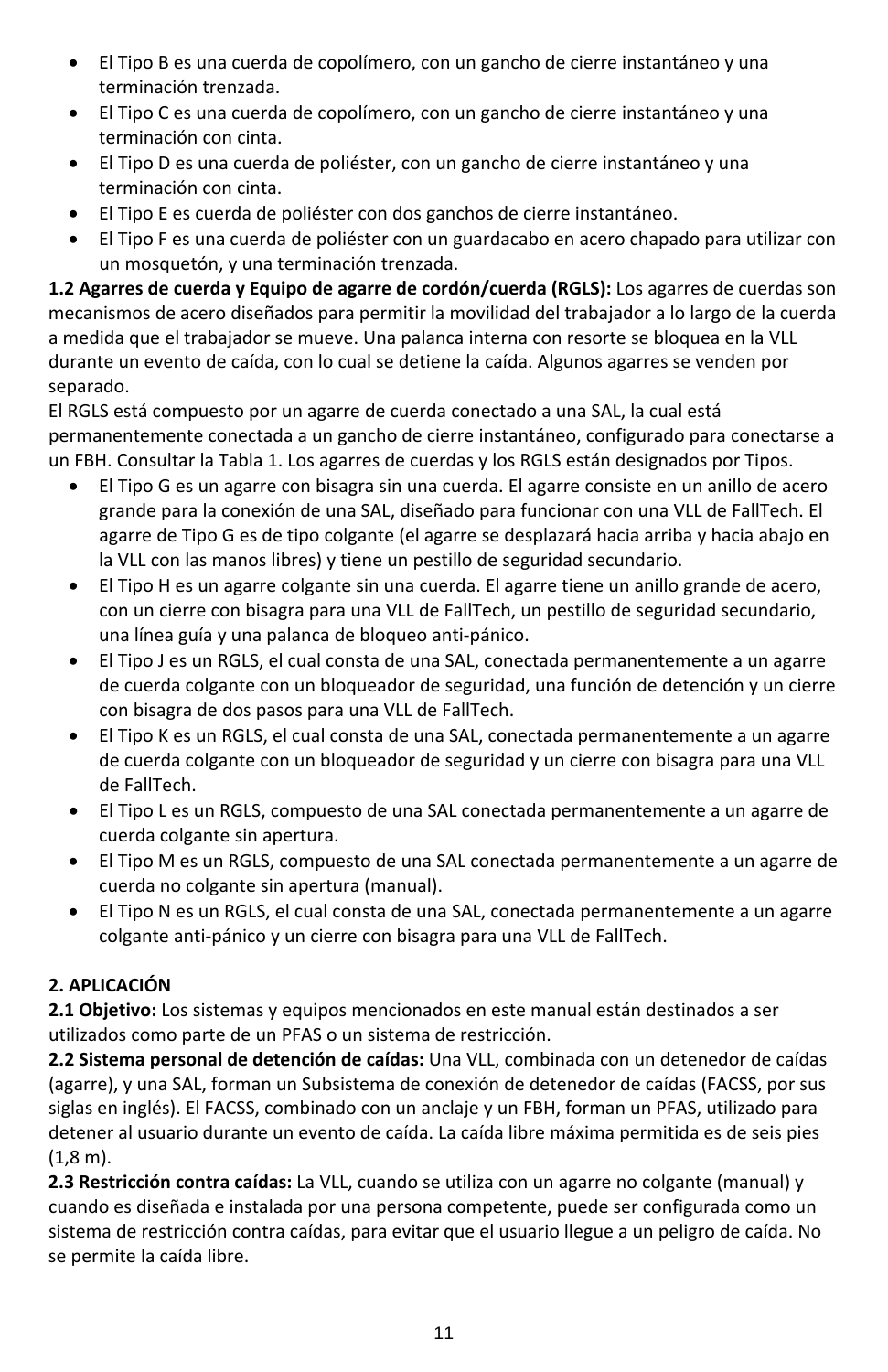**2.4 Rescate, posicionamiento, montaje, escalada:** La VLL no es apta para aplicaciones de rescate, posicionamiento, montaje o escalada. Consultar ANSI Z359.4‐2007.

**2.5 Límites de la aplicación:** Tome medidas para evitar los bordes afilados, superficies abrasivas y peligros térmicos, eléctricos y químicos.

### **3. REQUISITOS DEL SISTEMA**

**3.1 Capacidad:** Los agarres de las cuerdas, conectores, las VLL y las SAL cubiertos en este manual, los cuales en conjunto componen a un PFAS, cumplen con ANSI Z359, con una capacidad total nominal, incluyendo ropa, herramientas, etc., de no más de 310 libras (140,6 kg). No más de una VLL puede estar conectada a un dispositivo de anclaje a la vez.

**3.2 Compatibilidad de conectores:** Los conectoresson considerados compatibles con elementos de conexión cuando se han diseñado para funcionar en conjunto, de manera que susformas y tamaños no causen que sus mecanismos de compuerta se abran inadvertidamente, de manera independiente a la forma en que queden orientados. Comuníquese con FallTech si tiene alguna pregunta acerca de la compatibilidad. Los conectores deben ser compatibles con el anclaje u otros componentes del sistema. No utilice el equipo que no sea compatible. Los conectores no compatibles pueden soltarse accidentalmente. Los conectores deben ser compatibles en tamaño, forma y resistencia. Los mosquetones y ganchos de cierre y bloqueo automático son requeridos por ANSI y la OSHA.

**3.3 Compatibilidad de componentes:** El equipo está diseñado para su uso sólo con componentes y subsistemas aprobados. Las sustituciones o reemplazos realizados con componentes o subsistemas no aprobados pueden poner en peligro la compatibilidad de los equipos y pueden afectar a la seguridad y la fiabilidad del sistema completo.

**3.4 Realizar las conexiones:** Utilice sólo mosquetones y ganchos de cierre automático con este equipo. Utilice sólo los conectores que son adecuados para cada aplicación. Asegúrese de que todas las conexiones son compatibles en tamaño, forma y resistencia. No utilice el equipo que no sea compatible. Asegúrese visualmente de que todos los conectores están completamente cerrados y bloqueados. Los conectores (mosquetones y ganchos de cierre automático) están diseñados para ser usados sólo como se indica en este manual. Ver la Figura 3. **NO:**

- A. conecte varios mosquetones o ganchos de cierre automático a un anclaje.
- B. conecte los mosquetones o ganchos de cierre automático de manera que puedan causar la carga de la compuerta.
- C. permita una falsa conexión, donde los elementos que sobresalen del mosquetón o gancho de cierre instantáneo se enganchen en el anclaje.
- D. conecte los mosquetones o ganchos de cierre automático entre sí.
- E. conecte los mosquetones o ganchos de cierre automático a la correa, cordón o amarre posterior (a menos que las instrucciones del fabricante para el cordón y el conector permitan específicamente ese tipo de conexión).
- F. fije mosquetones o ganchos de cierre automático a cualquier objeto que tenga una forma o dimensión la cual no permita que el mosquetón o gancho se cierre y bloquee, o que pueda ocurrir un rodamiento.

**3.5 Sistema personal de detención de caídas:** El PFAS es un conjunto de componentes y subsistemas utilizados para detener a una persona durante una caída libre. Un Sistema personal de detención de caídas (PFAS, por sus siglas en inglés) por lo general está compuesto de un anclaje y un Arnés de cuerpo completo (FBH, por sus siglas en inglés), con un dispositivo de conexión, es decir, una Cuerda de salvamento con amortiguación (SAL, por sus siglas en inglés), o un Dispositivo autorretráctil (SRD, por sus siglas en inglés), o un Subsistema de conexión de detenedor de caídas (FACSS, por sus siglas en inglés), conectado al anillo en "D" dorsal del FBH. Los componentes del PFAS utilizado con este equipo deben cumplir con los requisitos de ANSI Z359 y los reglamentos de la OSHA. La OSHA exige el uso del sistema personal de detención de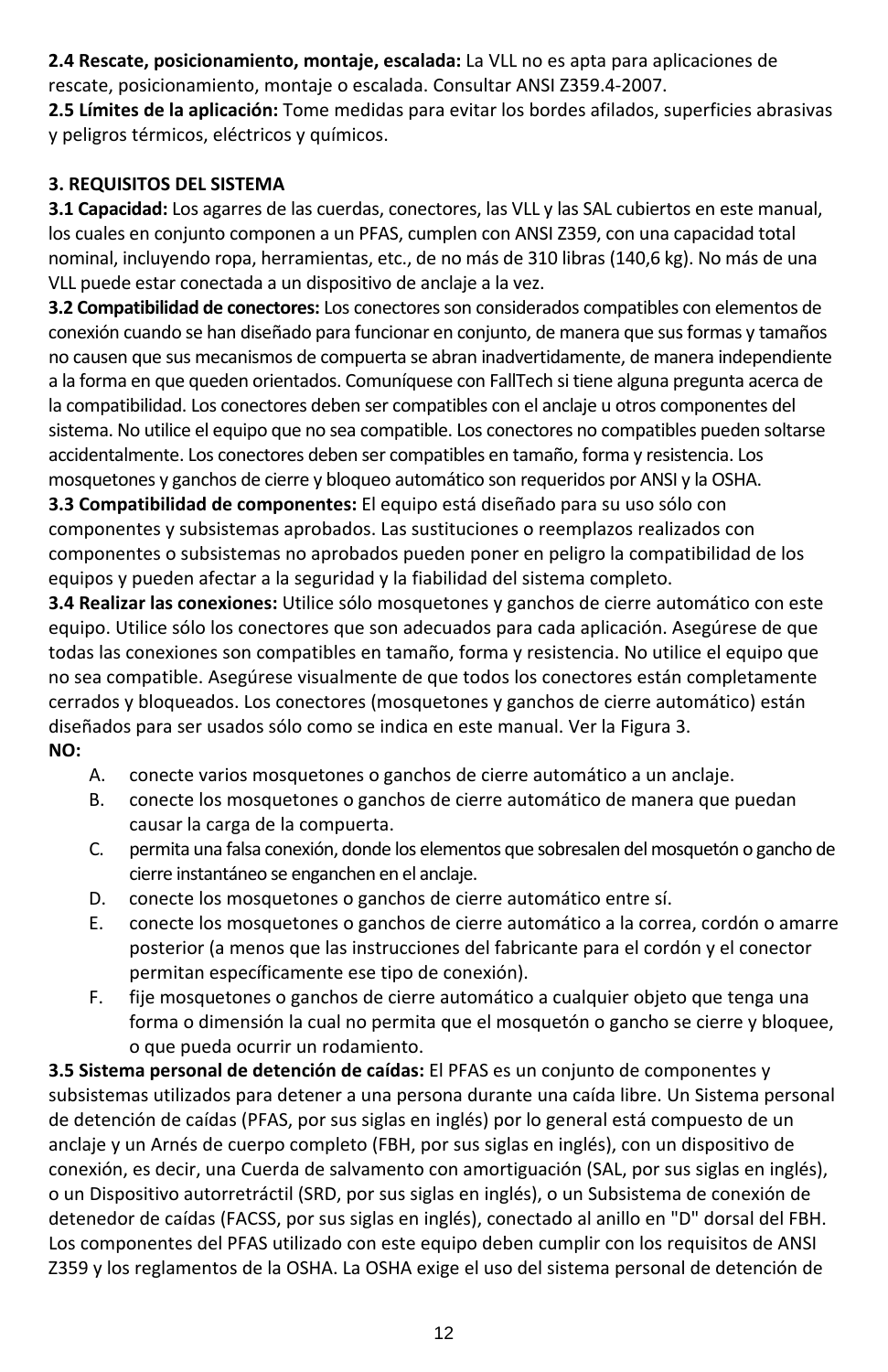caídas para detener la caída del usuario con una fuerza máxima de detención de 1.800 libras (816,5 kg), y para limitar la caída libre a 6 pies (1,8 m) o menos. Si se debe exceder la distancia máxima de caída libre, el empleador debe documentar, con base en los datos de prueba, que no se excederá de la fuerza máxima de detención, y que el sistema personal de detención de caídas funcionará correctamente.

**3.5.1 Resistencia del anclaje del PFAS:** El anclaje seleccionado para el PFAS debe tener una resistencia capaz de sostener una carga estática aplicada en la dirección permitida por el PFAS de al menos:

- a) dos veces el máximo de fuerza de detención permitida cuando exista la certificación, o
- b) 5.000 libras (2.268 kg) (22.2 kN) en ausencia de la certificación.

**3.6 Sistema de restricción:** Los sistemas de restricción se utilizan por lo general para evitar que el usuario llegue a un área de peligro de caída, y deben cumplir con los reglamentos de OSHA y ANSI.

**3.6.1 Resistencia del anclaje de restricción:** Los anclajes seleccionados de restricción, y los sistemas de restricción del recorrido, deberán tener una resistencia capaz de sostener cargas estáticas aplicadas en las direcciones permitidas por el sistema de al menos:

- a) 3.000 libras (1.360,8 kg) (13.3 kN) para los anclajes que no tengan certificación, o
- b) dos veces la fuerza previsible para los anclajes certificados.

**3.7 Rescate:** Las aplicaciones de rescate requieren de equipos especializados que estánmás allá del alcance de este manual. Consultar ANSI Z359.4‐2007.

**3.8 Definiciones:** Las siguientes son las definiciones de los términos.

**Persona autorizada:** Una persona asignada por el empleador para realizar sus obligaciones en un lugar donde la persona estará expuesta a un peligro de caída (de lo contrario, se denomina como "usuario" a los efectos de estas instrucciones).

**Anclaje certificado:** Un anclaje para detención de caídas, posicionamiento, restricción, o sistemas de rescate que una persona calificada certifica de que puede soportar las posibles fuerzas de caída, las cuales podrían presentarse durante una caída o que cumplen con los criterios para un anclaje certificado previsto en la norma.

**Persona competente:** Una persona que es capaz de identificar los peligros existentes y predecibles en los alrededores o condiciones de trabajo que son insalubres o peligrosas para los empleados, y quien tiene la autorización para tomar con prontitud medidas correctivas para eliminarlos.

**Persona calificada:** Una persona con un título o certificado profesional reconocido y con amplios conocimientos, capacitación y experiencia en la protección contra caídas y el campo de rescate, quien es capaz de diseñar, analizar, evaluar y especificar los sistemas de protección contra caídas y sistemas de rescate en la medida exigida por la norma.

**Socorrista:** Persona o personas distintas al sujeto que actúa en la realización de un rescate asistido por la operación de un sistema de rescate.

## **4. INSTALACIÓN Y OPERACIÓN**

La instalación del FACSS debe estar bajo la supervisión de una Persona competente, capacitada en su diseño y uso.

**NO** utilice cualquier FACSS descrito en este manual hasta que el sistema se haya instalado, inspeccionado, y aprobado por completo para su uso por parte de una Persona competente.

**4.1 Ubicación del anclaje:** Seleccione un punto de anclaje adecuado para apoyar el requisito de resistencia y minimizar los peligros de caída libre y balanceo. No trabaje por encima del punto de anclaje.

**4.2 Distancia de caída despejada:** Cuando se trabaja en alturas y utilizando un PFAS, es importante considerar la distancia entre el nivel para caminar/de trabajo y el siguiente nivel inferior, u obstrucción, para asegurar que hay suficiente espacio para que el PFAS detenga la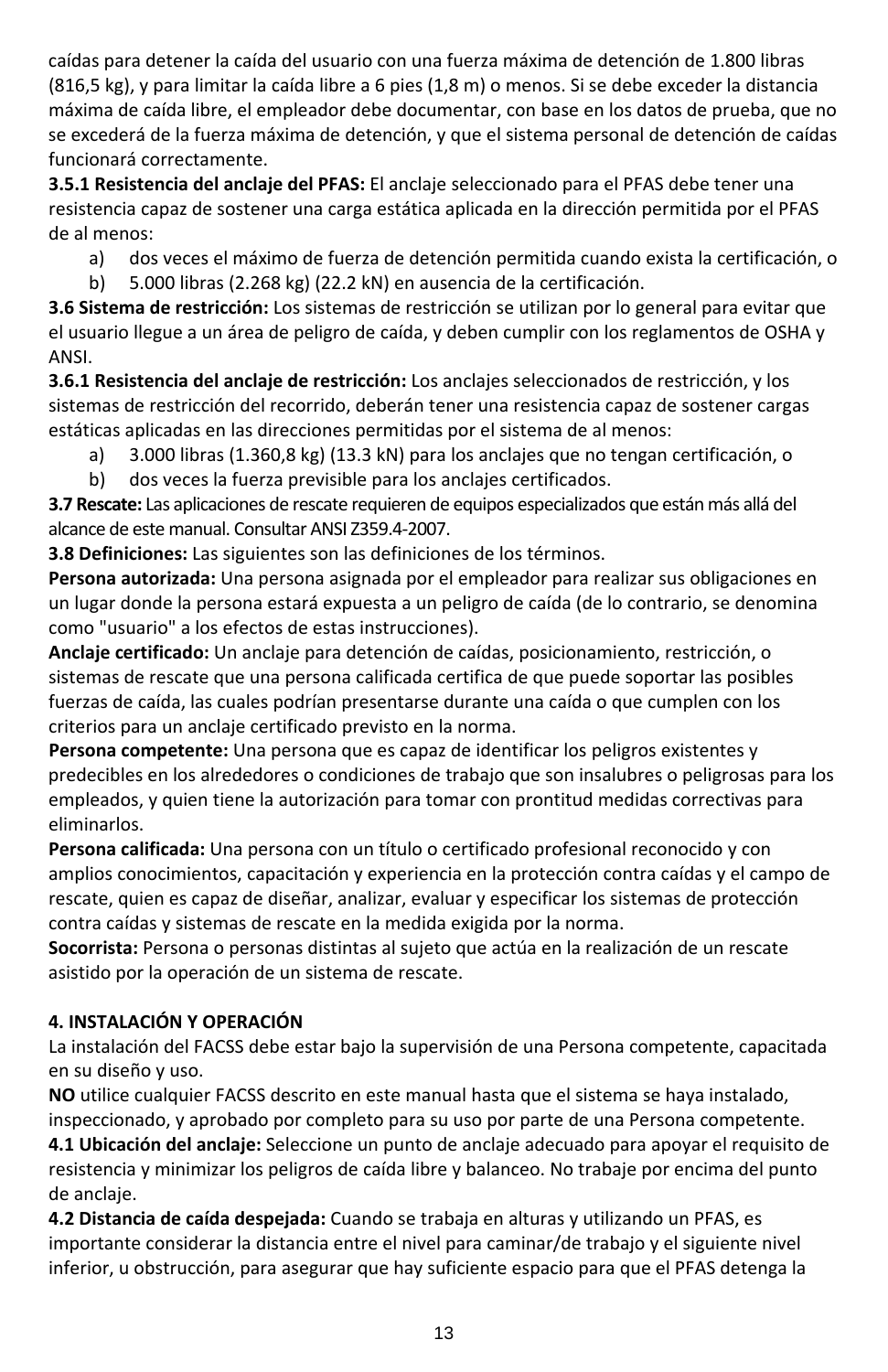caída. La distancia de caída despejada es la distancia necesaria para detener con seguridad la caída de un usuario. La distancia se puede calcular al sumar la longitud de la cuerda, la distancia de desaceleración, la altura del trabajador más un factor de seguridad de 1 1/2 pies (0,5 m). La cuerda sintética está sujeto a elongación o estiramiento. A medida que aumenta la distancia entre el anclaje y el agarre, la parte de la VLL que está sometida a cargas aumenta, y por lo tanto aumenta los efectos de elongación. La elongación puede ser tanto como diez por ciento para la cuerda en condiciones húmedas. La elongación debe ser considerada cuando se estiman las distancias de caída despejada.

Ver la Figura 4.

**4.3 Caída con balanceo:** La caída con balanceo se produce cuando el punto de anclaje no está directamente por encima del punto donde ocurre la caída. La fuerza de golpear un objeto en una caída con balanceo puede causar lesiones graves. En una caída con balanceo, la distancia total de caída vertical será mayor a cuando el usuario ha caído directamente por debajo del punto de anclaje, lo cual aumenta la distancia total de caída libre y el área necesaria para detener al usuario con seguridad. Minimice las caídas con balanceo al trabajar lo más directamente posible por debajo del punto de anclaje. Mueva el anclaje según sea necesario. Nunca permita una caída con balanceo si puede ocurrir una lesión. Si hay una situación de caída con balanceo en su aplicación consulte a una persona competente antes de continuar. Ver la Figura 5.

**4.4 Instalación y uso de VLL, agarres de cuerdas y RGLS** Este manual asume que el anclaje y el FBH cumplen con las especificaciones y se han instalado e inspeccionado previamente por parte de una Persona competente. Las VLL, los agarres de cuerda y los RGLS son los componentes de un FACSS, pero la instalación y su uso se analizarán por separado.

**4.4.1 VLL Tipo A ‐ F:** Todas las VLL son similares, pero los materiales y las terminaciones finales pueden variar. La función básica es proporcionar una longitud de cuerda de salvamento para el agarre de la cuerda para recorrer y brindar agarre para detener los eventos de caídas.

Todas las VLL tienen un gancho de cierre y bloqueo instantáneo pre‐instalado en un ojal de guardacabos en el extremo del anclaje, con una excepción, el Tipo F, el cual no tiene el gancho de cierre instantáneo y está configurado para un mosquetón. Conecte el gancho de cierre y bloqueo instantáneo o mosquetón al anclaje. Conecte un mínimo de contrapeso de cinco libras (2,3 kg) al extremo que no tiene anclaje para mantener una línea tensa. Deje que el extremo que no tiene anclaje cuelgue libremente. Si la cuerda pasa por encima de un borde de cualquier tipo, o cualquier tipo de superficie irregular o desigual, proporcione protección contra la abrasión. Consultar la Tabla 1.

### **4.4.2 Agarres de cuerdas Tipo G ‐ H, y RGLS, Tipo J ‐ N**

**NOTA:** Todas las cuerdas analizadas en el presente tienen una flecha con dirección hacia arriba estampada en un lugar destacado. Cuando instala un agarre en una VLL, asegúrese visualmente de que la flecha hacia arriba está señalando al extremo del anclaje de la VLL. El agarre debe estar del lado lateral derecho hasta cerrarse completamente.

Los agarres con aberturas y bisagras tienen una palanca anti‐inversión para evitar el cierre si se instala al revés, con una excepción. El agarre en el RGLS Tipo J NO utiliza un dispositivo anti‐ inversión.

### **ADVERTENCIA**

#### **Los agarres deben ser instalados con la flecha apuntando hacia arriba. Si el agarre está instalado hacia abajo, NO SE BLOQUEARÁ durante un evento de caída, lo cual podría resultar en lesiones o la muerte.**

### **Agarre de cuerda Tipo G**

- 1. Localice el indicador de la flecha hacia arriba. Ver la Figura 6.
- 2. Para abrir el agarre, presione el pestillo de seguridad y afloje el pomo de bloqueo.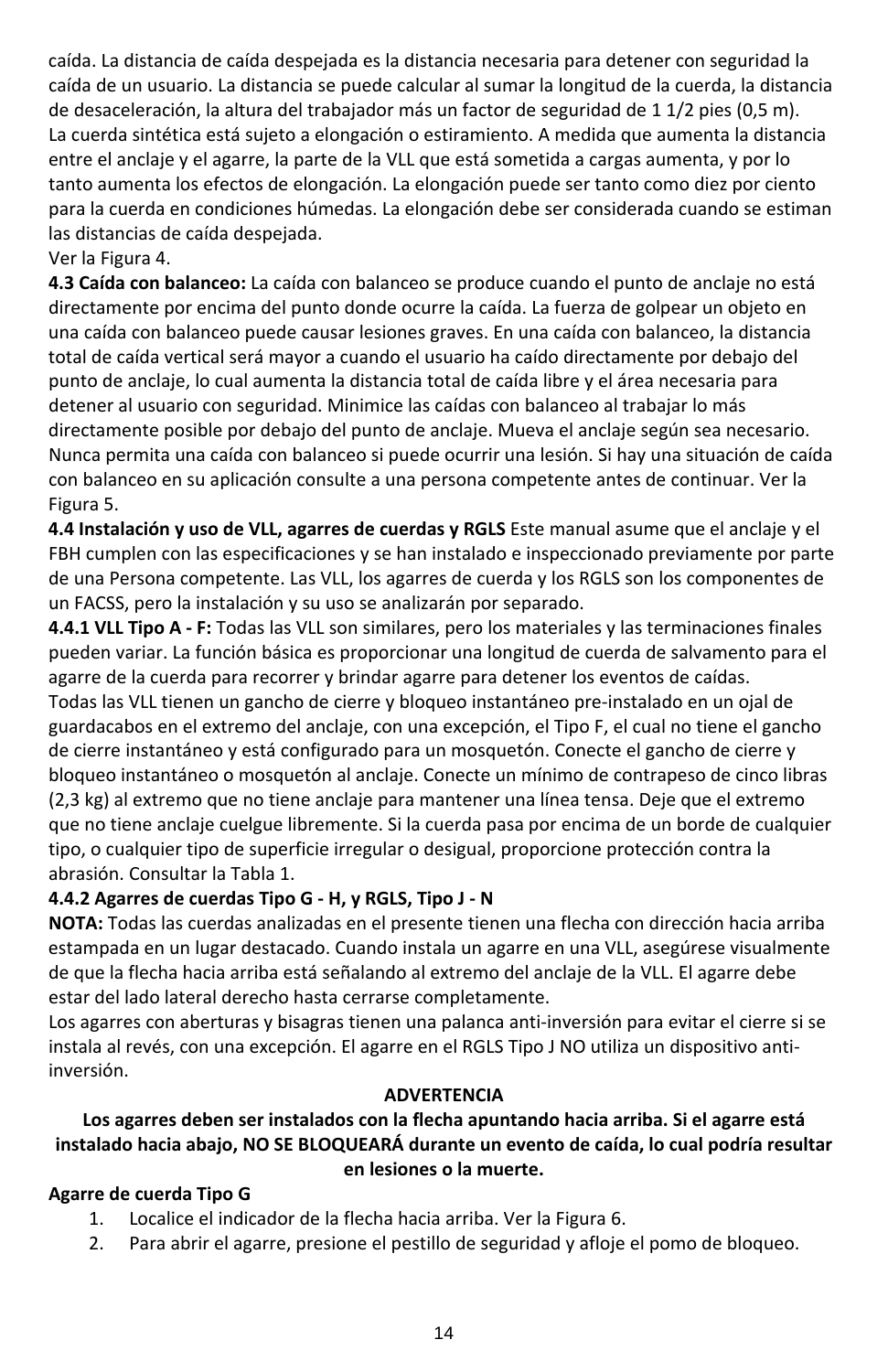- 3. Levante el anillo y el ensamblaje de la palanca para retraerla. Coloque la VLL en el canal, del lado opuesto de la palanca.
- 4. Cierre el agarre.
- 5. Presione el pestillo de seguridad y apriete el pomo de bloqueo.
- 6. Conecte el extremo con amortiguación de la cuerda al FBH. Conecte el extremo sin amortiguación de la cuerda al anillo grande del agarre.
- 7. Hale hacia abajo del anillo y la palanca para asegurarse de que el agarre se bloquea en la VLL. La cuerda de agarre Tipo G es del tipo colgante. Sise produce un evento de caída, el agarre se bloqueará en la VLL y detendrá la caída.

## **Agarre de cuerda Tipo H**

- 1. Localice la flecha hacia arriba. Ver la Figura 7.
- 2. Gire el pestillo de seguridad completamente hacia arriba. Afloje la perilla de bloqueo. Abra la compuerta con bisagras.
- 3. Levante el anillo para retraer el ensamblaje de la palanca. Coloque la VLL en el canal de la cuerda. Cierre la compuerta. El agarre utiliza una palanca anti‐inversión en la bisagra para evitar que el agarre se cierre si está mal orientado. El agarre debe estar del lado lateral derecho hasta cerrarse.
- 4. Atornille la perilla de bloqueo hasta que quede apretado. Gire el pestillo de seguridad completamente hacia abajo.
- 5. Conecte el extremo sin amortiguación de la SAL al agarre, y el extremo con amortiguación al FBH. Consultar la Sección 3.
- 6. La cuerda de agarre Tipo H es del tipo colgante. En el caso de una caída, la palanca se empujará hacia abajo, y el agarre se bloqueará en la VLL, con lo cual se detendrá la caída.

## **RGLS Tipo J**

El Tipo J ofrece funciones amplias de seguridad y operación. Ver la Figura 8.

Localice la flecha hacia arriba, la palanca, el estribo del conector, el anillo en "D", el canal de la cuerda, el actuador del perno de bloqueo, y el pestillo de seguridad, y en el lado opuesto, la palanca de detención.

- 1. Asegúrese de que la flecha hacia arriba esté apuntando hacia arriba, hacia el anclaje de la VLL.
- 2. Para abrir el agarre con bisagra, sosténgalo en la mano izquierda. Levante el pestillo de seguridad.
- 3. Mantenga la palanca hacia arriba, y presione hacia adentro y hacia abajo en el actuador del perno de bloqueo. El perno de bloqueo se desconecta del receptor del perno. En la parte inferior de su recorrido, permita que el actuador gire un poco hacia atrás para conectar la pestaña de apertura en la ranura de apertura.
- 4. Coloque la VLL en el canal en la cuerda, cierre la bisagra y presione el actuador del perno para liberar la función de bloqueo y permitir que el perno de bloqueo se conecte al receptor de bloqueo. Baje el pestillo de seguridad.
- 5. El agarre de Tipo J está equipado con una función de detención. Con la función de detención activada, se evita que el agarre recorra hacia abajo a lo largo de la VLL, pero recorre hacia arriba hacia el anclaje. Cuando la función de detención está desactivada, el agarre funciona como un agarre colgante. Para activar la función de detención, presione la palanca hacia abajo y hacia fuera. Un resorte hará que la palanca suba, bloqueando el agarre. Para liberar la función de detención, empuje la palanca hacia abajo y hacia fuera, y luego deje que la palanca se mueva hacia dentro para enganchar la pestaña en la ranura.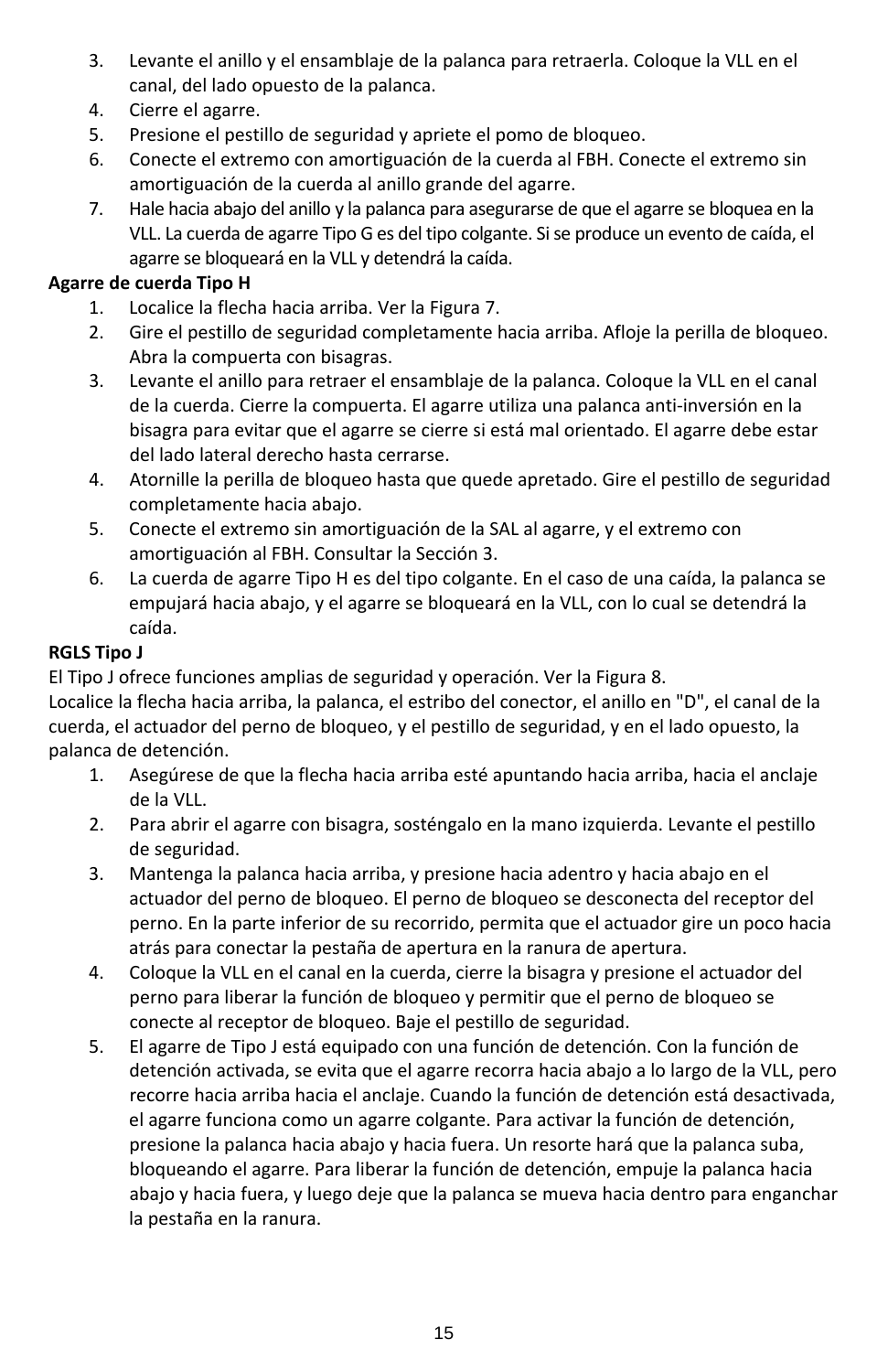6. El tipo J está permanentemente conectado a una SAL equipada con un gancho de cierre y bloqueo instantáneo. Fije el gancho de cierre instantáneo al anillo en "D" dorsal del FBH. Consultar la Sección 3.

## **RGLS TIPO K**

La cuerda Tipo K utiliza un agarre de cuerda Tipo G. Consulte las instrucciones del usuario para el agarre Tipo G. La cuerda está conectado de forma permanente al agarre. Fije el gancho de cierre instantáneo al anillo en "D" dorsal del FBH.

### **RGLS Tipo L**

- 1. Localice el indicador de flecha hacia arriba en el agarre. Ver la Figura 9.
- 2. El agarre en el RGLS Tipo L no tiene bisagras y si no viene instalado de fábrica en la VLL, requiere una VLL Tipo C con una terminación con cinta. Sujetar el canal de la cuerda y levante el anillo y el brazo de la palanca para abrirla.
- 3. Inserte el extremo con cinta de la VLL en el canal de la parte superior. Asegúrese de que la flecha hacia arriba esté apuntando hacia el anclaje. Suelte el anillo y la palanca.
- 4. El agarre está permanentemente conectado a una SAL equipada con un gancho de cierre instantáneo. Fije el gancho de cierre instantáneo al anillo en "D" dorsal del FBH. Deslice el agarre hacia arriba de la VLL hasta la ubicación del trabajo. En el lugar del trabajo, suelte la palanca.
- 5. El agarre es colgante. En un evento de caída, el agarre se bloqueará en la VLL y detendrá la caída.

### **RGLS Tipo M**

- 1. Localice el indicador de flecha hacia arriba en la parte superior del agarre. Ver la Figura 10.
- 2. El agarre en el RGLS Tipo M no tiene bisagras y si no viene instalado de fábrica en la VLL, requiere una VLL Tipo C con una terminación con cinta. Sujetar el canal de la cuerda y levante el anillo y el brazo de la palanca para abrirla.
- 3. Inserte el extremo con cinta de la cuerda en el canal de la parte superior. El RGLS Tipo M no es colgante. Continúe manteniendo la palanca abierta y deslice el agarre de la VLL hasta la ubicación del trabajo. La movilidad en la VLL requiere mantener la palanca abierta. Suelte el anillo y la palanca.
- 4. El agarre está permanentemente conectado a una SAL equipada con un gancho de cierre instantáneo. Fije el gancho de cierre instantáneo al anillo en "D" dorsal del FBH.
- 5. Para mover el agarre hacia arriba o hacia abajo, levante el anillo y la palanca. Mueva el agarre hacia arriba o hacia abajo, según sea necesario. En el lugar del trabajo, deje que el anillo con resorte y la palanca vuelvan a su posición. El agarre se bloqueará en la VLL, y se debe abrir manualmente para mover hacia arriba o hacia abajo la VLL. En un evento de caída, el agarre detendrá la caída al bloquear la VLL.

### **RGLS Tipo N**

El RGLS Tipo N utiliza un agarre de cuerda Tipo H. Consulte las instrucciones del usuario para el agarre de cuerda Tipo H. La cuerda está conectado de forma permanente al agarre. Fije el gancho de cierre instantáneo al anillo en "D" dorsal del FBH.

### **5. ESPECIFICACIONES**

Consultar la Tabla 1.

### **6. MANTENIMIENTOY ALMACENAMIENTO**

**6.1 Limpieza:** Mantenga los agarres, cuerdas, y las VLL libres de suciedad y residuos. Si es necesario, limpie con agua/solución de detergente. Sople con aire comprimido. Seque con un paño limpio y seco. No utilice disolventes ni otros químicos cáusticos que podrían dañar los componentes del sistema.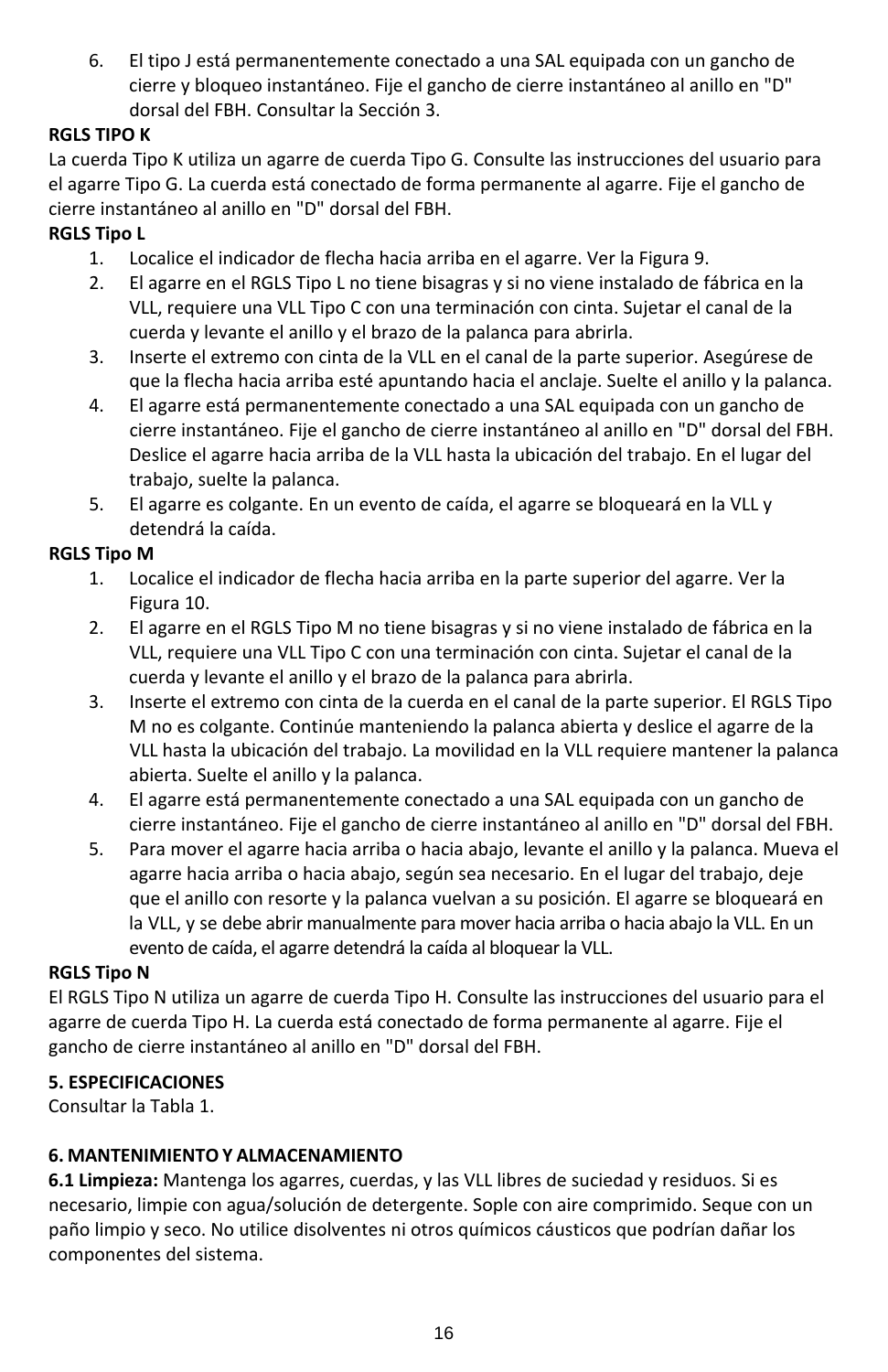**6.2 Equipos de usuarios:** Mantenga, realice el mantenimiento y almacene el equipo en un entorno limpio y seco, fuera de la luz directa del sol. No exponga el equipo a vapores cáusticos, químicos o corrosivos.

**6.3 Almacenamiento:** Almacene en un área limpia y seca. Evite la luz directa del sol y el contacto con fuentes de calor. Evite la exposición a elementos ambientales. No coloque otros equipos u objetos sobre el equipo.

**6.4 Retirar de servicio**: Retire el equipo de servicio si se ha sometido a fuerzas de detención de caída o no pasa la inspección.

### **7. INSPECCIÓN**

Antes de cada uso, el usuario deberá inspeccionar el sistema para detectar cualquier daño físico, desgaste, corrosión o piezas faltantes.

### **7.1 Procedimiento de inspección**: Revise los siguientes:

- 1. Distorsión de la cuerda, como retorcimiento, aplastamiento, imperfecciones, desplazamiento de las hebras, etc.
- 2. Áreas de fundición o fusión de la soldadura
- 3. Deshilachado general
- 4. Reducción del diámetro exterior de la cuerda debido al desgaste o aplastamiento
- 5. Evidencia de cualquier daño por calor por cualquier causa
- 6. Hebras cortadas
- 7. Aflojamiento de los agarres en el empalme del extremo del mosquetón

Si la inspección de rutina revela daños en el equipo, es decir, deformación, grietas, fracturas, anillos doblados o rotos, palancas rotas, o tejido o hebras deshilachados o cortados, corrosión, o piezas faltantes, etc., debe suspender el uso y retirar de servicio.

Si el FACSS ha sido sometido a una carga de detención de caída, se debe retirar de servicio hasta que sea inspeccionado por una persona calificada quien reemplace o repare y re‐certifique los componentes para su utilización nuevamente.

Ingrese los resultados de la inspección en el Registro de inspección.

### **8. ETIQUETAS**

Las etiquetas deben estar presentes y ser legibles.

| FallTech<br>Do Not Remove Label<br><b>OSHA 1926-502</b><br>ANSI 7359.1-2007<br>FallTech 800.719.4619<br>Made la USA<br>Serial # 4 | 5/8" Vertical Lifeline<br>Style Institute: B149<br>Date of Mfg: (fecha) 19-Jul-13<br><b>Material: Polyoster Rope</b><br>Size (tamang): 50' (15.2m)<br>$CapzotE$ 130-425lbs<br>Max Arrest Force: 900Brs (4kN)<br>rec Fall Limit: 5R (1.8m) | WARNING - USER MUST READ AND FOLLOW INSTRUCTIONS<br>SUPPLIED WITH THIS PRODUCT AT TIME OF SHIPMENT.<br>FAILURE TO DO SO MAY RESULT IN SERIOUS INJURY OR<br>DEATH, INSPECT BEFORE EACH USE. SEE INSTRUCTIONS.<br>FOR INSPECTION PROCEDURES, ELONGATION<br>CHARACTERISTICS, LOWER END TERMINATION AND FOR<br>RESTRICTIONS ON USE AND COMPATIBILITY. AVOID CONTACT<br>WITH SHARP AND ABRASIVE SURFACES. | 2013<br>2014<br>2015<br>2016<br>2017 |  |  |  |  |  |  |  | JFMAMJJASOND |
|-----------------------------------------------------------------------------------------------------------------------------------|-------------------------------------------------------------------------------------------------------------------------------------------------------------------------------------------------------------------------------------------|------------------------------------------------------------------------------------------------------------------------------------------------------------------------------------------------------------------------------------------------------------------------------------------------------------------------------------------------------------------------------------------------------|--------------------------------------|--|--|--|--|--|--|--|--------------|
|-----------------------------------------------------------------------------------------------------------------------------------|-------------------------------------------------------------------------------------------------------------------------------------------------------------------------------------------------------------------------------------------|------------------------------------------------------------------------------------------------------------------------------------------------------------------------------------------------------------------------------------------------------------------------------------------------------------------------------------------------------------------------------------------------------|--------------------------------------|--|--|--|--|--|--|--|--------------|

| <b>FallTech</b>       | 5/8" Vertical Lifeline                             | <b>IWARNING - USER MUST READ AND FOLLOW INSTRUCTIONS</b><br>SUPPLIED WITH THIS PRODUCT AT TIME OF SHIPMENT. |      | $J$ FMAMJJASOND |  |  |
|-----------------------|----------------------------------------------------|-------------------------------------------------------------------------------------------------------------|------|-----------------|--|--|
| Do Not Remove Label   | Style (estilo)#: 8150                              | FAILURE TO DO SO MAY RESULT IN SERIOUS INJURY OR                                                            | 2013 |                 |  |  |
| <b>OSHA 1926 502</b>  | Date of Mig: (lecha) 19-Jul-13                     | DEATH. INSPECT BEFORE EACH USE. SEE INSTRUCTIONS                                                            | 2014 |                 |  |  |
| ANSI 2359.1-2007      | Material: Polyester Rope                           | FOR INSPECTION PROCEDURES. ELONGATION                                                                       | 2015 |                 |  |  |
| FallTech 800.719.4619 | Size (tamano): 50' (15.2m)<br>Capacity: 130-425lbs | CHARACTERISTICS, LOWER END TERMINATION AND FOR-                                                             | 2016 |                 |  |  |
| Made in USA           | Max Arrest Force: 900lbs (4kN)                     | RESTRICTIONS ON USE AND COMPATIBILITY. AVOID CONTACT                                                        | 2017 |                 |  |  |
| Serial P: 5           | Free Fall Limit: 68 (1.8m)                         | WITH SHARP AND ABRASIVE SURFACES.                                                                           |      |                 |  |  |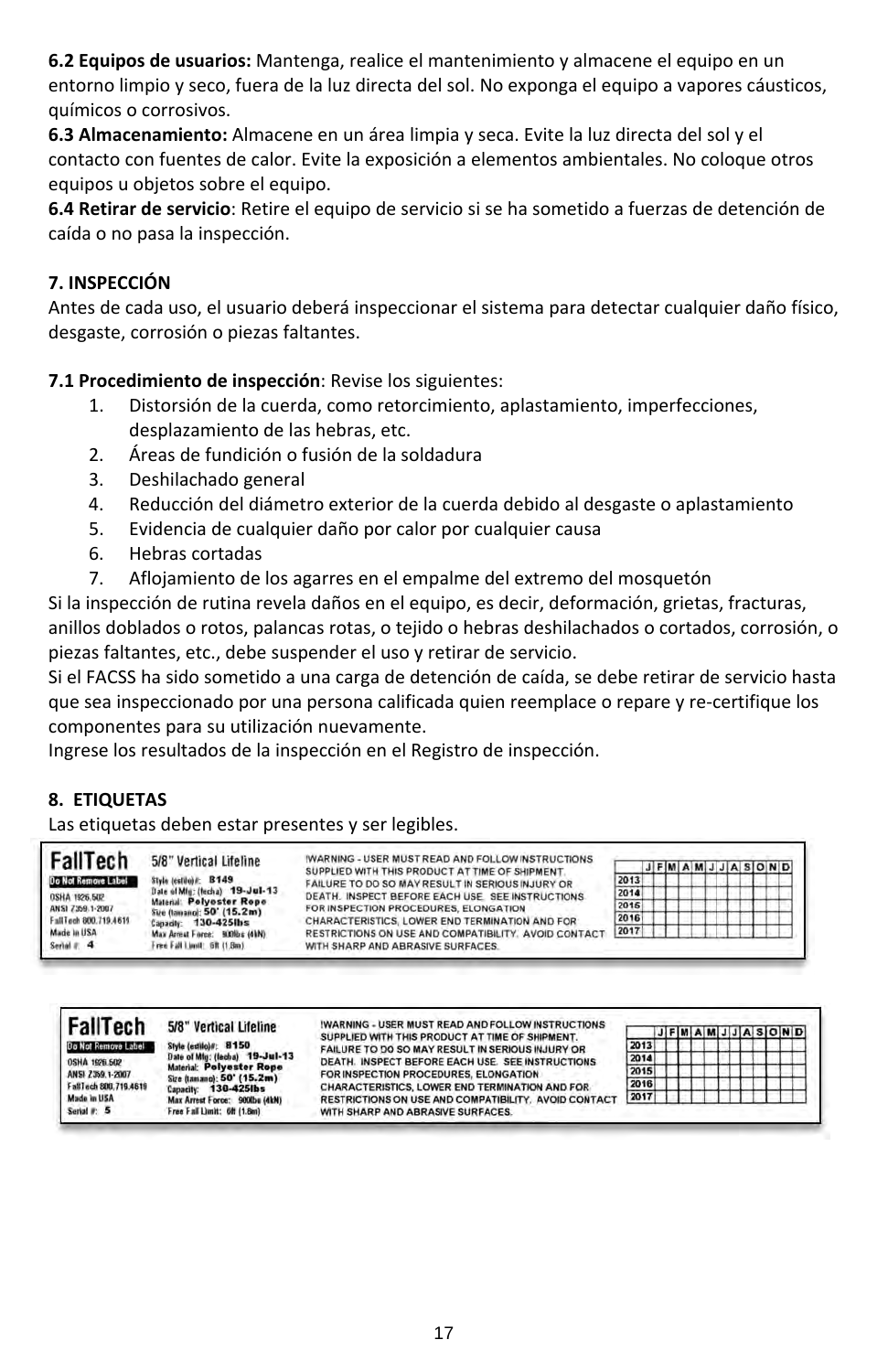|                                            |                                        |                                                                         |                                    |                      |                                                                         |                                                          |                                                                         |                                                    |                      |                                                                          |                                                          |                                  | L'IDINSI             |
|--------------------------------------------|----------------------------------------|-------------------------------------------------------------------------|------------------------------------|----------------------|-------------------------------------------------------------------------|----------------------------------------------------------|-------------------------------------------------------------------------|----------------------------------------------------|----------------------|--------------------------------------------------------------------------|----------------------------------------------------------|----------------------------------|----------------------|
|                                            | Lifeline                               |                                                                         |                                    |                      |                                                                         |                                                          |                                                                         |                                                    |                      |                                                                          |                                                          |                                  |                      |
|                                            | Maximum<br>User Capacity               |                                                                         | 310 lbs.                           |                      |                                                                         | 310 lbs.                                                 |                                                                         | 310 lbs.                                           |                      |                                                                          | 310 lbs.                                                 |                                  | 310 lbs.             |
| Table 1: Vertical Lifelines and Rope Grabs | Minimum Material<br>Tensile Strength   | Alloy Steel Snap Hook: 5,000 lbs Min<br>with 3,600 lbs<br>gate strength | Polyester Rope:<br>5,600 lbs Min   | Carbon Steel Thimble | Alloy Steel Snap Hook: 5,000 lbs Min<br>with 3,600 lbs<br>gate strength | Carbon Steel Thimble<br>Copolymer Rope:<br>5,600 lbs Min | Alloy Steel Snap Hook: 5,000 lbs Min<br>with 3,600 lbs<br>gate strength | Polyester Rope:<br>5,600 lbs Min                   | Carbon Steel Thimble | Alloy Steel Snap Hooks: 5,000 lbs Min<br>with 3,600 lbs<br>gate strength | Carbon Steel Thimble<br>Polyester Rope:<br>5,600 lbs Min | Polyester Rope:<br>5,600 lbs Min | Carbon Steel Thimble |
|                                            | <b>Dimensions</b>                      | 3-Strand Rope<br>5/8"                                                   | ងនិង ខ្ញុំ ខ្ញុំ<br>ងនិង ខ្ញុំ ដូន |                      | 3-Strand Rope<br>5/8"<br>50'                                            | 50'                                                      | 5/8"<br>3-Strand Rope                                                   | ន្ត្រីជំនួនដូ                                      |                      | 3-Strand Rope<br>5/8"                                                    | នាំនិង                                                   | 3-Strand Rope<br>5/8"            | និងមិន               |
|                                            | <b>Designation Type<br/>and Part #</b> | with Braid-end<br>Type A:                                               | 8200<br>8150<br>8150<br>8175       | 820020<br>81505      | with Braid-end<br>Type B:<br>8149                                       | with Taped-end<br>Type C:<br><b>16778</b>                | Type D:<br>with Taped-end                                               | 8130T<br>8150T<br>8175T<br>8200T<br>8125T<br>8120T |                      | <b>Type E:</b><br>with 2 Snap Hooks                                      | 8150DH<br>8125DH<br>8175DH<br>8200DH                     | with Braid-end<br>Type F:        | 8151<br>8151<br>8201 |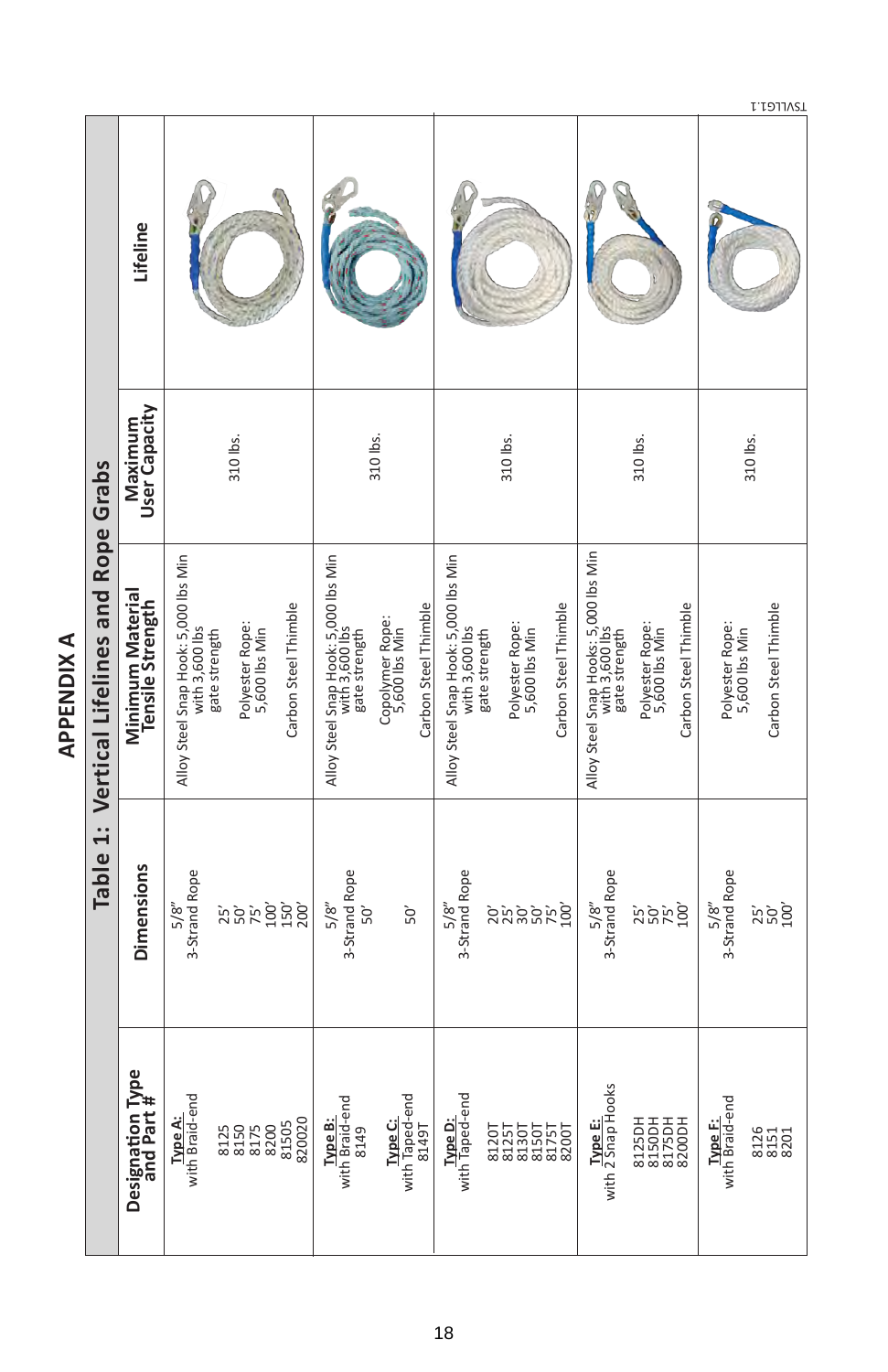|                                            | Rope Grab                                                   | $\frac{1}{2}$                                           |                                                                             |
|--------------------------------------------|-------------------------------------------------------------|---------------------------------------------------------|-----------------------------------------------------------------------------|
|                                            | Minimum Tensile<br>Maximum User<br>Capacity and<br>Strength | 3,600 lbs<br>310 lbs.                                   | 3,600 lbs<br>310 lbs.                                                       |
| Table 1: Vertical Lifelines and Rope Grabs | Description                                                 | Hinged Trailing design<br>and Secondary<br>Safety Latch | Anti-Panic with<br>Hinged Trailing design,<br>and Secondary<br>Safety Latch |
|                                            | <b>Dimensions</b>                                           | with 2" connection ring<br>for 5/8" Rope                | with 2" connection ring<br>for 5/8" Rope                                    |
|                                            | <b>Designation Type,<br/>Part # and Material</b>            | Zinc Plated<br>Alloy Steel<br>Type G:<br>7479           | Stainless Steel<br>Type H:<br>7491                                          |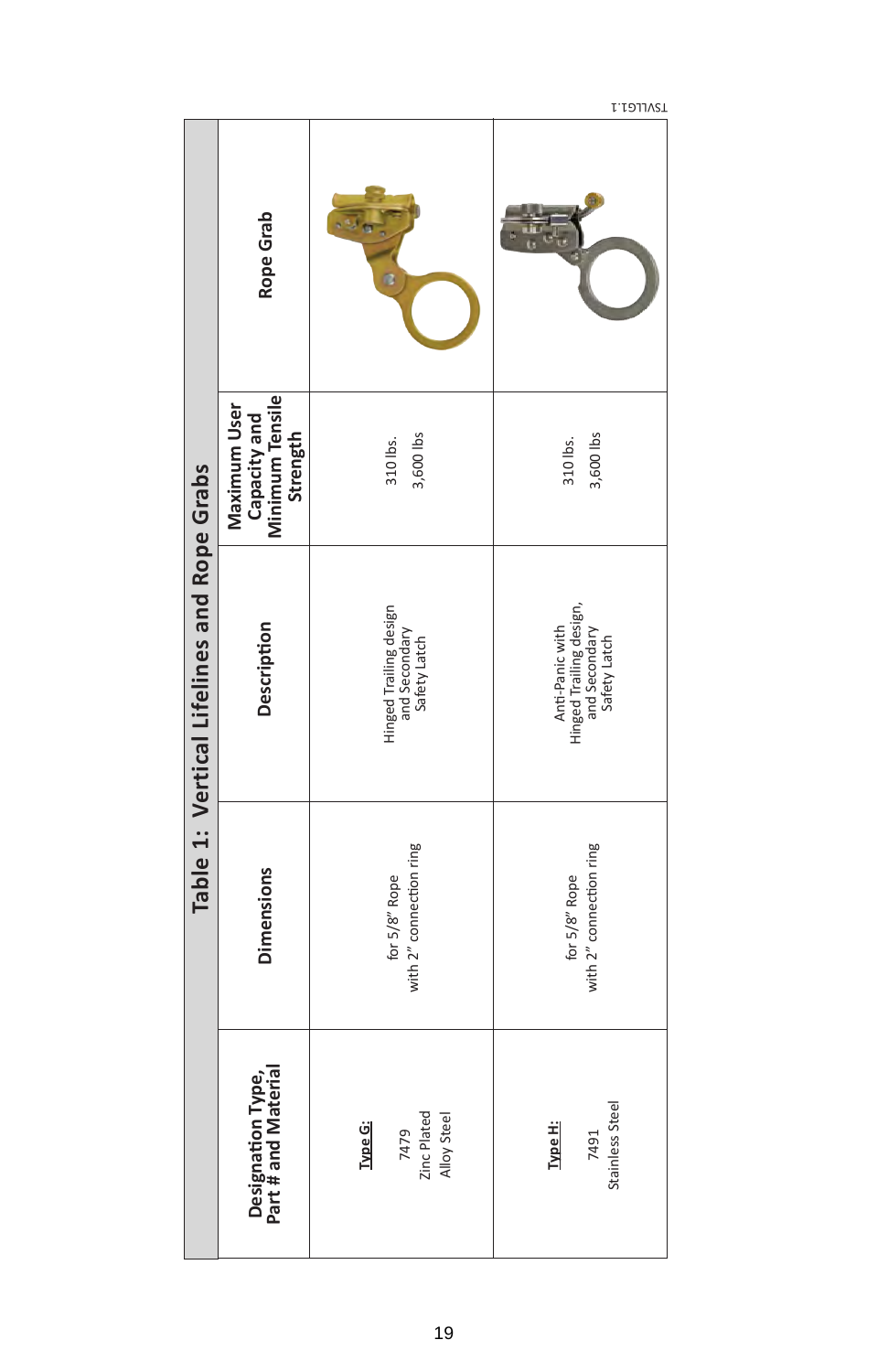|                                            | Rope Grab Lanyard Set                       | <b>FALLTECH</b>                                                                                | <b>FALLTECH</b>                                                                                  | <b>FALLTECH</b>                                                                           | <b>FALLTECH</b>                                                                              | <b>RALITECH</b>                                                                                       | <b>FALLTECH</b>                                                                                             |
|--------------------------------------------|---------------------------------------------|------------------------------------------------------------------------------------------------|--------------------------------------------------------------------------------------------------|-------------------------------------------------------------------------------------------|----------------------------------------------------------------------------------------------|-------------------------------------------------------------------------------------------------------|-------------------------------------------------------------------------------------------------------------|
|                                            | User Capacity<br>Maximum                    | 310 lbs.                                                                                       | 310 lbs.                                                                                         | 310 lbs.                                                                                  | 310 lbs.                                                                                     | 310 lbs.                                                                                              | 310 lbs.                                                                                                    |
| Table 1: Vertical Lifelines and Rope Grabs | Minimum Material<br>Tensile Strength        | 5,000 lbs Min<br>Snap Hook:<br>Zinc Plated<br>Alloy Steel                                      | Polyester webbing: 5,000 Min.<br>gate strength.<br>3,600 lbs                                     | energy absoring<br>webbing in pack<br>Tear-away                                           | 5,000 lbs Min<br>Snap Hook:<br>Zinc Plated<br>Alloy Steel                                    | Polyester webbing: 5,000 Min.<br>gate strength.<br>3,600 lbs                                          | energy absoring<br>webbing in pack<br>Tear-away                                                             |
|                                            | <b>Dimensions</b>                           | 5/8" Rope<br>with 1" Ring<br>Rope Grab<br>Alloy Steel<br>Plated<br>for                         | $5/8''$ Rope<br>with $2''$ Ring<br>Alloy Steel<br>Ropé Grab<br>Plated<br>ŏ                       | 5/8" Rope<br>with 2" Ring<br>Alloy Steel<br>Ropé Grab<br>Plated<br>tor                    | $5/8''$ Rope<br>with $2''$ Ring<br>Alloy Steel<br>Ropé Grab<br>Plated<br>tor                 | $5/8''$ Rope<br>with $2''$ Ring<br>Alloy Steel<br>Rope Grab<br>Plated<br>ŏ                            | Stainless Steel<br>$5/8''$ Rope<br>with $2''$ Ring<br>6r                                                    |
|                                            | Designation Type,<br>Part # and Description | 3' Shock Absorbing Lanyard<br>with Trailing/Park Grab<br>and ViewPack Cover<br>Type J:<br>8355 | 3' Shock Absorbing Lanyard<br>with Hinged Trailing Grab<br>and ViewPack Cover<br>Type K:<br>8358 | 3' Shock Absorbing Lanyard<br>and ViewPack Cover<br>with Trailing Grab<br>Type L:<br>8368 | 3' Shock Absorbing Lanyard<br>with Manual/Park Grab<br>and ViewPack Cover<br>Type M:<br>8353 | 3' Shock Absorbing Lanyard<br>with Manual/Park Grab<br>and SoftPack Cover<br><b>Type M:</b><br>8353LT | with Anti-Panic Hinged Trailing<br>3' Shock Absorbing Lanyard<br>Grab and ViewPack Cover<br>Type N:<br>8359 |

T. ISVLLG1.1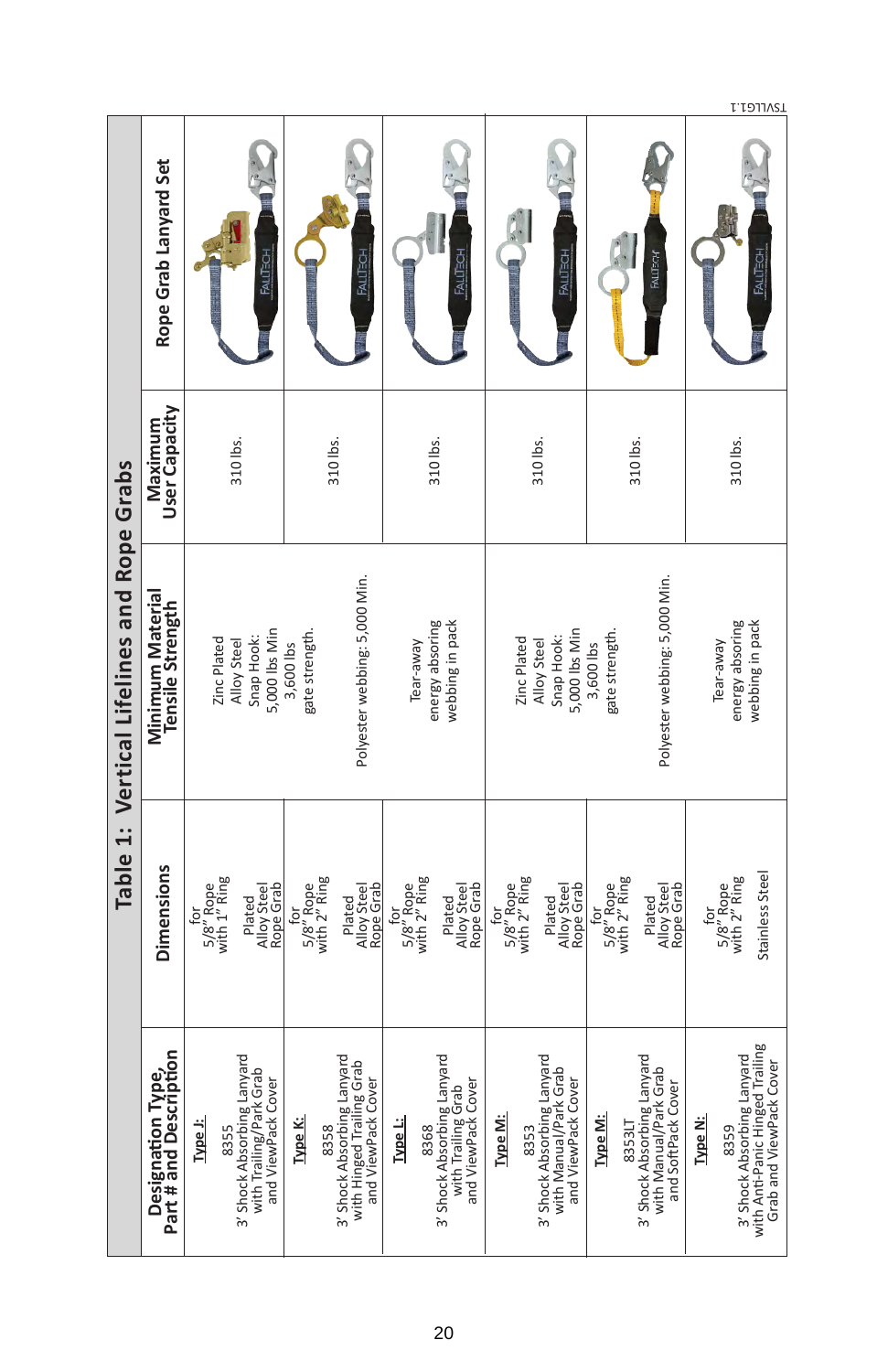|                                                                | Cuerda de salvamento                           |                                                                                                                                                                          |                                                                  |                                                                                                                                                     |                                                                                           |                                                                               |                                                                                                                                                             |                                                                                                                                                    |                                                                                                                                                                                                                |                                                        |                                              |
|----------------------------------------------------------------|------------------------------------------------|--------------------------------------------------------------------------------------------------------------------------------------------------------------------------|------------------------------------------------------------------|-----------------------------------------------------------------------------------------------------------------------------------------------------|-------------------------------------------------------------------------------------------|-------------------------------------------------------------------------------|-------------------------------------------------------------------------------------------------------------------------------------------------------------|----------------------------------------------------------------------------------------------------------------------------------------------------|----------------------------------------------------------------------------------------------------------------------------------------------------------------------------------------------------------------|--------------------------------------------------------|----------------------------------------------|
|                                                                | usuario máxima<br>Capacidad de                 | 310 libras<br>$(140, 6 \text{ kg})$                                                                                                                                      |                                                                  | 310 libras                                                                                                                                          | $(140, 6 \text{ kg})$                                                                     |                                                                               | 310 libras<br>$(140, 6 \text{ kg})$                                                                                                                         | 310 libras                                                                                                                                         | $(140, 6 \text{ kg})$                                                                                                                                                                                          | 310 libras                                             | $(140, 6 \text{ kg})$                        |
| Tabla 1: Cuerdas de salvamento verticales y agarres de cuerdas | Resistencia mínima a<br>a tensión y materiales | Gancho de cierre instantáneo en acero<br>mínimo con resistencia de hebilla de<br>de aleación: 5,000 libras (2.268 kg)<br>3.600 libras (1.633 kg)<br>Cuerda de poliéster: | Guardacabo de acero al carbono<br>5.600 libras (2.540 kg) mínimo | Gancho de cierre instantáneo en acero<br>de aleación: 5,000 libras (2,268 kg)<br>mínimo - 3,600 libras (1,633 kg)<br>mínimo - 600 libras (1,633 kg) | Guardacabo de acero al carbono<br>Cuerda de copolímero:<br>5.600 libras (2.540 kg) mínimo | Gancho de cierre instantáneo en acero<br>de aleación: 5,000 libras (2.268 kg) | mínimo con resistencia de hebilla de<br>3.600 libras (1.633 kg)<br>Guardacabo de acero al carbono<br>Cuerda de poliéster:<br>5.600 libras (2.540 kg) mínimo | Ganchos de cierre instantáneo en acero<br>de aleación: 5,000 libras (2,268 kg)<br>mínimo 3,600 libras (1,633 kg)<br>mínimo 3,600 libras (1,633 kg) | Guardacabo de acero al carbono<br>Cuerda de poliéster:<br>5.600 libras (2.540 kg) mínimo                                                                                                                       | 5.600 libras (2.540 kg) mínimo<br>Cuerda de poliéster: | Guardacabo de acero al carbono               |
|                                                                | <b>Dimensiones</b>                             | Cuerda de 3 hebras de<br>$5/8''$ (15,8 mm)<br>50' (15, 2 m)<br>$(22, 8 \text{ m})$<br>25' (7,6 m)<br>75'                                                                 | $100'$ $(30,5 \text{ m})$<br>150' (45,7 m)<br>$200'$ (60.9 m)    | Cuerda de3 hebras de<br>$5/8''$ (15,8 mm)<br>50'(15, 2 m)                                                                                           | $50'(15, 2 \text{ m})$                                                                    | 3 hebras de 5/8" (15,8 mm)<br>Cuerda de                                       | $20'$ (6 m)<br>$25'$ (7,6 m)<br>$30'$ (9 m)<br>50' (15,2 m)<br>75' (22,8 m)<br>75' (20,5 m)                                                                 | $5/8''$ (15,8 mm)<br>3 hebras de<br>Cuerda de                                                                                                      | $\frac{25'}{50'}\left(\frac{7}{15}, \frac{6}{2} \text{ m}\right)$<br>$\frac{75'}{75'}\left(\frac{25}{22}, \frac{8}{8} \text{ m}\right)$<br>$\frac{100'}{305} \left(\frac{30}{5}, \frac{6}{2} \text{ m}\right)$ | Cuerda de<br>3 hebras de 5/8" (15,8 mm)                | 25' (7,6 m)<br>50' (15,2 m)<br>100' (30,5 m) |
|                                                                | Tipo de denominación<br>y No. de pieza         | con extremo trenzado<br>Tipo A:<br>8150<br>8125<br>8175                                                                                                                  | 320020<br>81505<br>8200                                          | con extremo trenzado<br>Tipo B:<br>8149                                                                                                             | con extremo con cinta<br>ن<br>Tipo C:<br>T6718                                            | con extremo con cinta<br>Tipo D:                                              | 8125T<br>8130T<br>8150T<br>8175T<br>8200T<br>8120T                                                                                                          | con 2 ganchos de<br>cierre instantáneo<br>Tipo E:                                                                                                  | 8150DH<br>8175DH<br>8125DH<br>8200DH                                                                                                                                                                           | con extremo trenzado<br>Tipo F:                        | 8151<br>8151<br>8201                         |

T. LOUIST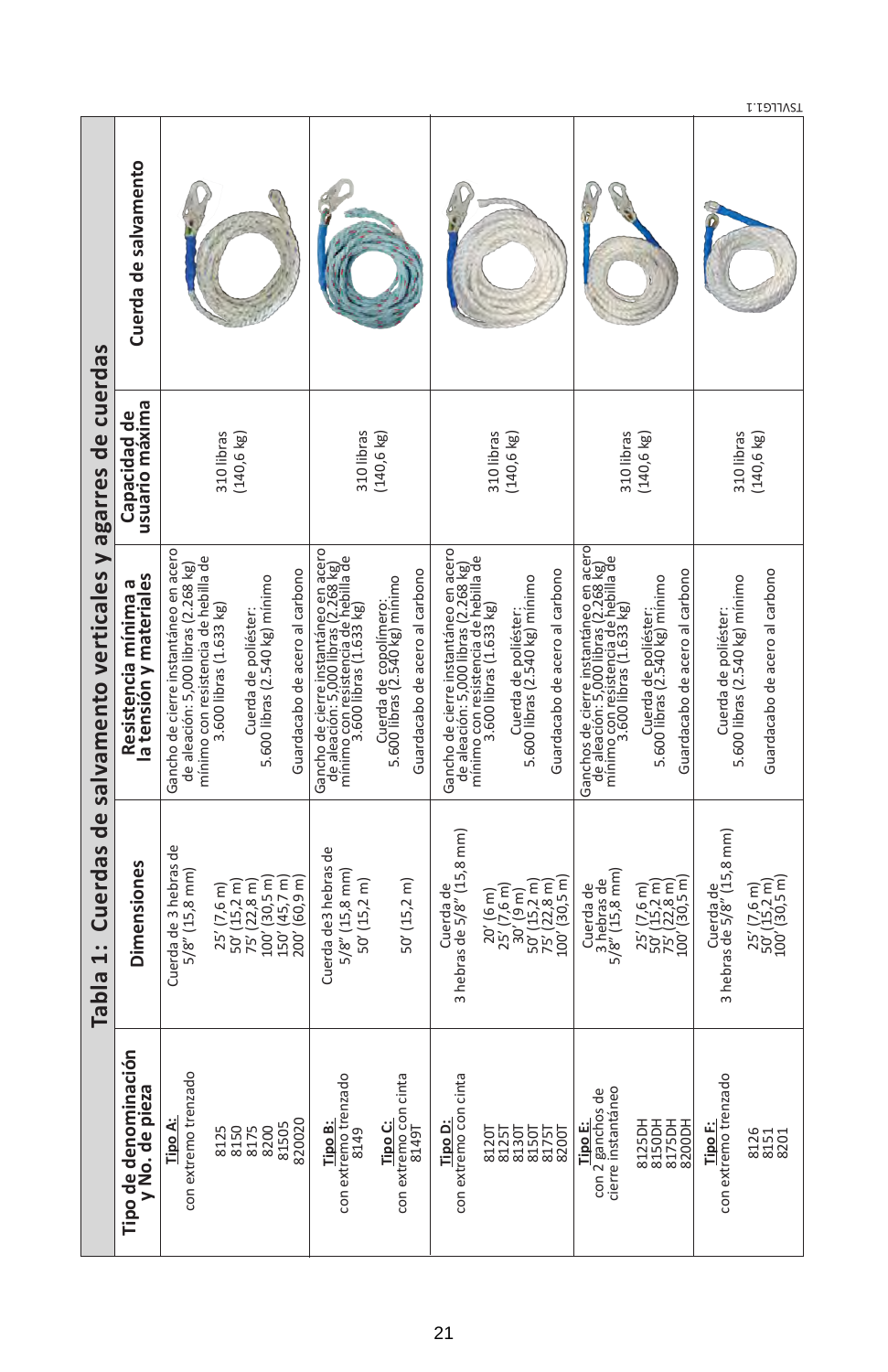|                                                                |                                                                                  |                                                                            | <b>L. LOJJVET</b>                                                                         |
|----------------------------------------------------------------|----------------------------------------------------------------------------------|----------------------------------------------------------------------------|-------------------------------------------------------------------------------------------|
|                                                                | Agarre de cuerda                                                                 |                                                                            |                                                                                           |
|                                                                | Capacidad<br>maxima de<br>usuario Y<br>Resistencia<br>minima a la<br>minima a la | 3.600 libras<br>310 libras<br>(140,6 kg)<br>(1.633 kg)                     | 3.600 libras<br>(1.633 kg)<br>310 libras<br>$(140, 6 \text{ kg})$                         |
| Tabla 1: Cuerdas de salvamento verticales y agarres de cuerdas | Descripción                                                                      | Diseño de extremo con bisagra<br>y pestillo de seguridad<br>secundario     | Diseño de extremo con bisagra<br>pestillo de seguridad<br>con anti-pánico y<br>secundario |
|                                                                | <b>Dimensiones</b>                                                               | para cuerda de 5/8" (15,8 mm)<br>con anillo de conexión<br>de 2" (50,8 mm) | para cuerda de 5/8" (15,8 mm)<br>con anillo de conexión<br>de 2" (50,8 mm)                |
|                                                                | Tipo de denominación<br>y No. de pieza                                           | aleación cincado<br>Acero en<br>Tipo G:<br>7479                            | Acero inoxidable<br><b>Tipo H:</b><br>7491                                                |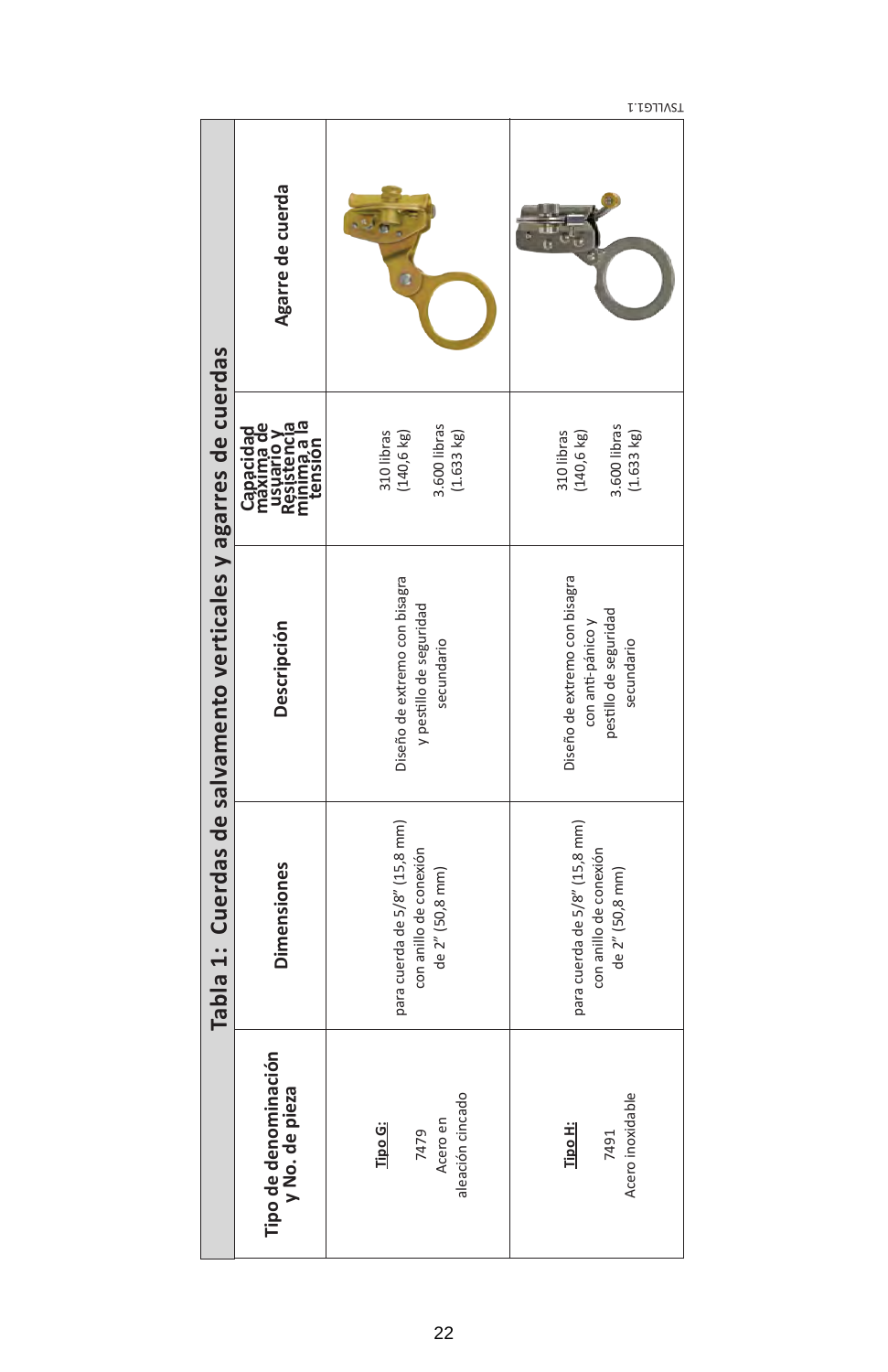|                                                                |                                                        |                                                                |                                                                 |                                                                |                                                                                                    |                                                                |                                                                                        |                                                                |                                                                                                                                  |                                                                          |                                                                                    |                |                                                                | L'IDINSI                                                                           |
|----------------------------------------------------------------|--------------------------------------------------------|----------------------------------------------------------------|-----------------------------------------------------------------|----------------------------------------------------------------|----------------------------------------------------------------------------------------------------|----------------------------------------------------------------|----------------------------------------------------------------------------------------|----------------------------------------------------------------|----------------------------------------------------------------------------------------------------------------------------------|--------------------------------------------------------------------------|------------------------------------------------------------------------------------|----------------|----------------------------------------------------------------|------------------------------------------------------------------------------------|
|                                                                | Equipo de agarre<br>de cordón/cuerda                   |                                                                | <b>FALLTECH</b>                                                 |                                                                | <b>FALLTECH</b>                                                                                    |                                                                | <b>FALLTECH</b>                                                                        | $\sum_{i=1}^{n}$                                               | <b>FALLTECH</b>                                                                                                                  |                                                                          | <b>FALLTECHT</b>                                                                   |                |                                                                | <b>FALLTECH</b>                                                                    |
|                                                                | usuario maxima<br>Capacidad de                         | 310 libras<br>$(140, 6 \text{ kg})$                            |                                                                 | 310 libras                                                     | $(140, 6 \text{ kg})$                                                                              | 310 libras                                                     | $(140, 6 \text{ kg})$                                                                  |                                                                | 310 libras<br>$(140, 6 \text{ kg})$                                                                                              | 310 libras                                                               | $(140, 6 \text{ kg})$                                                              |                | 310 libras<br>$(140, 6 \text{ kg})$                            |                                                                                    |
| Tabla 1: Cuerdas de salvamento verticales y agarres de cuerdas | Resistenciamínima a<br>la tensión y materiales         | Gancho de cierre instantáneo<br>en acero de aleación cincado:  | 5,000 libras (2.268 kg) mínimo con<br>resistencia de hebilla de | 3.600 libras (1.633 kg)                                        | Red de poliéster: 5,000 libras<br>$(2.268 kg)$ mínimo                                              | Red con                                                        | amortiguación de energía<br>en paquete                                                 |                                                                | 5,000 libras (2.268 kg) mínimo con<br>Gancho de cierre instantáneo<br>en acero de aleación cincado:<br>resistencia de hebilla de | 3.600 libras (1.633 kg)                                                  | Red de poliéster: 5,000 libras<br>$(2.268 kg)$ mínimo                              |                | Red con amortiguación de<br>energia en paquete                 |                                                                                    |
|                                                                | <b>Dimensiones</b>                                     | para cuerda de<br>5/8" (15,8 mm)<br>con anillo de 1" (25,4 mm) | en acero de aleación<br>Agarre de cuerda<br>chapado             | para cuerda de<br>5/8" (15,8 mm)<br>con anillo de 2" (50,8 mm) | en acero de aleación<br>Agarre de cuerda<br>chapado                                                | para cuerda de<br>5/8" (15,8 mm)<br>con anillo de 2" (50,8 mm) | en acero de aleación<br>Agarre de cuerda<br>chapado                                    | para cuerda de<br>5/8" (15,8 mm)<br>con anillo de 2" (50,8 mm) | en acero de aleación<br>Agarre de cuerda<br>chapado                                                                              | $\frac{5}{8}$ , (15,8 mm)<br>con anillo de 2" (50,8 mm)<br>be brend a de | en acero de aleación<br>Agarre de cuerda<br>chapado                                |                | para cuerda de<br>5/8" (15,8 mm)<br>con anillo de 2" (50,8 mm) | en acero inoxidable<br>Agarre de cuerda                                            |
|                                                                | Tipo de denominación,<br>v descripción<br>No. de pieza | Cuerda con amortiguación de<br>Tipo J:<br>8355                 | 3' (0,9 m) con extremo/agarre<br>v cubierta ViewPack            | Tipo K:<br>8358                                                | 3' (0,9 m) con agarre de extremo<br>con bisagra y cubierta ViewPack<br>Cuerda con amortiguación de | <u>Fipo L:</u><br>8368                                         | 3' (0,9 m) con agarre de extremo<br>Cuerda con amortiguación de<br>y cubierta ViewPack | Tipo M:                                                        | Cuerda con amortiguación de<br>3' (0,9 m) con agarre/manual<br>v cubierta ViewPack<br>8353                                       | Tipo M:<br>8353LT                                                        | Cuerda con amortiguación de<br>3' (0,9 m) con agarre/manual<br>v cubierta SoftPack | <u>Tipo N:</u> | Cuerda con amortiguación de<br>8359                            | 3' (0,9 m) con agarre de extremo<br>con bisagra anti-pánico<br>v cubierta ViewPack |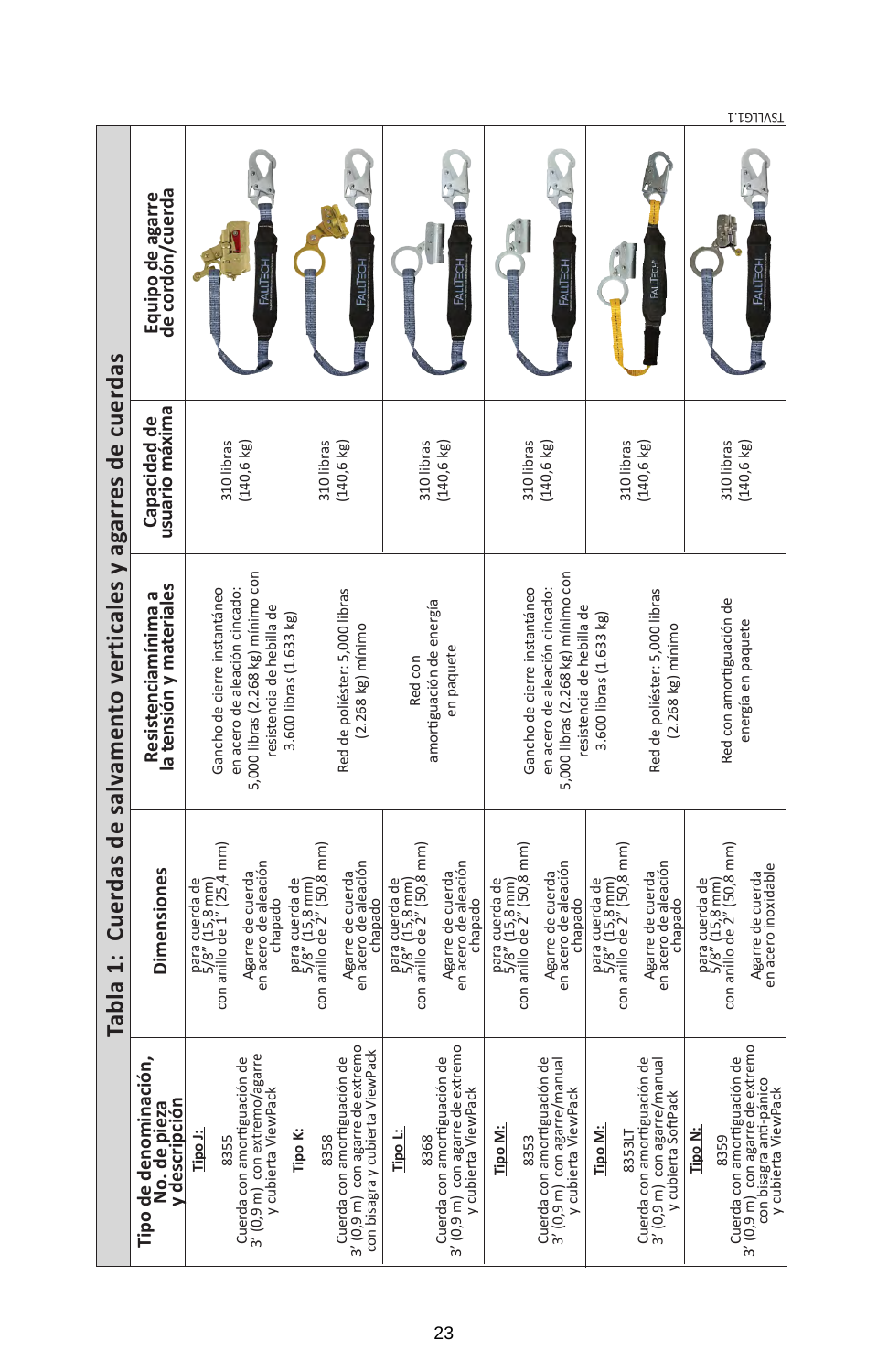|                                                         |                              |                              |                                                                 |                                     |                                                   | FSFACSS.1 |
|---------------------------------------------------------|------------------------------|------------------------------|-----------------------------------------------------------------|-------------------------------------|---------------------------------------------------|-----------|
| Arrestor Connecting Subsystem (FACSS)<br>Figure 1: Fall | è<br>Vertical Lifeline (VLL) | Rope Grab Lanyard Set (RGLS) | Figura 1: Subsistema de conexión de detenedor de caídas (FACSS) | Cuerda de salvamento vertical (VLL) | I.25DA72T<br>Conjunto de cuerdas de agarre (RGLS) |           |
|                                                         | ⋖                            | ≃                            |                                                                 | ⋖                                   | ≃                                                 |           |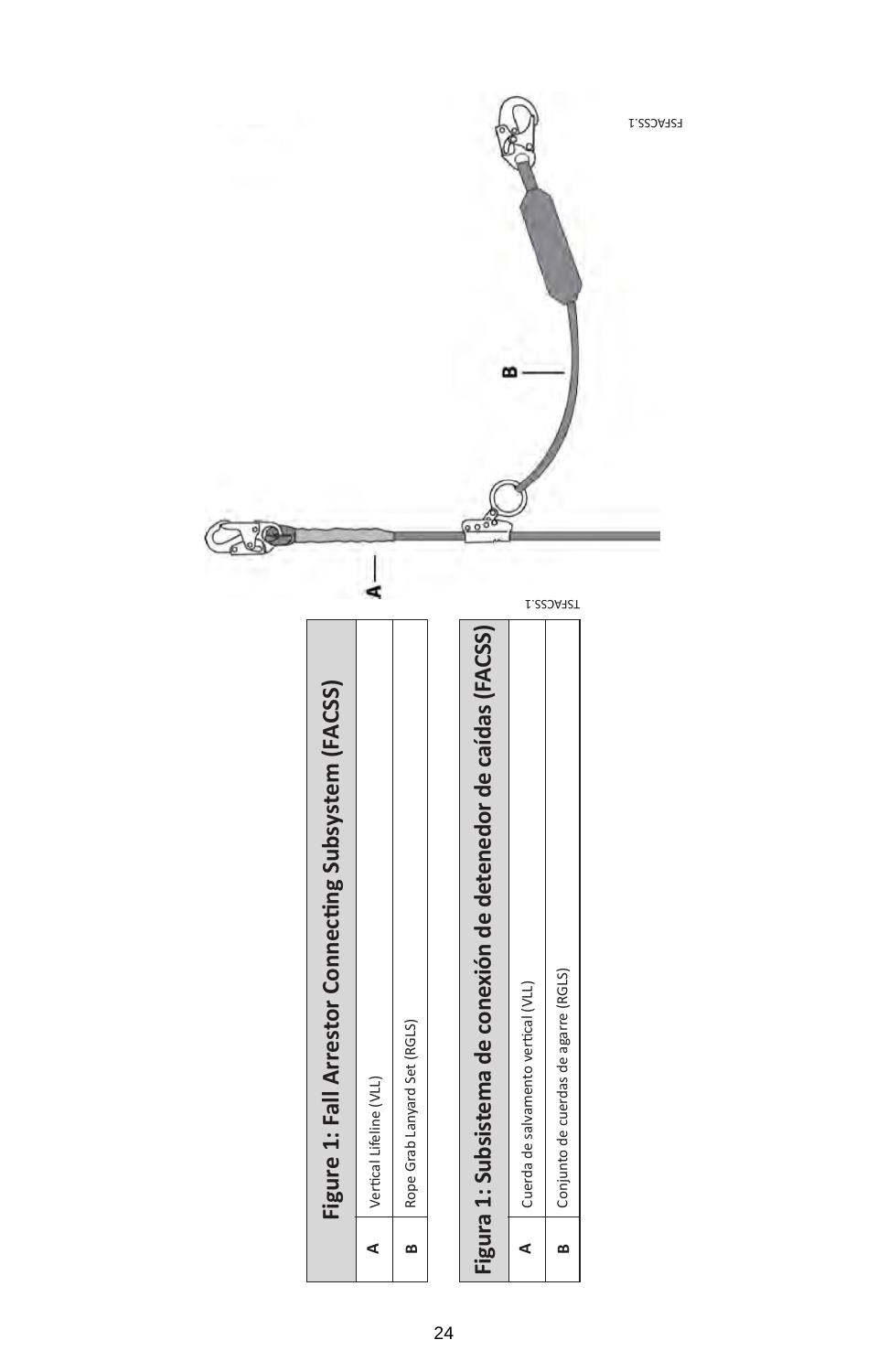|   | Figure 2: Fall Arrest Application with FACSS |  |
|---|----------------------------------------------|--|
| ⋖ | Anchorage                                    |  |
| B | Anchorage Connector                          |  |
| ပ | Fall Arrestor Connecting Subsystem (FACSS)   |  |
| ≏ | Full Body Harness (FBH)                      |  |
| ш | Walking/Working Surface                      |  |

|   | Figura 2: Aplicación de detención de caídas con FACSS |
|---|-------------------------------------------------------|
| ⋖ | Anclaje                                               |
| œ | Conector de anclaje                                   |
|   | Subsistema de conexión de detenedor de caídas (FACSS) |
| Ċ | Arnés de cuerpo completo (FBH)                        |
|   | Superficie para caminar/de desvío                     |

 $\mathfrak{t}$   $\mathfrak{t}$   $\mathfrak{t}$   $\mathfrak{t}$   $\mathfrak{t}$   $\mathfrak{t}$   $\mathfrak{t}$ 

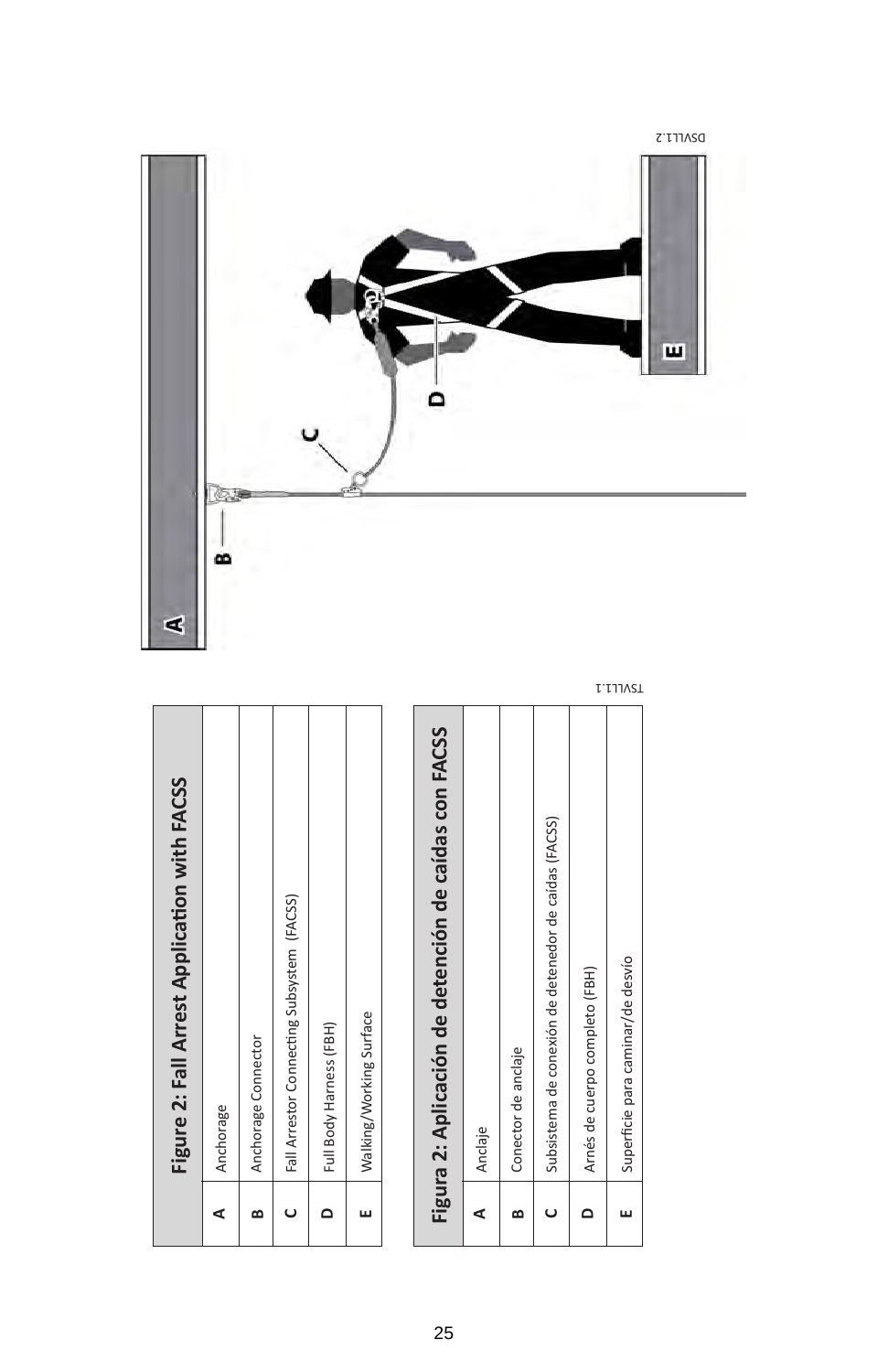

TUCON.2

εñ

deben estar siempre orientadas hacia el lado opuesto de los anillos<br>"D" durante el posicionamiento del trabajo.

**ABCD** **E**

**F**

**G**

work positioning.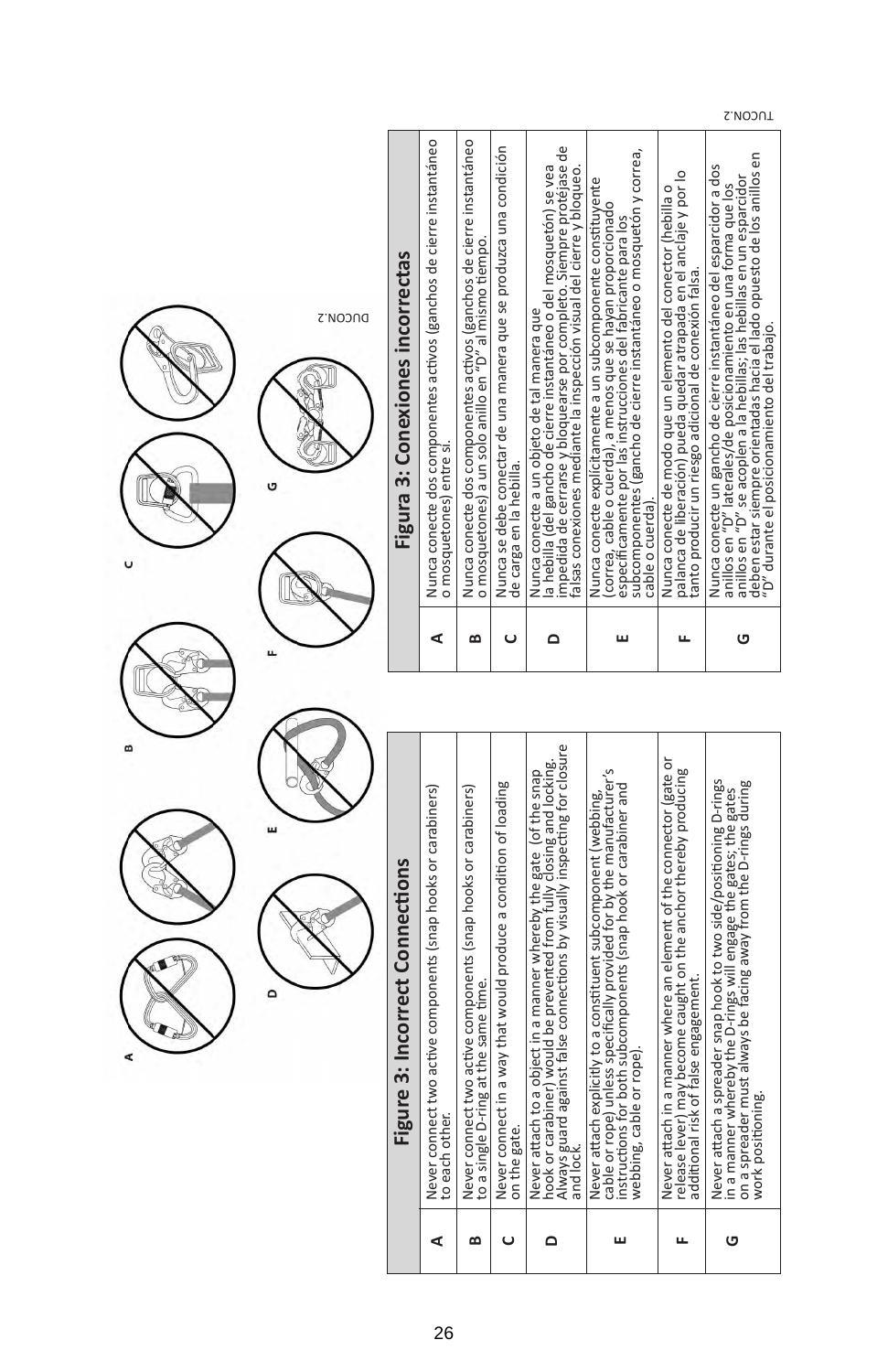|                |                               | <b>Figure 4: Managing Vertical Lifeline Stretch</b><br>Minimum Clear Fall Requirement: VLL Fall Arrest System                                                                                                    |
|----------------|-------------------------------|------------------------------------------------------------------------------------------------------------------------------------------------------------------------------------------------------------------|
| $\mathbf{z}^*$ | Stretch                       | Stretch = length of VLL from Anchorage Connector to Rope Grab position on VLL<br>Stretch of Vertical Lifeline<br>multiplied by 10%                                                                               |
| ≃              | ⇇<br>$\omega$                 | <b>Length of Shock Absorbing Lanyard</b><br>Original working length before a fall event occurs/before activation of energy absorber                                                                              |
| Ō              | 4 <sup>†</sup>                | Elongation/Deceleration Distance<br>Maximum allowable amount of elongation that may payout from the energy absorber<br>upon activation during a fall event                                                       |
| ۵              | ₽<br>⊣                        | Combined amount of harness webbing elongation and dorsal D-ring up-shift during<br>Harness Stretch and Dorsal D-ring Shift<br>entire fall event                                                                  |
| ш              | 5 ft                          | Average height of the dorsal D-Ring on a user's full body harness measured from the<br>walking/working surface up<br>Height of Dorsal D-ring                                                                     |
| ட              | $1\frac{1}{2}$ ft             | Added length to account for other factors such as an improperly adjusted harness,<br>actual worker height or worker weight<br>Safety Factor                                                                      |
| O              | Athrough F<br>Add             | Total Minimum Clear Fall Distance Required<br>*(must calculate for distance A)                                                                                                                                   |
|                |                               | 2. Walking/Working Surface 3. Nearest Lower Level or Obstruction<br>1. Overhead Anchorage                                                                                                                        |
|                |                               | Figura 4: Control del estiramiento de la cuerda de salvamento vertical<br>Requisito de distancia minuade casalaline: Sistema de detención                                                                        |
| 4              | miento<br>Estira-             | Estiramiento = largo de la VLL desde el conector de anclaje a la posición del agarre de<br>cuerda en la VLL multiplicado por 10 %<br>Estiramiento de la cuerda de salvamento vertical                            |
| ≃              | pies<br>m                     | Largo original de trabajo antes de que se produzca una caída/antes de la activación del<br>Largo de la cuerda amortiguadora<br>amortiguador de energía                                                           |
| ں              | 4 pies                        | desde el amortiguador de energía al momento de la activación en una caída<br>Elongación/Distancia de desaceleración<br>Cantidad máxima permisible de elongación                                                  |
| ۵              | jaie<br>$\mathbf{\mathbf{t}}$ | Cantidad combinada de elongación de la correa del arnés y desplazamiento<br>hacia arriba den anillo en "D" dorsal durante una caída completa<br>Estiramiento del arnés y desplazamiento del anillo en "D" dorsal |
| ш              | 5 pies                        | <b>Altura del anillo en "D" dorsal</b><br>usuario medido del alib en fície de la el amés de cuerpo completo de un<br>usuario medido del alib en fície para caminar/de trabajo hacia arriba                       |
| ட              | 1 % pies                      | $\zeta$<br>Largo agregado para tener en cuenta otros factores como un arnés mai ajustado o la<br>altura o el peso real del trabajador<br>Factor de seguridad                                                     |

1. Anclaje aéreo 2. Superficie para caminar/de trabajo 3. Nivel inferior u obstáculo más cercano 1. Anclaje aéreo 2. Superficie para caminar/de trabajo 3. Nivel inferior u obstáculo más cercano Distancia mínima de caída libre total requerida\*<br>\*(debe hacerse el cálculo para la distancia A) \*(debe hacerse el cálculo para la distancia A)

**Distancia mínima de caída libre total requerida**\*

**G**

Agregar A a F

TUCF4C.2

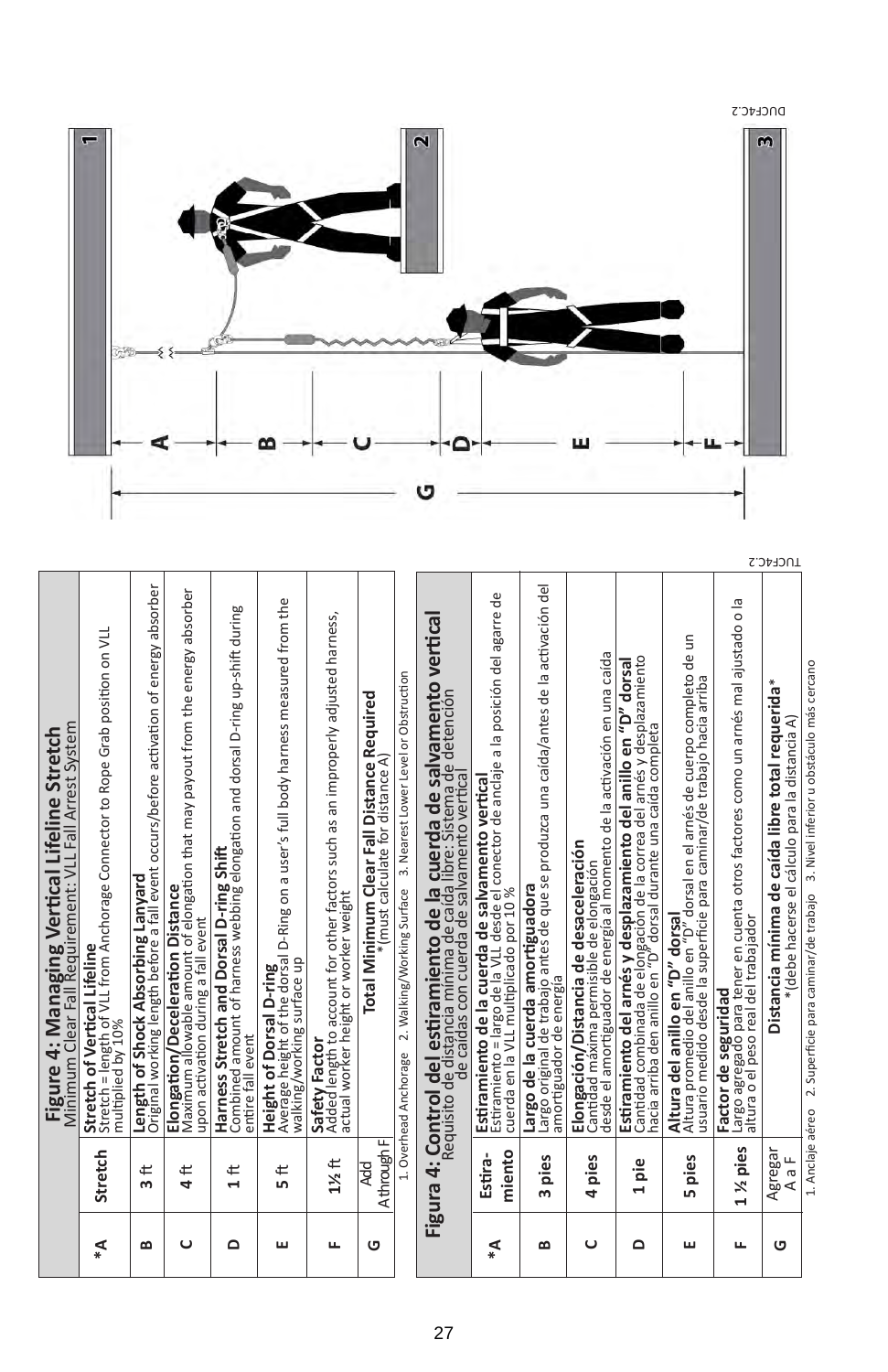|         | Figure 5: Swing Fall Hazard                |
|---------|--------------------------------------------|
| ⋖       | Anchorage                                  |
| œ       | Fall Arrestor Connecting Subsystem (FACSS) |
|         | Walking/Working Surface                    |
| $\circ$ | Swing Fall Impact after fall event         |
| L       | Next Lower Level or Obstruction            |
|         |                                            |

|                          | Figura 5: Peligro de caída con balanceo                 |
|--------------------------|---------------------------------------------------------|
| ⋖                        | Anclaje                                                 |
| œ                        | Subsistema de conexión de detenedor de caídas (FACSS)   |
|                          | Superficie para caminar/trabajar                        |
| $\overline{\phantom{a}}$ | Impacto de caída con balanceo luego del evento de caída |
| ц                        | Siguiente nivel inferior u obstrucción                  |
|                          |                                                         |

TSSF2.1

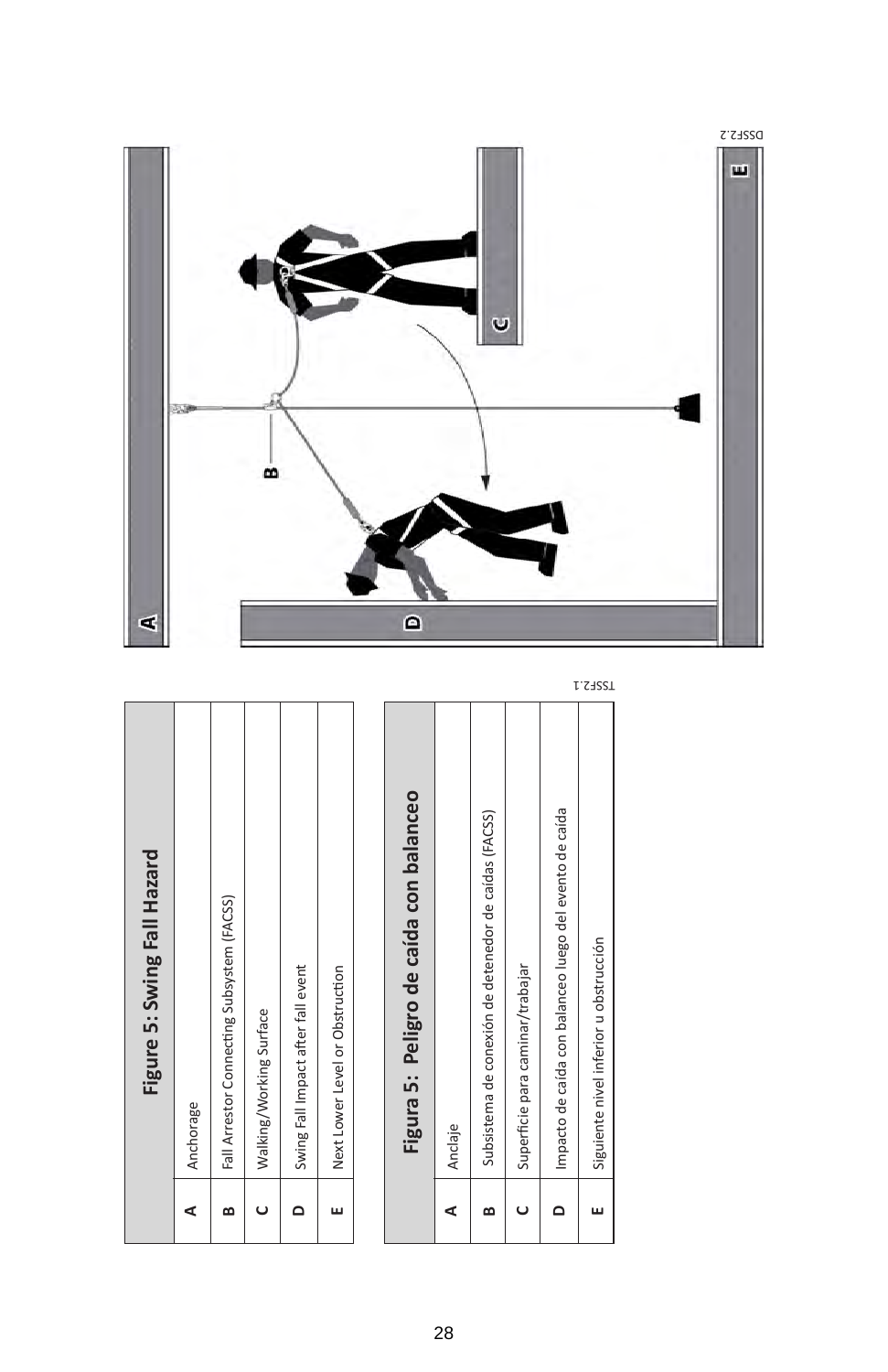| Figure 6: About Rope Grab (Type G) | Safety Latch | Knurled Locking Knob | Connecting Ring | External Cam Lever | Internal Serated Rope Cam | Rope Channel | Anti-inversion Cam | RGLS using Type G Rope Grab |
|------------------------------------|--------------|----------------------|-----------------|--------------------|---------------------------|--------------|--------------------|-----------------------------|
|                                    |              |                      |                 |                    |                           |              |                    |                             |
|                                    | ⋖            | ≃                    |                 |                    | ш                         |              | G                  | I                           |

|   | Figura 6: Sobre el agarre de cuerda (Tipo G) |
|---|----------------------------------------------|
| ⋖ | Pestillo de seguridad                        |
| B | Perilla moleteada de bloqueo                 |
|   | Anillo de conexión                           |
|   | Palanca de bloqueo externa                   |
| ш | Leva interna de cuerda dentada               |
|   | Canaleta de cuerda                           |
| G | Leva de anti-inversión                       |
| I | RGLS que utiliza el agarre de cuerda tipo G  |
|   |                                              |











FSRG1.1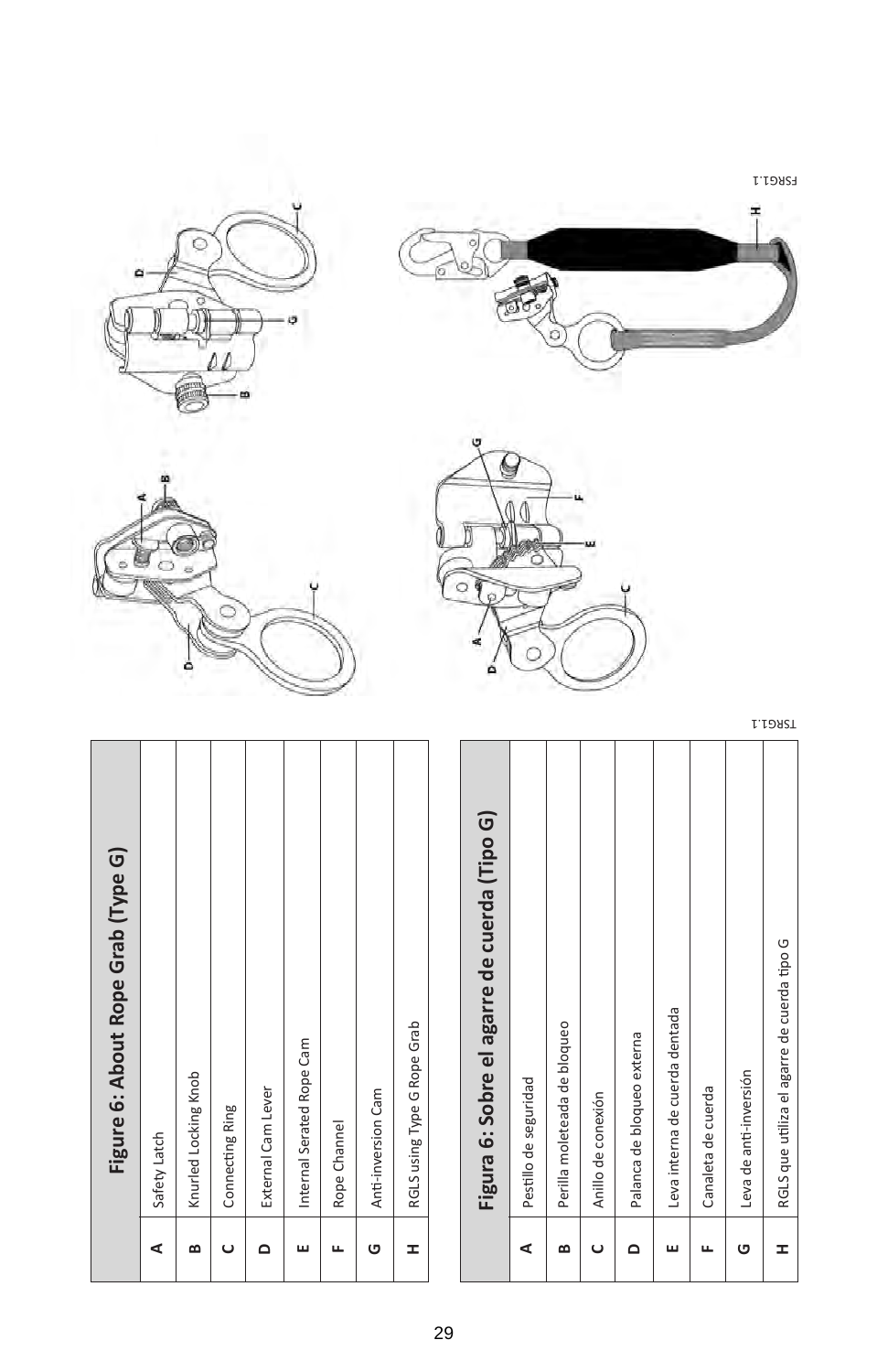





FSRG2.1

|    | Figure 7: About Rope Grab (Type H) |
|----|------------------------------------|
| ⋖  | Safety Latch                       |
| œ  | Knurled Locking Knob               |
|    | Connecting Ring                    |
| ≏  | External Cam Lever                 |
| ш  | Internal Serated Rope Cam          |
|    | Rope Channel                       |
| O  | Anti-inversion Cam                 |
| Ŧ, | Anti-Panic Wheel                   |
|    | Anti-Panic Activation Serations    |
|    | Rope Guide Roller                  |
|    |                                    |

| Figure 7: About Rope Grab (Type H) |              | Figura 7: Sobre el agarre de cuerda (Tipo H) |
|------------------------------------|--------------|----------------------------------------------|
| safety Latch                       | ⋖            | Pestillo de seguridad                        |
| Knurled Locking Knob               | $\mathbf{a}$ | Perilla moleteada de bloqueo                 |
| Connecting Ring                    |              | Anillo de conexión                           |
| External Cam Lever                 | ≏            | Palanca de bloqueo externa                   |
| nternal Serated Rope Cam           | ш            | Leva interna de cuerda dentada               |
| Rope Channel                       |              | Canaleta de cuerda                           |
| Anti-inversion Cam                 | G            | Leva de antiinversión                        |
| Anti-Panic Wheel                   | I            | Rueda anti-pánico                            |
| Anti-Panic Activation Serations    |              | τ<br>Ranuras de activación de anti-pánico    |
| Rope Guide Roller                  |              | <b>SARST</b><br>Rodillo guía de la cuerda    |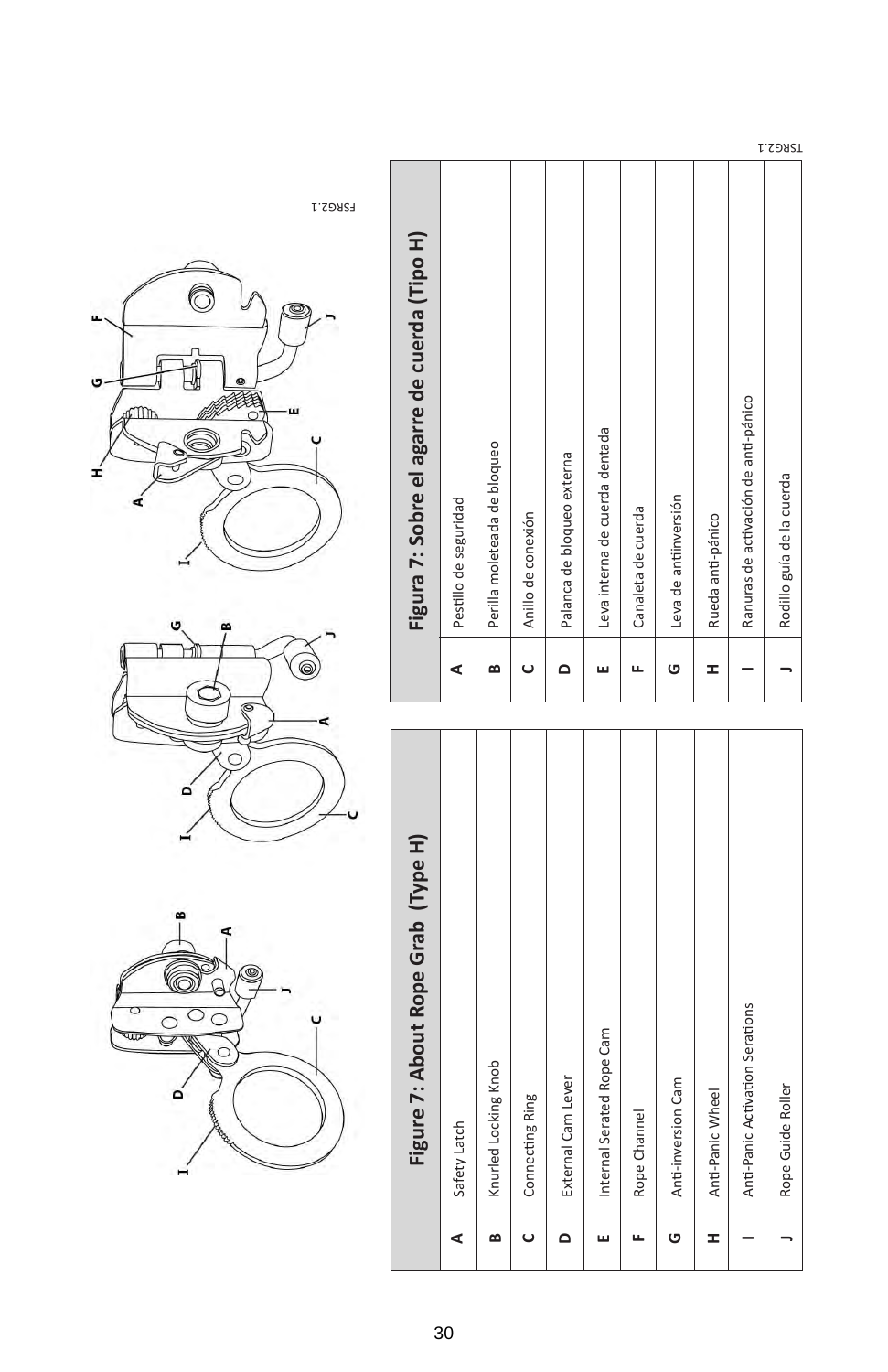





 $\overline{9}$ 

FSRGLS1.1

|        | Figure 8: About Rope Grab Lanyard Set (Type J) |          | Figura 8: Sobre el conjunto de agarre de cuerda (Tipo J) |
|--------|------------------------------------------------|----------|----------------------------------------------------------|
| ⋖      | Safety Latch                                   | ⋖        | Pestillo de seguridad                                    |
| B      | Stitched Lanyard Termination Stirrup           | ≃        | Estribo de terminación de cuerda cosido                  |
| Ō      | External Cam Lever                             | Ō        | Palanca de bloqueo externa                               |
| $\sim$ | Locking Bolt Actuator                          | $\Omega$ | Accionador del perno de bloqueo                          |
| ш      | Internal Serated Rope Cam                      | ш        | Leva interna de cuerda dentada                           |
| щ      | Lock-open Tab                                  | щ        | Pestaña de bloqueo abierto                               |
| G      | Lock-open Slot                                 | G        | Ranura de bloqueo abierto                                |
| I      | Rope Channel                                   | I        | Canaleta de cuerda                                       |
|        | Parking Lever                                  |          | Palanca de parada                                        |
|        | RGLS using Type J Rope Grab                    |          | RGLS que utiliza el agarre de cuerda Tipo J              |

|   | Figura 8: Sobre el conjunto de agarre de cuerda (Tipo J) |
|---|----------------------------------------------------------|
| ⋖ | Pestillo de seguridad                                    |
| ≃ | Estribo de terminación de cuerda cosido                  |
|   | Palanca de bloqueo externa                               |
|   | Accionador del perno de bloqueo                          |
| ш | Leva interna de cuerda dentada                           |
| щ | Pestaña de bloqueo abierto                               |
| G | Ranura de bloqueo abierto                                |
| I | Canaleta de cuerda                                       |
|   | Palanca de parada                                        |
|   | RGLS que utiliza el agarre de cuerda Tipo J              |
|   |                                                          |

**TSRGLS1.2**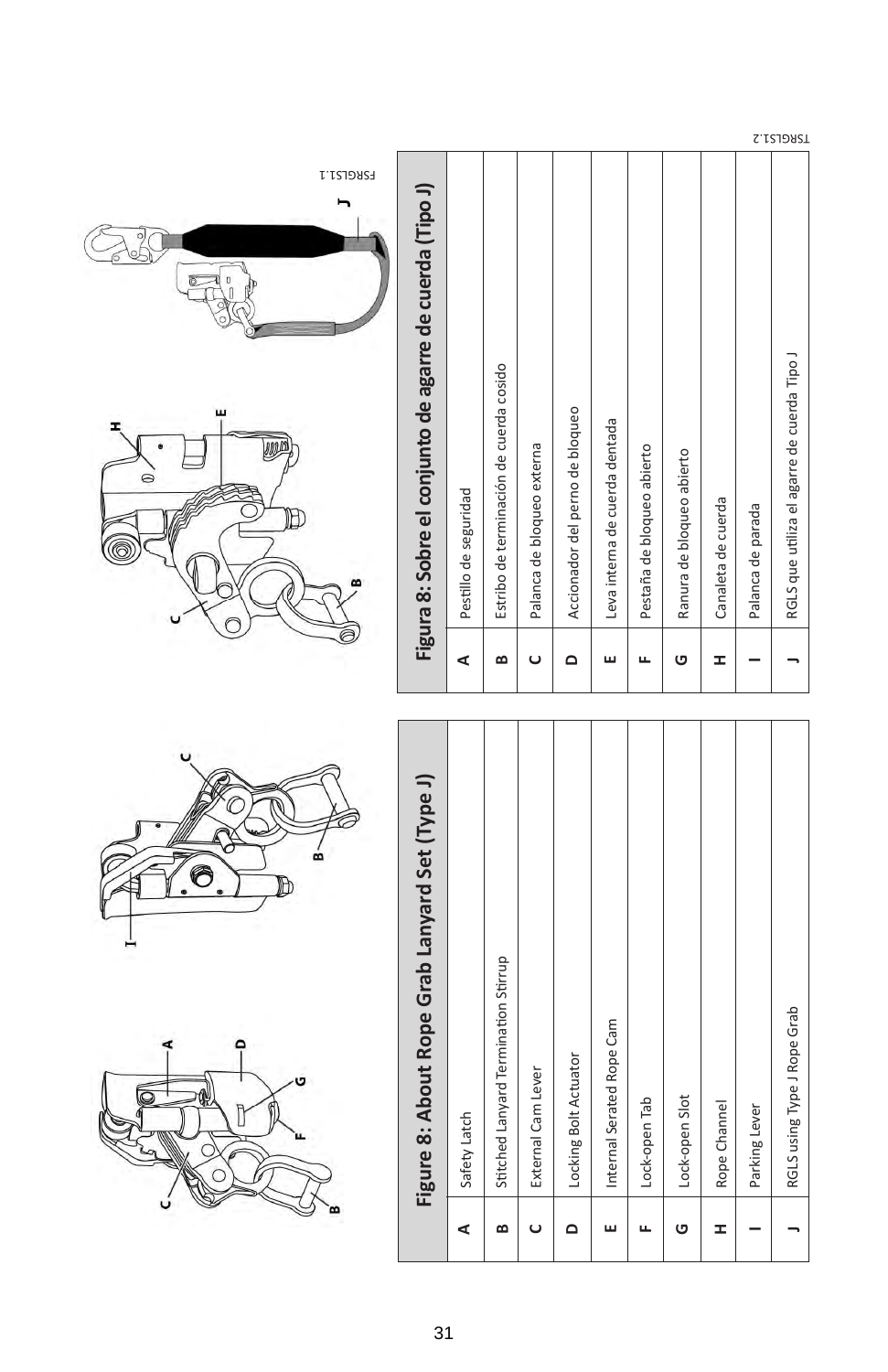

|   | Figure 9: About Rope Grab Lanyard Set (Type L)             |           |
|---|------------------------------------------------------------|-----------|
| ⊄ | Trailing Rope Grab                                         |           |
| ≃ | 3' Shock Absorbing Lanyard (SAL)                           |           |
|   | External Cam Lever and Connecting Ring                     |           |
|   |                                                            |           |
|   | Figura 9: Sobre el conjunto de agarre de cuerda (Tipo L)   |           |
| ⋖ | Amarre de cuerda colgante                                  |           |
| ≃ | Cuerda de salvamento con amortiguación (SAL) de 3' (0,9 m) |           |
|   | Palanca de bloqueo externa y anillo de conexión            | L'ESTONS1 |

FSRGLS2.1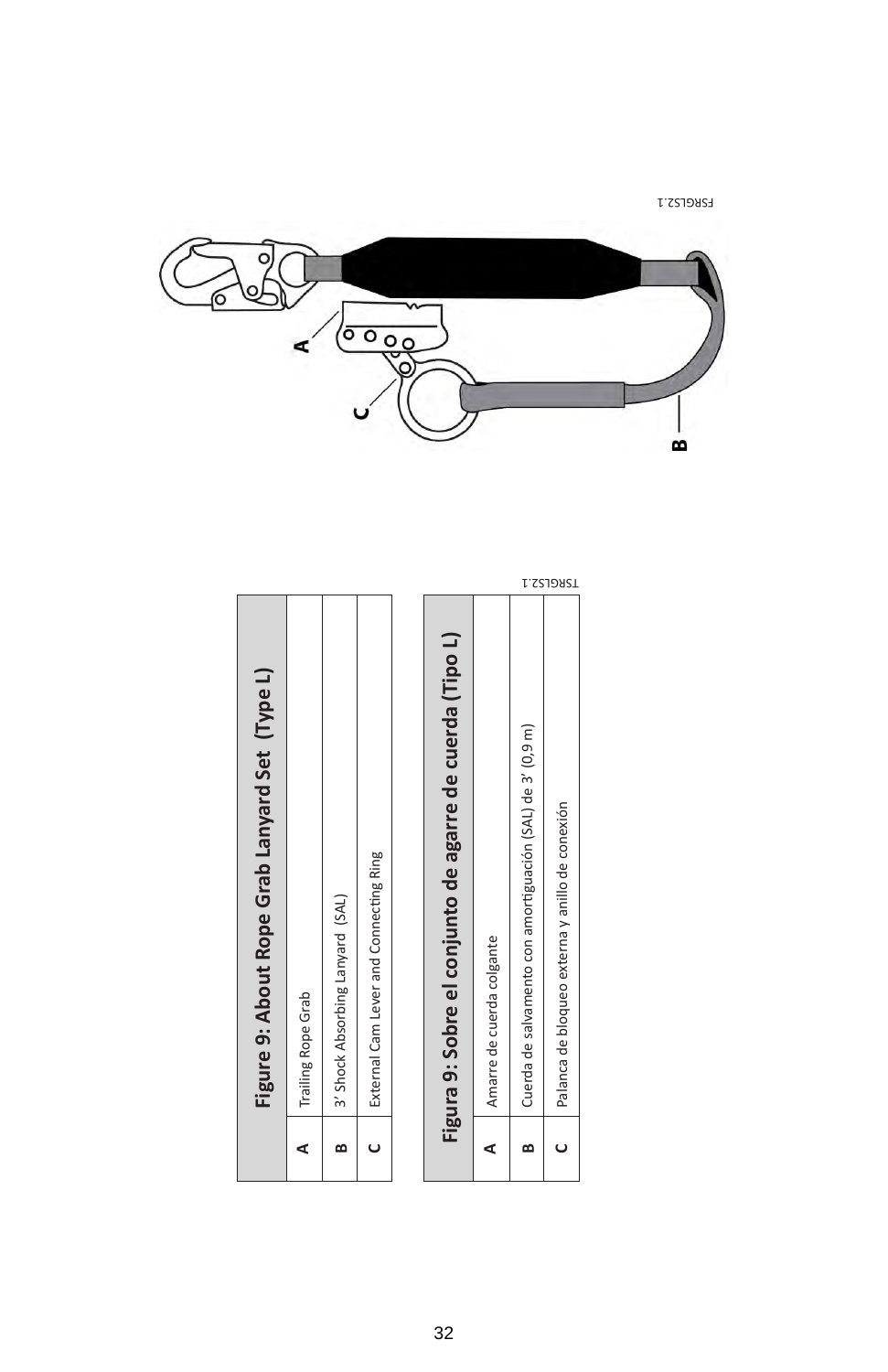

|   | Figure 10: About Rope Grab Lanyard Set (Type M)            |
|---|------------------------------------------------------------|
| ⋖ | Manual Rope Grab                                           |
| ≃ | 3' Shock Absorbing Lanyard (SAL)                           |
|   | External Cam Lever and Connecting Ring                     |
|   |                                                            |
|   | Figura 10: Sobre el conjunto de amarre de cuerda (Tipo M)  |
| ⋖ | Amarre de cuerda manual                                    |
| œ | Cuerda de salvamento con amortiguación (SAL) de 3' (0,9 m) |
|   | Palanca de bloqueo externa y anillo de conexión            |

FSRGLS3.1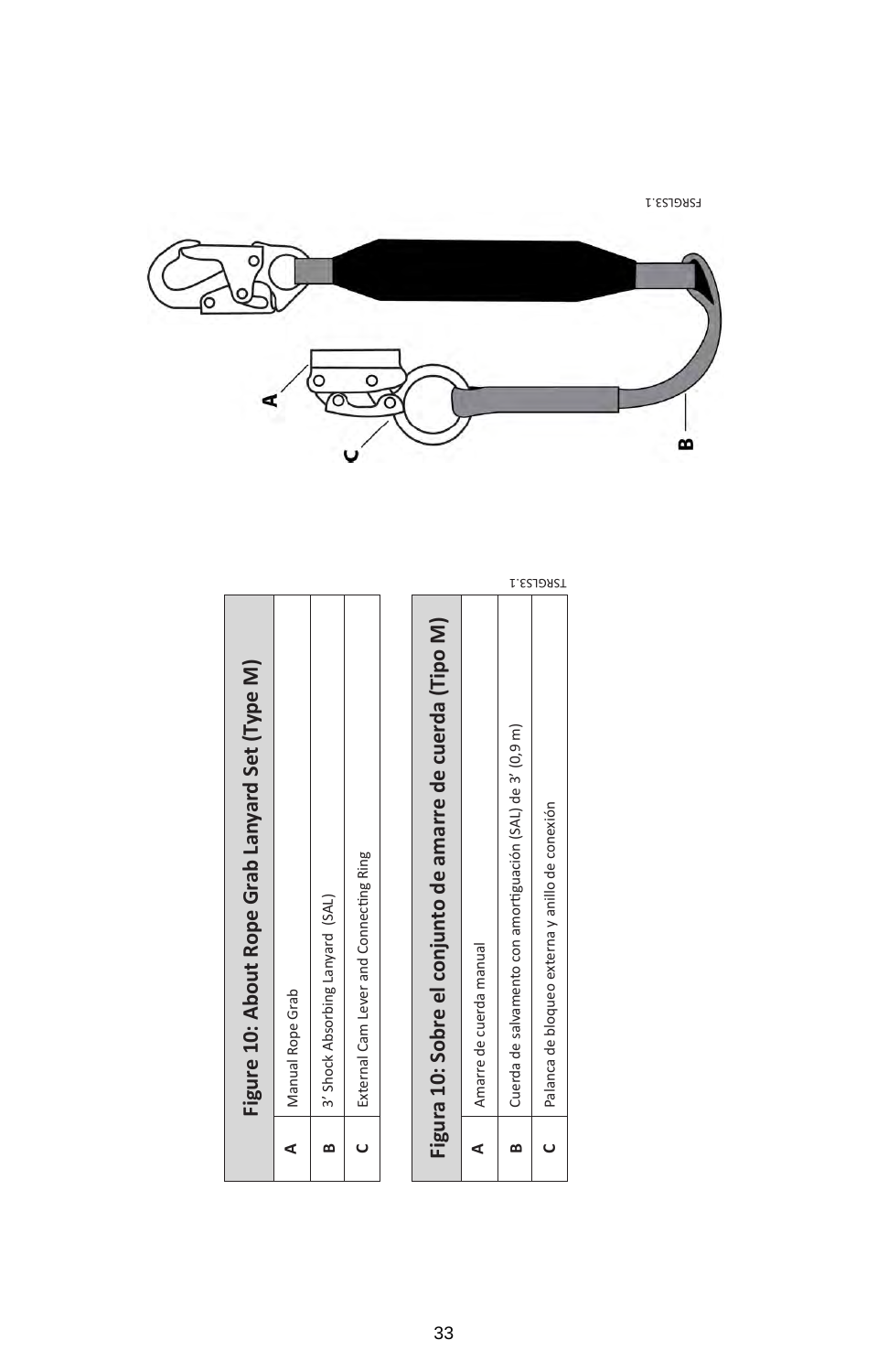|             | Acronyms for Fall Protection and Fall Arrest; ANSI Z359.0-2012 |             |                                                  |             | Siglas para la protección y detención de caídas; ANSI Z359.0-2012 |             |                                                  |
|-------------|----------------------------------------------------------------|-------------|--------------------------------------------------|-------------|-------------------------------------------------------------------|-------------|--------------------------------------------------|
| <b>ACTD</b> | <b>Activation Distance</b>                                     | $\vec{t}$   | Horizontal Lifeline                              |             | ACTD   Distancia de activación                                    | $\vec{t}$   | Cuerda de salvamento horizo                      |
| ą           | Arrest Distance                                                | MAF         | Maximum Arrest Force                             | å           | Distancia de detención                                            | MAF         | Fuerza de detención máxima                       |
| ပ္သိ        | Connecting Subsystem                                           | mm          | Millimeter                                       | CSS         | Subsistema de conexión                                            | mm          | Milimetro                                        |
| <u>ទ</u>    | Deceleration Distance                                          | PFAS        | Personal Fall Arrest System                      | 8           | Distancia de desaceleración                                       | PFAS        | Sistema personal de detenció                     |
| $\geq$      | Deceleration Device                                            | PPE         | Personal Protective Equipment                    |             |                                                                   |             | de caídas                                        |
|             | FACSS   Fall Arrestor Connecting Subsystem                     | SRD         | Self-retracting Device                           | $\geq$      | Dispositivo de desaceleración                                     | PPE         | Personal Protective Equipme                      |
|             |                                                                |             |                                                  | FACSS       | Subsistema de conexión de                                         | SRD         | Self-retracting Device                           |
| EAS<br>E    | Fall Arrest System                                             | Ê           | <b>Total Fall Distance</b>                       |             | detenedor de caídas                                               |             |                                                  |
| <b>FBH</b>  | Full Body Harness                                              | šт          | Vertical Lifeline                                | FAS         | Sistema de detención de caídas                                    | FP          | <b>Total Fall Distance</b>                       |
| Ë           | Free Fall                                                      | VLLSS       | Vertical Lifeline Subsystem                      | FBH         | Arnés de cuerpo completo                                          | yп          | Vertical Lifeline                                |
| EED         | Free Fall Distance                                             | WPS         | Work Positioning System                          | 뚠           | Caída libre                                                       |             | VLLSS   Vertical Lifeline Subsystem              |
|             | Other Acronyms for Fall Protection and Fall Arrest             |             |                                                  | 운           | Distancia de caída libre                                          |             | WPS Work Positioning System                      |
| <b>RGLS</b> | Rope Grab Lanyard Set                                          | <b>ANSI</b> | American National Standards                      |             | Otras siglas para la protección y detención de caídas             |             |                                                  |
|             |                                                                |             | Institute                                        | <b>RGLS</b> | Equipo de agarre de cordón/cuerda                                 |             | ANSI   Instituto Nacional de Norma               |
| <b>SAL</b>  | Shock Absorbing Lanyard                                        | <b>DSHA</b> | Occupational Safety and Health<br>Administration |             | Cuerda de salvamento                                              |             | de los Estados Unidos                            |
| ξ           | Centimeters                                                    | <b>ASTM</b> | American Society for Testing<br>and Materials    | ЗЧ          | con amortiguacion                                                 | <b>DSHA</b> | Administración de Seguridad<br>Salud Ocupacional |
| $\leq$      | kilo-Newton                                                    | وما         | pounds (weight)                                  | ξ           | Centímetros                                                       |             | ASTM Sociedad Americana de Prue<br>v Materiales  |
| RPA         | Rebar Positioning Assembly                                     | TPA         | Tower Positioning Assembly                       | ₹           | Kilo Newton                                                       | Los         | Libras (peso)                                    |
|             |                                                                |             |                                                  | č           | Ensamblaie de nosicionamiento                                     | í           | Freamblaie de nosicionamie                       |

| st; ANSI Z359.0-2012                           |             | Siglas para la protección y detención de caídas; ANSI Z359.0-2012 |             |                                                              |
|------------------------------------------------|-------------|-------------------------------------------------------------------|-------------|--------------------------------------------------------------|
| Horizontal Lifeline                            | <b>ACTD</b> | Distancia de activación                                           | $\vec{t}$   | Cuerda de salvamento horizontal                              |
| Maximum Arrest Force                           | ੩           | Distancia de detención                                            | MAF         | Fuerza de detención máxima                                   |
| Millimeter                                     | SS          | Subsistema de conexión                                            | mm          | Milimetro                                                    |
| Personal Fall Arrest System                    | 8           | Distancia de desaceleración                                       | PFAS        | Sistema personal de detención<br>de caídas                   |
| Personal Protective Equipment                  |             | DDV   Dispositivo de desaceleración                               | PE<br>E     | Personal Protective Equipment                                |
| Self-retracting Device                         |             | FACSS   Subsistema de conexión de                                 | SRD         | Self-retracting Device                                       |
| Total Fall Distance                            |             | detenedor de caídas                                               |             |                                                              |
| Vertical Lifeline                              | FAS         | Sistema de detención de caídas                                    | FP          | <b>Total Fall Distance</b>                                   |
| Vertical Lifeline Subsystem                    | FBH         | Arnés de cuerpo completo                                          | ⋚           | Vertical Lifeline                                            |
| Work Positioning System                        | 岀           | Caída libre                                                       |             | <b>VLLSS</b> Vertical Lifeline Subsystem                     |
| and Fall Arrest                                | EFD         | Distancia de caída libre                                          |             | WPS Work Positioning System                                  |
| American National Standards                    |             | Otras siglas para la protección y detención de caídas             |             |                                                              |
| Occupational Safety and Health<br>Institute    | <b>RGLS</b> | Equipo de agarre de cordón/cuerda                                 |             | ANSI   Instituto Nacional de Normas<br>de los Estados Unidos |
| American Society for Testing<br>Administration | ЗAL         | Cuerda de salvamento<br>con amortiguación                         | <b>OSHA</b> | Administración de Seguridad y<br>Salud Ocupacional           |
| pounds (weight)<br>and Materials               | ξ           | Centimetros                                                       | <b>ASTM</b> | Sociedad Americana de Pruebas<br>v Materiales                |
| Tower Positioning Assembly                     | ₹           | Kilo Newton                                                       | ₫           | Libras (peso)                                                |
|                                                | <b>RPA</b>  | Ensamblaje de posicionamiento<br>con refuerzo                     | ΡÃ          | S.AAUT<br>Ensamblaje de posicionamiento<br>con torre         |